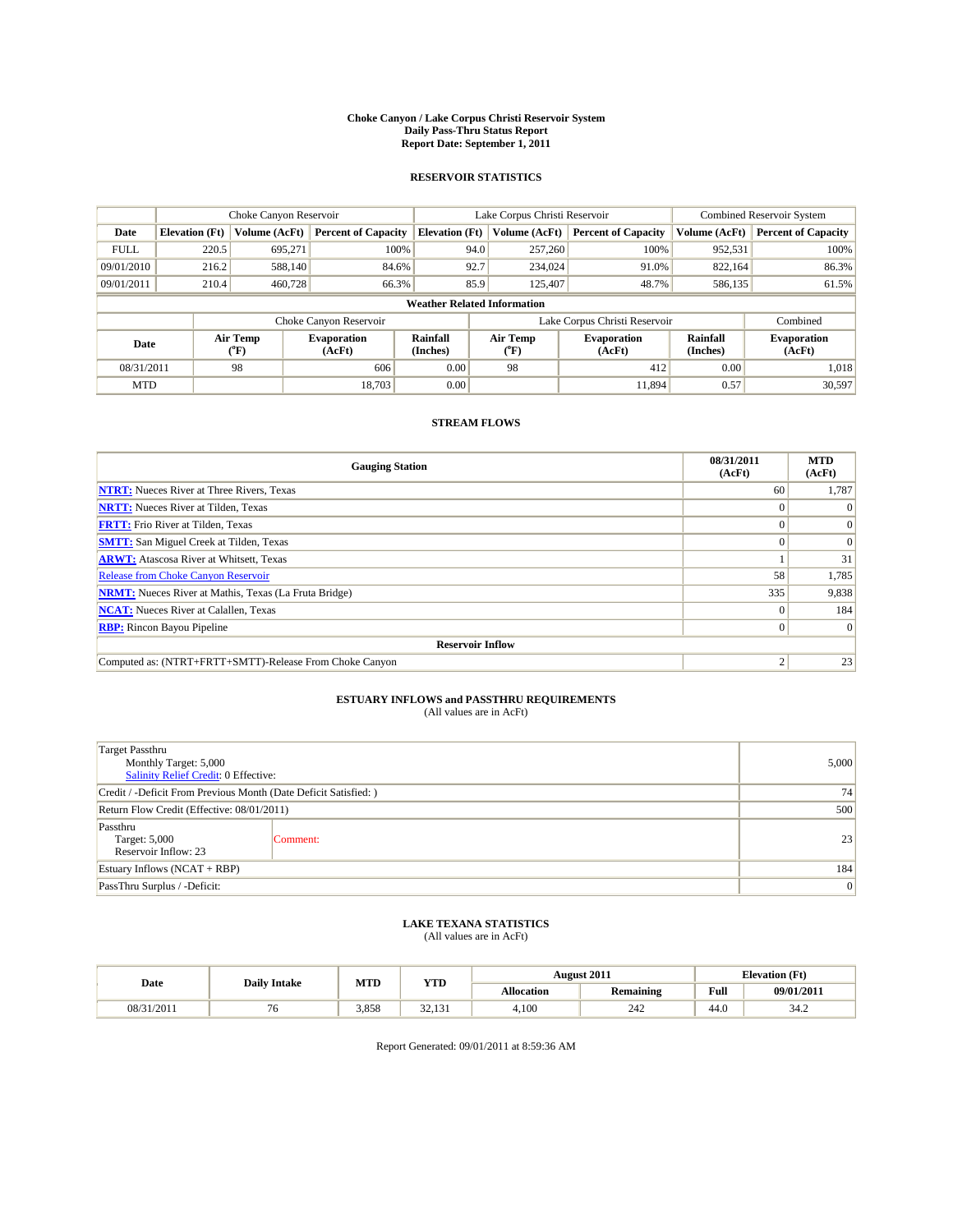#### **Choke Canyon / Lake Corpus Christi Reservoir System Daily Pass-Thru Status Report Report Date: September 2, 2011**

#### **RESERVOIR STATISTICS**

|             |                                    | Choke Canyon Reservoir |                              |                             | Lake Corpus Christi Reservoir | Combined Reservoir System     |                      |                              |  |
|-------------|------------------------------------|------------------------|------------------------------|-----------------------------|-------------------------------|-------------------------------|----------------------|------------------------------|--|
| Date        | <b>Elevation</b> (Ft)              | Volume (AcFt)          | <b>Percent of Capacity</b>   | <b>Elevation</b> (Ft)       | Volume (AcFt)                 | <b>Percent of Capacity</b>    | Volume (AcFt)        | <b>Percent of Capacity</b>   |  |
| <b>FULL</b> | 220.5                              | 695,271                | 100%                         | 94.0                        | 257,260                       | 100%                          | 952,531              | 100%                         |  |
| 09/02/2010  | 216.2                              | 587,667                | 84.5%                        | 92.7                        | 233,669                       | 90.8%                         | 821,336              | 86.2%                        |  |
| 09/02/2011  | 210.5                              | 462,363                | 66.5%                        | 85.9                        | 125,141                       | 48.6%                         | 587,504              | 61.7%                        |  |
|             | <b>Weather Related Information</b> |                        |                              |                             |                               |                               |                      |                              |  |
|             |                                    |                        | Choke Canyon Reservoir       |                             |                               | Lake Corpus Christi Reservoir |                      | Combined                     |  |
| Date        |                                    | Air Temp<br>(°F)       | <b>Evaporation</b><br>(AcFt) | <b>Rainfall</b><br>(Inches) | Air Temp<br>(°F)              | <b>Evaporation</b><br>(AcFt)  | Rainfall<br>(Inches) | <b>Evaporation</b><br>(AcFt) |  |
| 09/01/2011  |                                    | 97                     | 535                          | 0.00                        | 96                            | 334                           | 0.00                 | 869                          |  |
| <b>MTD</b>  |                                    |                        | 535                          | 0.00                        |                               | 334                           | 0.00                 | 869                          |  |

### **STREAM FLOWS**

| <b>Gauging Station</b>                                       | 09/01/2011<br>(AcFt) | <b>MTD</b><br>(AcFt) |  |  |  |  |
|--------------------------------------------------------------|----------------------|----------------------|--|--|--|--|
| <b>NTRT:</b> Nueces River at Three Rivers, Texas             | 66                   | 66                   |  |  |  |  |
| <b>NRTT:</b> Nueces River at Tilden, Texas                   |                      | $\Omega$             |  |  |  |  |
| <b>FRTT:</b> Frio River at Tilden, Texas                     |                      | $\Omega$             |  |  |  |  |
| <b>SMTT:</b> San Miguel Creek at Tilden, Texas               |                      | $\Omega$             |  |  |  |  |
| <b>ARWT:</b> Atascosa River at Whitsett, Texas               |                      |                      |  |  |  |  |
| Release from Choke Canyon Reservoir                          | 66                   | 66                   |  |  |  |  |
| <b>NRMT:</b> Nueces River at Mathis, Texas (La Fruta Bridge) | 341                  | 341                  |  |  |  |  |
| <b>NCAT:</b> Nueces River at Calallen, Texas                 | 0                    |                      |  |  |  |  |
| <b>RBP:</b> Rincon Bayou Pipeline                            | $\Omega$             | $\Omega$             |  |  |  |  |
| <b>Reservoir Inflow</b>                                      |                      |                      |  |  |  |  |
| Computed as: (NTRT+FRTT+SMTT)-Release From Choke Canyon      | $\Omega$             | $\Omega$             |  |  |  |  |

# **ESTUARY INFLOWS and PASSTHRU REQUIREMENTS**

|  | (All values are in AcFt) |
|--|--------------------------|
|--|--------------------------|

| <b>Target Passthru</b><br>Monthly Target: 11,500<br>Salinity Relief Credit: 0 Effective: | 11,500         |                |
|------------------------------------------------------------------------------------------|----------------|----------------|
| Credit / -Deficit From Previous Month (Date Deficit Satisfied: )                         | 184            |                |
| Return Flow Credit (Effective: 09/01/2011)                                               | 500            |                |
| Passthru<br>Target: 11,500<br>Reservoir Inflow: 0                                        | Comment:       | $\overline{0}$ |
| Estuary Inflows (NCAT + RBP)                                                             | $\Omega$       |                |
| PassThru Surplus / -Deficit:                                                             | $\overline{0}$ |                |

## **LAKE TEXANA STATISTICS** (All values are in AcFt)

|            | <b>Daily Intake</b> | MTD                      | YTD    |            | September 2011   | <b>Elevation</b> (Ft) |            |
|------------|---------------------|--------------------------|--------|------------|------------------|-----------------------|------------|
| Date       |                     |                          |        | Allocation | <b>Remaining</b> | Full<br>$\sim$ $\sim$ | 09/02/2011 |
| 09/01/2011 |                     | $\overline{\phantom{0}}$ | 32.207 | 4.100      | 4.024            | 44.0                  | 34.2       |

Report Generated: 09/02/2011 at 8:25:42 AM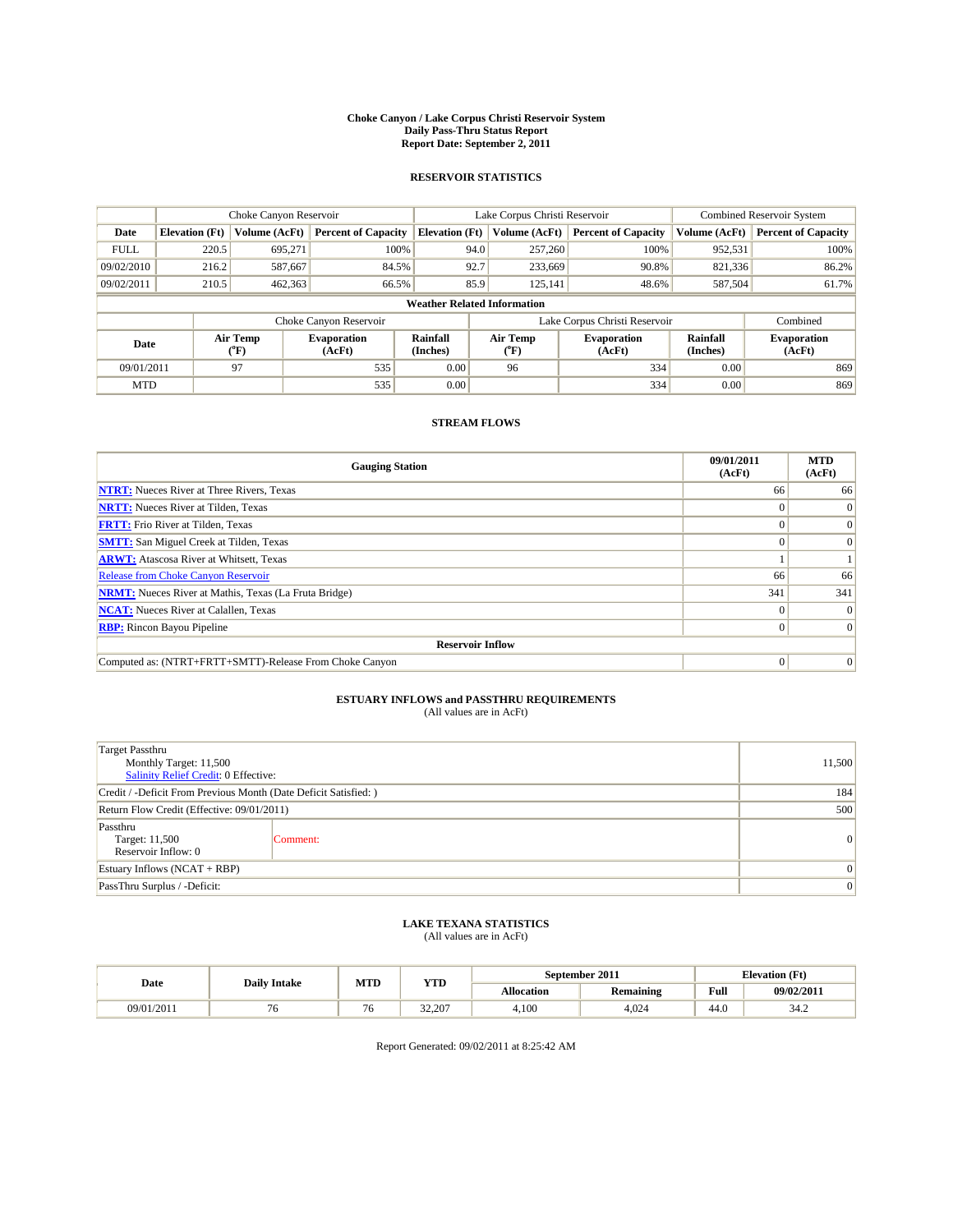#### **Choke Canyon / Lake Corpus Christi Reservoir System Daily Pass-Thru Status Report Report Date: September 3, 2011**

#### **RESERVOIR STATISTICS**

|             |                                    | Choke Canyon Reservoir |                              |                             | Lake Corpus Christi Reservoir |                               |                      | <b>Combined Reservoir System</b> |  |
|-------------|------------------------------------|------------------------|------------------------------|-----------------------------|-------------------------------|-------------------------------|----------------------|----------------------------------|--|
| Date        | <b>Elevation</b> (Ft)              | Volume (AcFt)          | <b>Percent of Capacity</b>   | <b>Elevation</b> (Ft)       | Volume (AcFt)                 | <b>Percent of Capacity</b>    | Volume (AcFt)        | <b>Percent of Capacity</b>       |  |
| <b>FULL</b> | 220.5                              | 695,271                | 100%                         | 94.0                        | 257,260                       | 100%                          | 952,531              | 100%                             |  |
| 09/03/2010  | 216.2                              | 586,015                | 84.3%                        | 92.7                        | 233,491                       | 90.8%                         | 819,506              | 86.0%                            |  |
| 09/03/2011  | 210.4                              | 460,932                | 66.3%                        | 85.9                        | 124,476                       | 48.4%                         | 585,408              | 61.5%                            |  |
|             | <b>Weather Related Information</b> |                        |                              |                             |                               |                               |                      |                                  |  |
|             |                                    |                        | Choke Canyon Reservoir       |                             |                               | Lake Corpus Christi Reservoir |                      | Combined                         |  |
| Date        |                                    | Air Temp<br>(°F)       | <b>Evaporation</b><br>(AcFt) | <b>Rainfall</b><br>(Inches) | Air Temp<br>(°F)              | <b>Evaporation</b><br>(AcFt)  | Rainfall<br>(Inches) | <b>Evaporation</b><br>(AcFt)     |  |
| 09/02/2011  |                                    | 101                    | 439                          | 0.00                        | 100                           | 193                           | 0.00                 | 632                              |  |
| <b>MTD</b>  |                                    |                        | 974                          | 0.00                        |                               | 527                           | 0.00                 | 1,501                            |  |

### **STREAM FLOWS**

| <b>Gauging Station</b>                                       | 09/02/2011<br>(AcFt) | <b>MTD</b><br>(AcFt) |  |  |  |  |
|--------------------------------------------------------------|----------------------|----------------------|--|--|--|--|
| <b>NTRT:</b> Nueces River at Three Rivers, Texas             | 77                   | 143                  |  |  |  |  |
| <b>NRTT:</b> Nueces River at Tilden, Texas                   |                      |                      |  |  |  |  |
| <b>FRTT:</b> Frio River at Tilden, Texas                     |                      |                      |  |  |  |  |
| <b>SMTT:</b> San Miguel Creek at Tilden, Texas               |                      |                      |  |  |  |  |
| <b>ARWT:</b> Atascosa River at Whitsett, Texas               |                      |                      |  |  |  |  |
| Release from Choke Canyon Reservoir                          | 77                   | 143                  |  |  |  |  |
| <b>NRMT:</b> Nueces River at Mathis, Texas (La Fruta Bridge) | 341                  | 683                  |  |  |  |  |
| <b>NCAT:</b> Nueces River at Calallen, Texas                 | $\Omega$             |                      |  |  |  |  |
| <b>RBP:</b> Rincon Bayou Pipeline                            | $\Omega$             | $\Omega$             |  |  |  |  |
| <b>Reservoir Inflow</b>                                      |                      |                      |  |  |  |  |
| Computed as: (NTRT+FRTT+SMTT)-Release From Choke Canyon      | $\Omega$             | $\Omega$             |  |  |  |  |

# **ESTUARY INFLOWS and PASSTHRU REQUIREMENTS**

|  | (All values are in AcFt) |
|--|--------------------------|
|--|--------------------------|

| <b>Target Passthru</b><br>Monthly Target: 11,500<br>Salinity Relief Credit: 0 Effective: |                |                |  |  |
|------------------------------------------------------------------------------------------|----------------|----------------|--|--|
| Credit / -Deficit From Previous Month (Date Deficit Satisfied: )                         |                |                |  |  |
| Return Flow Credit (Effective: 09/01/2011)                                               |                |                |  |  |
| Passthru<br>Target: 11,500<br>Reservoir Inflow: 0                                        | Comment:       | $\overline{0}$ |  |  |
| Estuary Inflows (NCAT + RBP)                                                             |                |                |  |  |
| PassThru Surplus / -Deficit:                                                             | $\overline{0}$ |                |  |  |

## **LAKE TEXANA STATISTICS** (All values are in AcFt)

| Date       | <b>Daily Intake</b> |     | MTD<br><b>YTD</b> | September 2011 |           | <b>Elevation</b> (Ft)                       |            |
|------------|---------------------|-----|-------------------|----------------|-----------|---------------------------------------------|------------|
|            |                     |     |                   | Allocation     | Remaining | Full<br>the contract of the contract of the | 09/03/2011 |
| 09/02/2011 |                     | 150 | 32.281            | 4.100          | 3.950     | 44.0                                        | 34.2       |

Report Generated: 09/03/2011 at 8:05:28 AM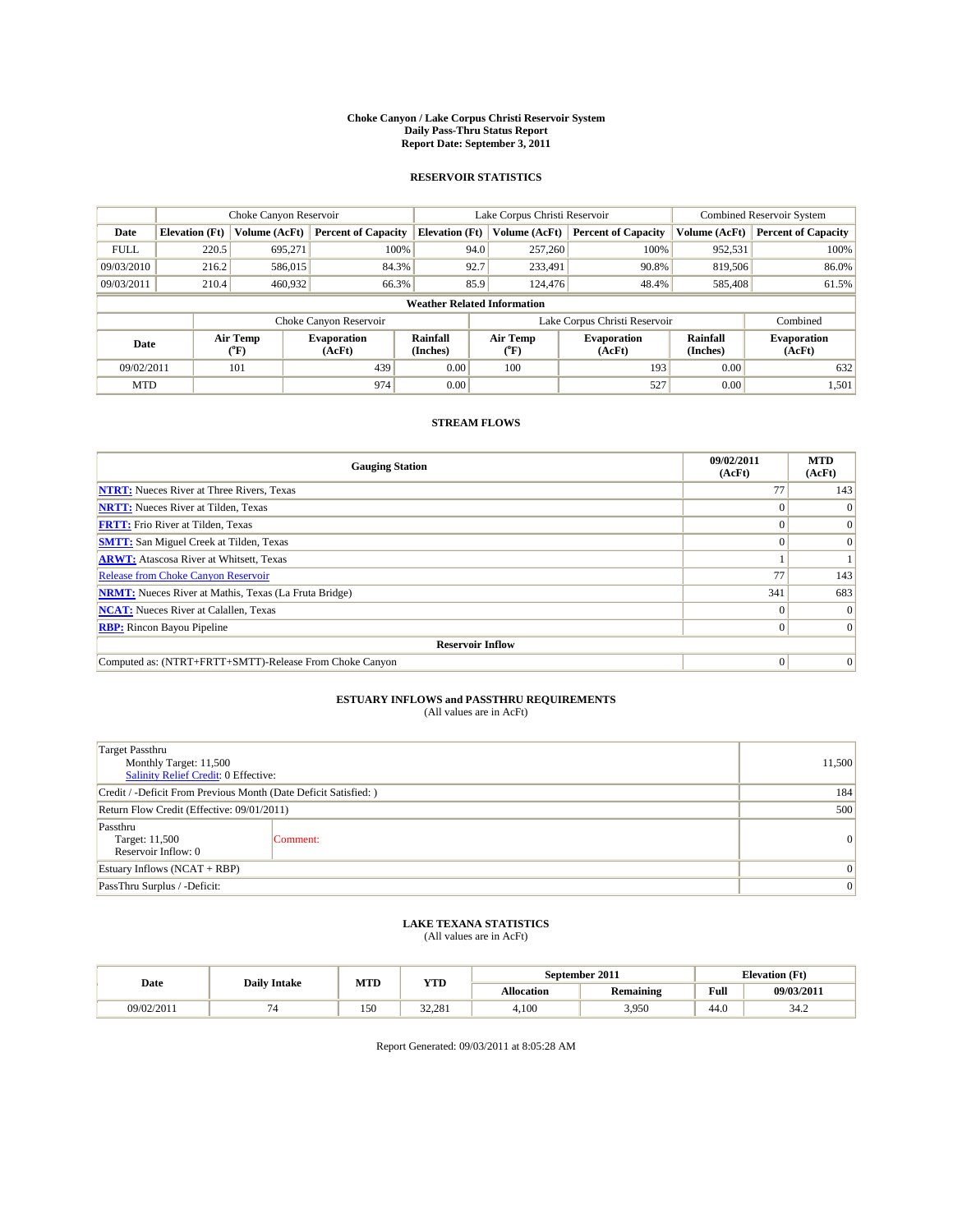#### **Choke Canyon / Lake Corpus Christi Reservoir System Daily Pass-Thru Status Report Report Date: September 4, 2011**

#### **RESERVOIR STATISTICS**

|             |                       | Choke Canyon Reservoir      |                              |                                    | Lake Corpus Christi Reservoir | Combined Reservoir System    |                      |                              |
|-------------|-----------------------|-----------------------------|------------------------------|------------------------------------|-------------------------------|------------------------------|----------------------|------------------------------|
| Date        | <b>Elevation</b> (Ft) | Volume (AcFt)               | <b>Percent of Capacity</b>   | <b>Elevation</b> (Ft)              | Volume (AcFt)                 | <b>Percent of Capacity</b>   | Volume (AcFt)        | <b>Percent of Capacity</b>   |
| <b>FULL</b> | 220.5                 | 695,271                     | 100%                         | 94.0                               | 257,260                       | 100%                         | 952,531              | 100%                         |
| 09/04/2010  | 216.2                 | 588,613                     | 84.7%                        | 92.8                               | 235,981                       | 91.7%                        | 824,594              | 86.6%                        |
| 09/04/2011  | 210.3                 | 460,115                     | 66.2%                        | 85.8                               | 124,078                       | 48.2%                        | 584,193              | 61.3%                        |
|             |                       |                             |                              | <b>Weather Related Information</b> |                               |                              |                      |                              |
|             |                       |                             | Choke Canyon Reservoir       |                                    | Lake Corpus Christi Reservoir |                              |                      | Combined                     |
| Date        |                       | Air Temp<br>${}^{\circ}$ F) | <b>Evaporation</b><br>(AcFt) | <b>Rainfall</b><br>(Inches)        | Air Temp<br>(°F)              | <b>Evaporation</b><br>(AcFt) | Rainfall<br>(Inches) | <b>Evaporation</b><br>(AcFt) |
| 09/03/2011  |                       | 102                         | 581                          | 0.00                               | 100                           | 363                          | 0.00                 | 944                          |
| <b>MTD</b>  |                       |                             | 1,555                        | 0.00                               |                               | 890                          | 0.00                 | 2,445                        |

### **STREAM FLOWS**

| <b>Gauging Station</b>                                       | 09/03/2011<br>(AcFt) | <b>MTD</b><br>(AcFt) |  |  |  |  |  |
|--------------------------------------------------------------|----------------------|----------------------|--|--|--|--|--|
| <b>NTRT:</b> Nueces River at Three Rivers, Texas             | 77                   | 220                  |  |  |  |  |  |
| <b>NRTT:</b> Nueces River at Tilden, Texas                   |                      |                      |  |  |  |  |  |
| <b>FRTT:</b> Frio River at Tilden, Texas                     |                      |                      |  |  |  |  |  |
| <b>SMTT:</b> San Miguel Creek at Tilden, Texas               |                      |                      |  |  |  |  |  |
| <b>ARWT:</b> Atascosa River at Whitsett, Texas               |                      |                      |  |  |  |  |  |
| Release from Choke Canyon Reservoir                          | 77                   | 220                  |  |  |  |  |  |
| <b>NRMT:</b> Nueces River at Mathis, Texas (La Fruta Bridge) | 341                  | 1,024                |  |  |  |  |  |
| <b>NCAT:</b> Nueces River at Calallen, Texas                 |                      |                      |  |  |  |  |  |
| <b>RBP:</b> Rincon Bayou Pipeline                            | $\Omega$             | $\Omega$             |  |  |  |  |  |
| <b>Reservoir Inflow</b>                                      |                      |                      |  |  |  |  |  |
| Computed as: (NTRT+FRTT+SMTT)-Release From Choke Canyon      | $\Omega$             | $\Omega$             |  |  |  |  |  |

# **ESTUARY INFLOWS and PASSTHRU REQUIREMENTS**<br>(All values are in AcFt)

| <b>Target Passthru</b><br>Monthly Target: 11,500<br>Salinity Relief Credit: 0 Effective: |          |                 |  |  |
|------------------------------------------------------------------------------------------|----------|-----------------|--|--|
| Credit / -Deficit From Previous Month (Date Deficit Satisfied: )                         |          |                 |  |  |
| Return Flow Credit (Effective: 09/01/2011)                                               |          |                 |  |  |
| Passthru<br>Target: 11,500<br>Reservoir Inflow: 0                                        | Comment: | $\vert 0 \vert$ |  |  |
| Estuary Inflows $(NCAT + RBP)$                                                           |          |                 |  |  |
| PassThru Surplus / -Deficit:                                                             |          | $\overline{0}$  |  |  |

## **LAKE TEXANA STATISTICS** (All values are in AcFt)

|            | <b>Daily Intake</b> |                      | MTD<br><b>YTD</b>        |                   | September 2011   | <b>Elevation</b> (Ft)                 |                          |
|------------|---------------------|----------------------|--------------------------|-------------------|------------------|---------------------------------------|--------------------------|
| Date       |                     |                      |                          | <b>Allocation</b> | <b>Remaining</b> | Full                                  | 09/04/2011               |
| 09/03/2011 | --<br>. .           | $\mathcal{L}$<br>ے ک | $\sim$<br>250<br><i></i> | 4.100             | 3.878            | $\overline{A}$ $\overline{C}$<br>44.U | 2.4 <sub>0</sub><br>34.Z |

Report Generated: 09/04/2011 at 8:16:49 AM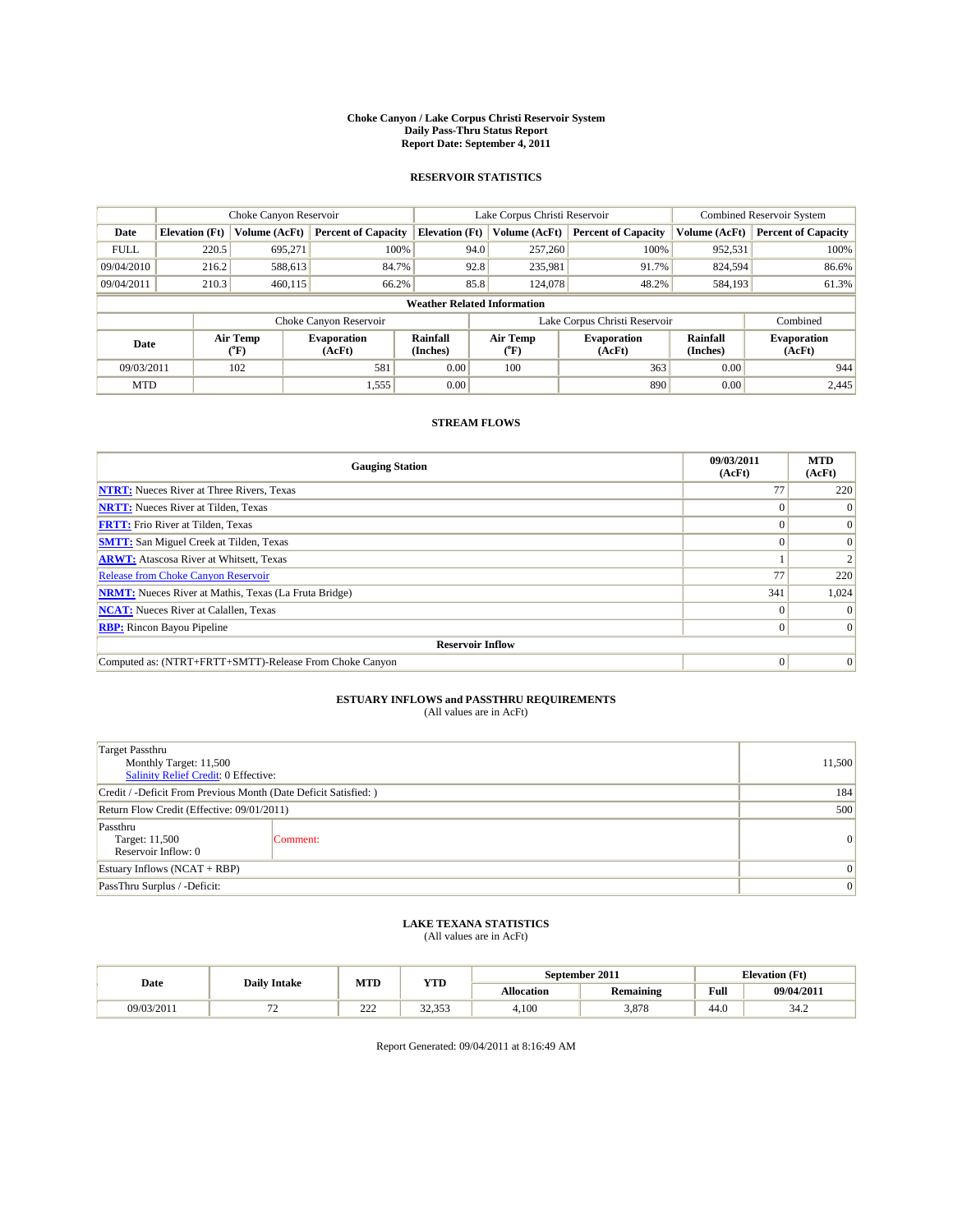#### **Choke Canyon / Lake Corpus Christi Reservoir System Daily Pass-Thru Status Report Report Date: September 5, 2011**

#### **RESERVOIR STATISTICS**

|             |                       | Choke Canyon Reservoir                    |                              |                                    | Lake Corpus Christi Reservoir | <b>Combined Reservoir System</b> |                      |                              |
|-------------|-----------------------|-------------------------------------------|------------------------------|------------------------------------|-------------------------------|----------------------------------|----------------------|------------------------------|
| Date        | <b>Elevation</b> (Ft) | Volume (AcFt)                             | <b>Percent of Capacity</b>   | <b>Elevation</b> (Ft)              | Volume (AcFt)                 | <b>Percent of Capacity</b>       | Volume (AcFt)        | <b>Percent of Capacity</b>   |
| <b>FULL</b> | 220.5                 | 695,271                                   | 100%                         | 94.0                               | 257,260                       | 100%                             | 952,531              | 100%                         |
| 09/05/2010  | 216.2                 | 589,091                                   | 84.7%                        | 92.8                               | 235,981                       | 91.7%                            | 825,072              | 86.6%                        |
| 09/05/2011  | 210.3                 | 458,685                                   | 66.0%                        | 85.8                               | 123,680                       | 48.1%                            | 582,365              | 61.1%                        |
|             |                       |                                           |                              | <b>Weather Related Information</b> |                               |                                  |                      |                              |
|             |                       |                                           | Choke Canyon Reservoir       |                                    | Lake Corpus Christi Reservoir |                                  |                      | Combined                     |
| Date        |                       | Air Temp<br>$({}^{\mathrm{o}}\mathrm{F})$ | <b>Evaporation</b><br>(AcFt) | <b>Rainfall</b><br>(Inches)        | Air Temp<br>(°F)              | <b>Evaporation</b><br>(AcFt)     | Rainfall<br>(Inches) | <b>Evaporation</b><br>(AcFt) |
| 09/04/2011  |                       | 101                                       | 675                          | 0.00                               | 100                           | 463                              | 0.00                 | 1,138                        |
| <b>MTD</b>  |                       |                                           | 2,230                        | 0.00                               |                               | 1,353                            | 0.00                 | 3,583                        |

### **STREAM FLOWS**

| <b>Gauging Station</b>                                       | 09/04/2011<br>(AcFt) | <b>MTD</b><br>(AcFt) |
|--------------------------------------------------------------|----------------------|----------------------|
| <b>NTRT:</b> Nueces River at Three Rivers, Texas             | 77                   | 298                  |
| <b>NRTT:</b> Nueces River at Tilden, Texas                   |                      |                      |
| <b>FRTT:</b> Frio River at Tilden, Texas                     |                      | $\Omega$             |
| <b>SMTT:</b> San Miguel Creek at Tilden, Texas               |                      | $\Omega$             |
| <b>ARWT:</b> Atascosa River at Whitsett, Texas               |                      |                      |
| <b>Release from Choke Canyon Reservoir</b>                   | 77                   | 298                  |
| <b>NRMT:</b> Nueces River at Mathis, Texas (La Fruta Bridge) | 339                  | 1,364                |
| <b>NCAT:</b> Nueces River at Calallen, Texas                 | $\Omega$             |                      |
| <b>RBP:</b> Rincon Bayou Pipeline                            | $\Omega$             | $\Omega$             |
| <b>Reservoir Inflow</b>                                      |                      |                      |
| Computed as: (NTRT+FRTT+SMTT)-Release From Choke Canyon      | $\Omega$             | $\Omega$             |

# **ESTUARY INFLOWS and PASSTHRU REQUIREMENTS**<br>(All values are in AcFt)

| <b>Target Passthru</b><br>Monthly Target: 11,500<br><b>Salinity Relief Credit: 0 Effective:</b> |          |   |  |  |  |
|-------------------------------------------------------------------------------------------------|----------|---|--|--|--|
| Credit / -Deficit From Previous Month (Date Deficit Satisfied: )                                |          |   |  |  |  |
| Return Flow Credit (Effective: 09/01/2011)                                                      | 500      |   |  |  |  |
| Passthru<br>Target: 11,500<br>Reservoir Inflow: 0                                               | Comment: | 0 |  |  |  |
| Estuary Inflows (NCAT + RBP)                                                                    |          |   |  |  |  |
| PassThru Surplus / -Deficit:                                                                    |          |   |  |  |  |

# **LAKE TEXANA STATISTICS** (All values are in AcFt)

| Date       | <b>Daily Intake</b> | MTD | YTD          |                   | September 2011   | <b>Elevation</b> (Ft) |            |
|------------|---------------------|-----|--------------|-------------------|------------------|-----------------------|------------|
|            |                     |     |              | <b>Allocation</b> | <b>Remaining</b> | Full                  | 09/05/2011 |
| 09/04/2011 | --<br>. .           | 294 | 22<br>32.425 | 4.100             | 3.806            | 44.0                  | 34.2       |

Report Generated: 09/06/2011 at 8:33:50 AM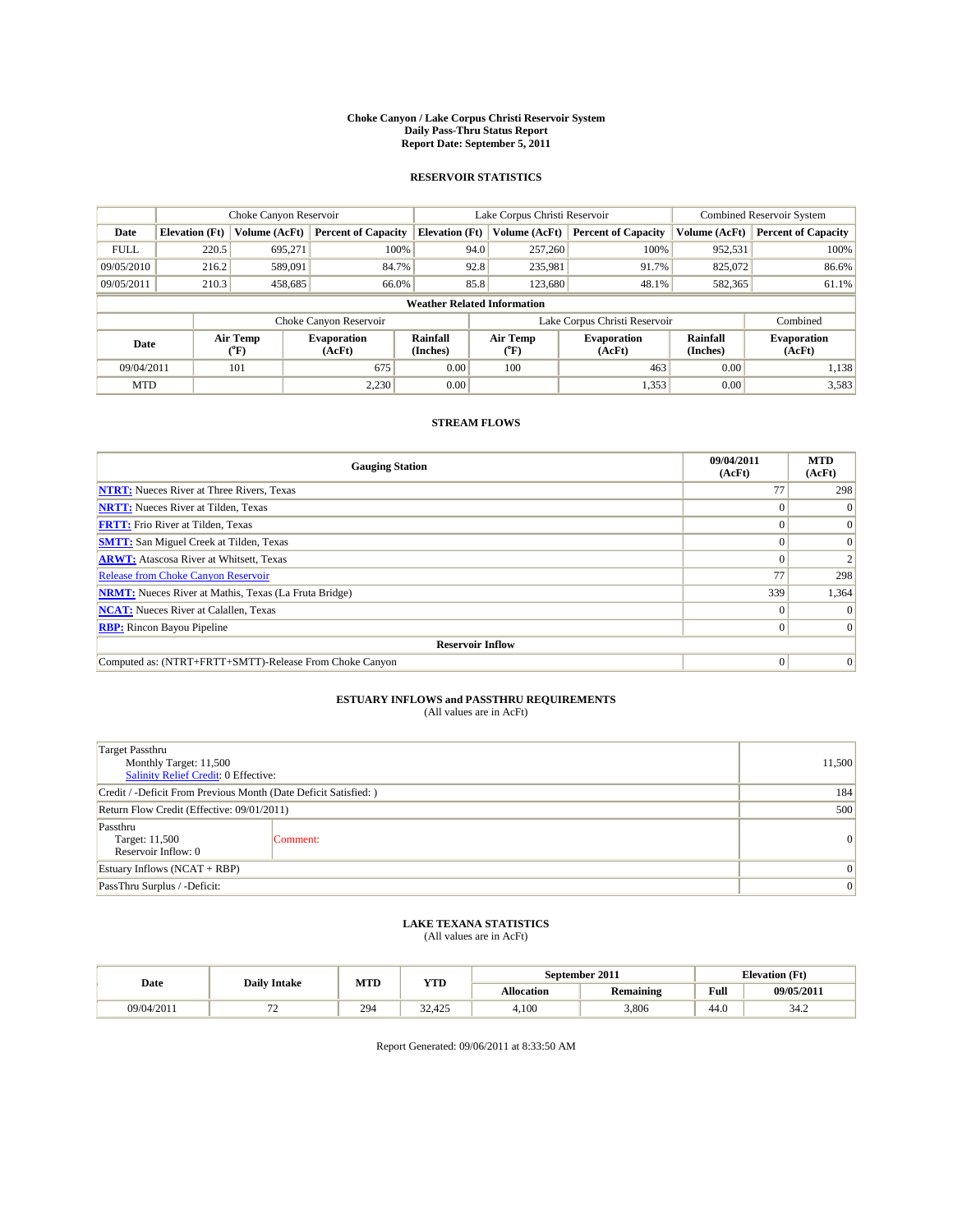#### **Choke Canyon / Lake Corpus Christi Reservoir System Daily Pass-Thru Status Report Report Date: September 6, 2011**

#### **RESERVOIR STATISTICS**

|             |                       | Choke Canyon Reservoir                    |                              |                                    | Lake Corpus Christi Reservoir | <b>Combined Reservoir System</b> |                      |                              |
|-------------|-----------------------|-------------------------------------------|------------------------------|------------------------------------|-------------------------------|----------------------------------|----------------------|------------------------------|
| Date        | <b>Elevation</b> (Ft) | Volume (AcFt)                             | <b>Percent of Capacity</b>   | <b>Elevation</b> (Ft)              | Volume (AcFt)                 | <b>Percent of Capacity</b>       | Volume (AcFt)        | <b>Percent of Capacity</b>   |
| <b>FULL</b> | 220.5                 | 695,271                                   | 100%                         | 94.0                               | 257,260                       | 100%                             | 952,531              | 100%                         |
| 09/06/2010  | 216.2                 | 587,904                                   | 84.6%                        | 92.8                               | 235,625                       | 91.6%                            | 823,529              | 86.5%                        |
| 09/06/2011  | 210.3                 | 458,685                                   | 66.0%                        | 85.7                               | 122,098                       | 47.5%                            | 580,783              | 61.0%                        |
|             |                       |                                           |                              | <b>Weather Related Information</b> |                               |                                  |                      |                              |
|             |                       |                                           | Choke Canyon Reservoir       |                                    | Lake Corpus Christi Reservoir |                                  |                      | Combined                     |
| Date        |                       | Air Temp<br>$({}^{\mathrm{o}}\mathrm{F})$ | <b>Evaporation</b><br>(AcFt) | <b>Rainfall</b><br>(Inches)        | Air Temp<br>("F)              | <b>Evaporation</b><br>(AcFt)     | Rainfall<br>(Inches) | <b>Evaporation</b><br>(AcFt) |
| 09/05/2011  |                       | 93                                        | 663                          | 0.00                               | 93                            | 498                              | 0.00                 | 1,161                        |
| <b>MTD</b>  |                       |                                           | 2,893                        | 0.00                               |                               | 1,851                            | 0.00                 | 4.744                        |

### **STREAM FLOWS**

| <b>Gauging Station</b>                                       | 09/05/2011<br>(AcFt) | <b>MTD</b><br>(AcFt) |
|--------------------------------------------------------------|----------------------|----------------------|
| <b>NTRT:</b> Nueces River at Three Rivers, Texas             | 77                   | 375                  |
| <b>NRTT:</b> Nueces River at Tilden, Texas                   |                      |                      |
| <b>FRTT:</b> Frio River at Tilden, Texas                     |                      |                      |
| <b>SMTT:</b> San Miguel Creek at Tilden, Texas               |                      |                      |
| <b>ARWT:</b> Atascosa River at Whitsett, Texas               |                      |                      |
| Release from Choke Canyon Reservoir                          | 77                   | 375                  |
| <b>NRMT:</b> Nueces River at Mathis, Texas (La Fruta Bridge) | 365                  | 1,729                |
| <b>NCAT:</b> Nueces River at Calallen, Texas                 |                      |                      |
| <b>RBP:</b> Rincon Bayou Pipeline                            | $\Omega$             | $\Omega$             |
| <b>Reservoir Inflow</b>                                      |                      |                      |
| Computed as: (NTRT+FRTT+SMTT)-Release From Choke Canyon      | $\Omega$             | $\Omega$             |

# **ESTUARY INFLOWS and PASSTHRU REQUIREMENTS**<br>(All values are in AcFt)

| <b>Target Passthru</b><br>Monthly Target: 11,500<br>Salinity Relief Credit: 0 Effective: |          |                 |  |  |  |
|------------------------------------------------------------------------------------------|----------|-----------------|--|--|--|
| Credit / -Deficit From Previous Month (Date Deficit Satisfied: )                         |          |                 |  |  |  |
| Return Flow Credit (Effective: 09/01/2011)                                               | 500      |                 |  |  |  |
| Passthru<br>Target: 11,500<br>Reservoir Inflow: 0                                        | Comment: | $\vert 0 \vert$ |  |  |  |
| Estuary Inflows $(NCAT + RBP)$                                                           |          |                 |  |  |  |
| PassThru Surplus / -Deficit:                                                             |          | $\vert 0 \vert$ |  |  |  |

## **LAKE TEXANA STATISTICS** (All values are in AcFt)

|            | <b>Daily Intake</b> | MTD<br><b>YTD</b> |       |                   | September 2011     | <b>Elevation</b> (Ft) |                          |
|------------|---------------------|-------------------|-------|-------------------|--------------------|-----------------------|--------------------------|
| Date       |                     |                   |       | <b>Allocation</b> | <b>Remaining</b>   | Full                  | 09/06/2011               |
| 09/05/2011 | --<br>. .           | 366               | 2.497 | 4,100             | $\sim$<br><u>.</u> | $\sim$<br>44.0        | 2.4 <sub>0</sub><br>34.Z |

Report Generated: 09/06/2011 at 9:10:16 AM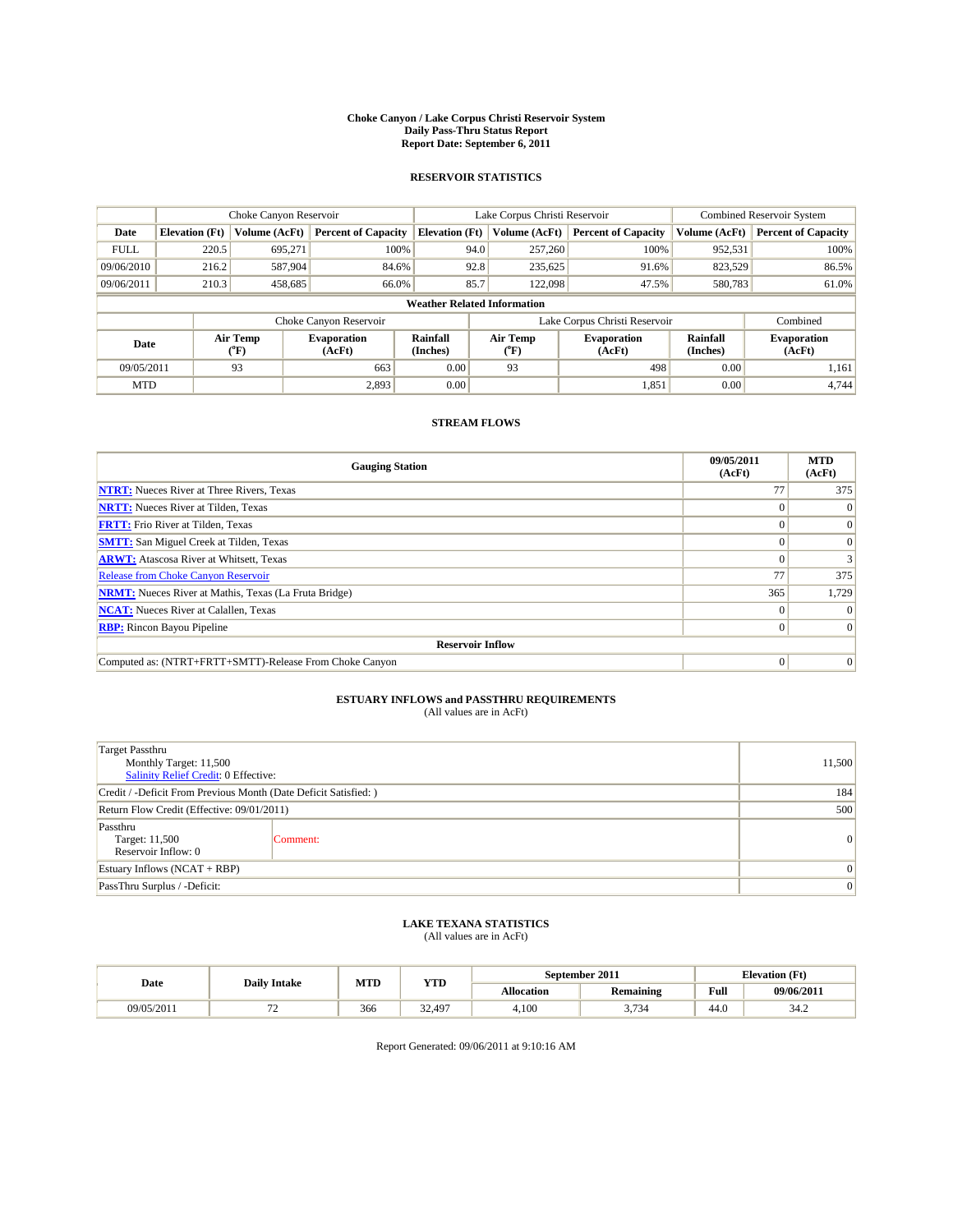#### **Choke Canyon / Lake Corpus Christi Reservoir System Daily Pass-Thru Status Report Report Date: September 7, 2011**

#### **RESERVOIR STATISTICS**

|             | Choke Canyon Reservoir                                                                                      |               |                              |                                    | Lake Corpus Christi Reservoir |               |                               | <b>Combined Reservoir System</b> |                            |
|-------------|-------------------------------------------------------------------------------------------------------------|---------------|------------------------------|------------------------------------|-------------------------------|---------------|-------------------------------|----------------------------------|----------------------------|
| Date        | <b>Elevation</b> (Ft)                                                                                       | Volume (AcFt) | <b>Percent of Capacity</b>   | <b>Elevation</b> (Ft)              |                               | Volume (AcFt) | <b>Percent of Capacity</b>    | Volume (AcFt)                    | <b>Percent of Capacity</b> |
| <b>FULL</b> | 220.5                                                                                                       | 695,271       | 100%                         |                                    | 94.0                          | 257,260       | 100%                          | 952,531                          | 100%                       |
| 09/07/2010  | 216.2                                                                                                       | 587,667       | 84.5%                        |                                    | 92.4                          | 228,357       | 88.8%                         | 816,024                          | 85.7%                      |
| 09/07/2011  | 210.2                                                                                                       | 457,254       | 65.8%                        |                                    | 85.6                          | 121,441       | 47.2%                         | 578,695                          | 60.8%                      |
|             |                                                                                                             |               |                              | <b>Weather Related Information</b> |                               |               |                               |                                  |                            |
|             |                                                                                                             |               | Choke Canyon Reservoir       |                                    |                               |               | Lake Corpus Christi Reservoir |                                  | Combined                   |
|             | Air Temp<br>Air Temp<br><b>Rainfall</b><br><b>Evaporation</b><br>Date<br>(Inches)<br>(AcFt)<br>(°F)<br>(°F) |               | <b>Evaporation</b><br>(AcFt) | Rainfall<br>(Inches)               | <b>Evaporation</b><br>(AcFt)  |               |                               |                                  |                            |
| 09/06/2011  |                                                                                                             | 92            | 449                          | 0.00                               |                               | 93            | 328                           | 0.00                             | 777                        |
| <b>MTD</b>  |                                                                                                             |               | 3,342                        | 0.00                               |                               |               | 2.179                         | 0.00                             | 5,521                      |

### **STREAM FLOWS**

| <b>Gauging Station</b>                                       | 09/06/2011<br>(AcFt) | <b>MTD</b><br>(AcFt) |
|--------------------------------------------------------------|----------------------|----------------------|
| <b>NTRT:</b> Nueces River at Three Rivers, Texas             | 66                   | 441                  |
| <b>NRTT:</b> Nueces River at Tilden, Texas                   | $\Omega$             | $\theta$             |
| <b>FRTT:</b> Frio River at Tilden, Texas                     | $\Omega$             | $\vert 0 \vert$      |
| <b>SMTT:</b> San Miguel Creek at Tilden, Texas               | $\Omega$             | $\Omega$             |
| <b>ARWT:</b> Atascosa River at Whitsett, Texas               | $\Omega$             | 3                    |
| Release from Choke Canyon Reservoir                          | 69                   | 445                  |
| <b>NRMT:</b> Nueces River at Mathis, Texas (La Fruta Bridge) | 397                  | 2,126                |
| <b>NCAT:</b> Nueces River at Calallen, Texas                 | $\Omega$             | $\theta$             |
| <b>RBP:</b> Rincon Bayou Pipeline                            | $\vert 0 \vert$      | $\Omega$             |
| <b>Reservoir Inflow</b>                                      |                      |                      |
| Computed as: NRTT+FRTT+SMTT+ARWT                             | $\mathbf{0}$         | $\vert 0 \vert$      |

# **ESTUARY INFLOWS and PASSTHRU REQUIREMENTS**

|  | (All values are in AcFt) |  |  |
|--|--------------------------|--|--|
|--|--------------------------|--|--|

| Target Passthru<br>Monthly Target: 11,500<br><b>Salinity Relief Credit: 0 Effective:</b> |          |                 |  |  |  |
|------------------------------------------------------------------------------------------|----------|-----------------|--|--|--|
| Credit / -Deficit From Previous Month (Date Deficit Satisfied: )                         |          |                 |  |  |  |
| Return Flow Credit (Effective: 09/01/2011)                                               |          |                 |  |  |  |
| Passthru<br>Target: 11,500<br>Reservoir Inflow: 0                                        | Comment: | $\vert 0 \vert$ |  |  |  |
| Estuary Inflows $(NCAT + RBP)$                                                           |          |                 |  |  |  |
| PassThru Surplus / -Deficit:                                                             |          | $\vert 0 \vert$ |  |  |  |

## **LAKE TEXANA STATISTICS** (All values are in AcFt)

|            | <b>Daily Intake</b> | MTD | YTD    |            | September 2011   |                                             | <b>Elevation</b> (Ft) |
|------------|---------------------|-----|--------|------------|------------------|---------------------------------------------|-----------------------|
| Date       |                     |     |        | Allocation | <b>Remaining</b> | Full<br>the contract of the contract of the | 09/07/2011            |
| 09/06/2011 | . .                 | 438 | 32.569 | 4.100      | 3.662            | 44.0                                        | $\sim$ $\sim$<br>33.8 |

Report Generated: 09/07/2011 at 9:14:37 AM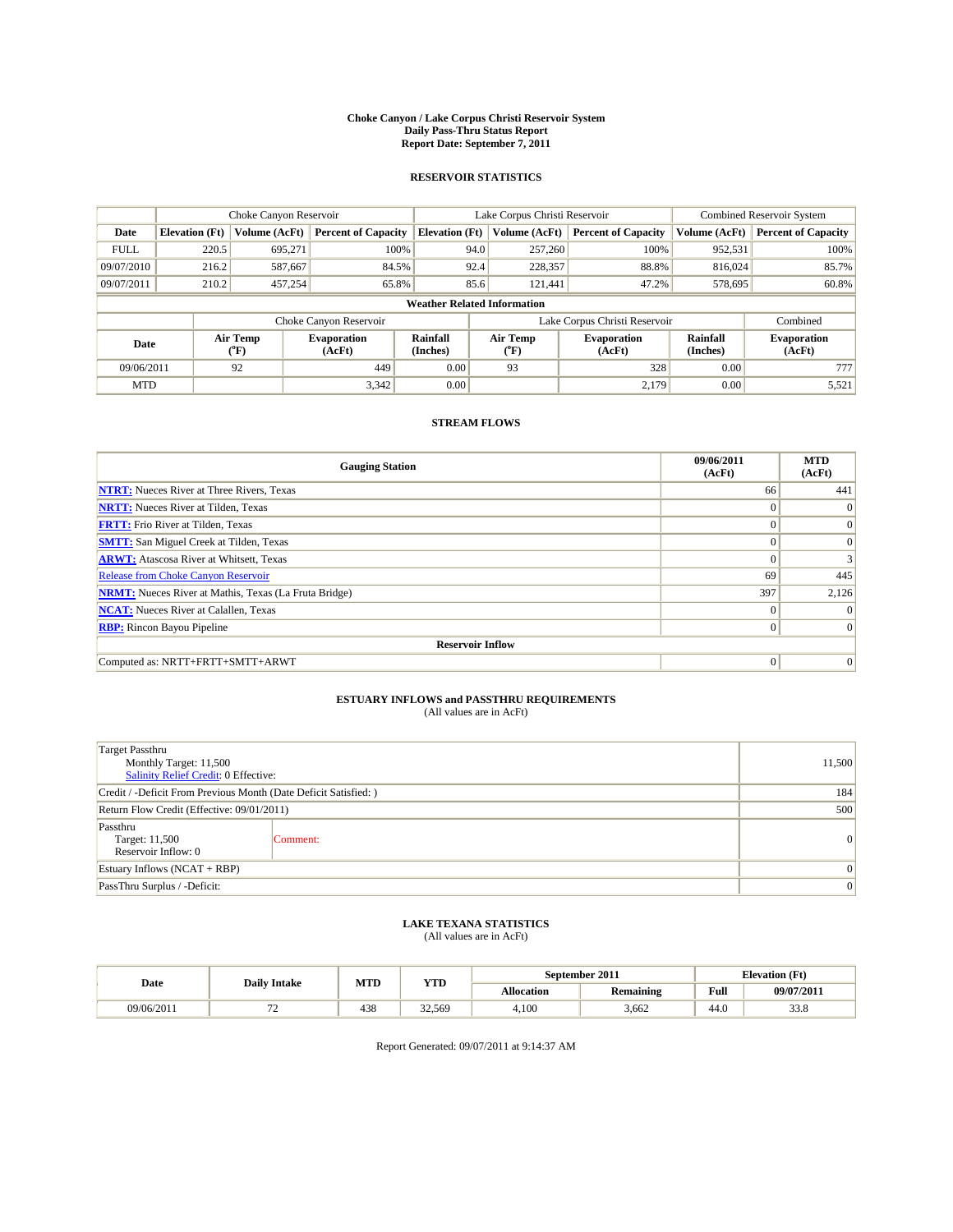#### **Choke Canyon / Lake Corpus Christi Reservoir System Daily Pass-Thru Status Report Report Date: September 8, 2011**

#### **RESERVOIR STATISTICS**

|             | Choke Canyon Reservoir                                                                                                                      |               |                            |                                    | Lake Corpus Christi Reservoir |                               |               | <b>Combined Reservoir System</b> |  |
|-------------|---------------------------------------------------------------------------------------------------------------------------------------------|---------------|----------------------------|------------------------------------|-------------------------------|-------------------------------|---------------|----------------------------------|--|
| Date        | <b>Elevation</b> (Ft)                                                                                                                       | Volume (AcFt) | <b>Percent of Capacity</b> | <b>Elevation</b> (Ft)              | Volume (AcFt)                 | <b>Percent of Capacity</b>    | Volume (AcFt) | <b>Percent of Capacity</b>       |  |
| <b>FULL</b> | 220.5                                                                                                                                       | 695,271       | 100%                       | 94.0                               | 257,260                       | 100%                          | 952,531       | 100%                             |  |
| 09/08/2010  | 216.2                                                                                                                                       | 588,852       | 84.7%                      | 93.0                               | 238,836                       | 92.8%                         | 827,688       | 86.9%                            |  |
| 09/08/2011  | 210.2                                                                                                                                       | 457,254       | 65.8%                      | 85.6                               | 121.180                       | 47.1%                         | 578,434       | 60.7%                            |  |
|             |                                                                                                                                             |               |                            | <b>Weather Related Information</b> |                               |                               |               |                                  |  |
|             |                                                                                                                                             |               | Choke Canyon Reservoir     |                                    |                               | Lake Corpus Christi Reservoir |               | Combined                         |  |
|             | Air Temp<br><b>Rainfall</b><br>Air Temp<br><b>Evaporation</b><br><b>Evaporation</b><br>Date<br>(Inches)<br>(AcFt)<br>(°F)<br>(AcFt)<br>(°F) |               |                            | Rainfall<br>(Inches)               | <b>Evaporation</b><br>(AcFt)  |                               |               |                                  |  |
| 09/07/2011  |                                                                                                                                             | 94            | 438                        | 0.00                               | 94                            | 274                           | 0.00          | 712                              |  |
| <b>MTD</b>  |                                                                                                                                             |               | 3.780                      | 0.00                               |                               | 2,453                         | 0.00          | 6,233                            |  |

### **STREAM FLOWS**

| <b>Gauging Station</b>                                       | 09/07/2011<br>(AcFt) | <b>MTD</b><br>(AcFt) |
|--------------------------------------------------------------|----------------------|----------------------|
| <b>NTRT:</b> Nueces River at Three Rivers, Texas             | 69                   | 510                  |
| <b>NRTT:</b> Nueces River at Tilden, Texas                   |                      | $\Omega$             |
| <b>FRTT:</b> Frio River at Tilden, Texas                     |                      | $\Omega$             |
| <b>SMTT:</b> San Miguel Creek at Tilden, Texas               |                      | $\Omega$             |
| <b>ARWT:</b> Atascosa River at Whitsett, Texas               |                      |                      |
| <b>Release from Choke Canyon Reservoir</b>                   | 58                   | 502                  |
| <b>NRMT:</b> Nueces River at Mathis, Texas (La Fruta Bridge) | 405                  | 2,531                |
| <b>NCAT:</b> Nueces River at Calallen, Texas                 | $\Omega$             |                      |
| <b>RBP:</b> Rincon Bayou Pipeline                            | $\overline{0}$       | $\Omega$             |
| <b>Reservoir Inflow</b>                                      |                      |                      |
| Computed as: (NTRT+FRTT+SMTT)-Release From Choke Canyon      | 12                   | 12                   |

# **ESTUARY INFLOWS and PASSTHRU REQUIREMENTS**<br>(All values are in AcFt)

| Target Passthru<br>Monthly Target: 11,500<br>Salinity Relief Credit: 0 Effective: |                 |                 |  |  |  |
|-----------------------------------------------------------------------------------|-----------------|-----------------|--|--|--|
| Credit / -Deficit From Previous Month (Date Deficit Satisfied: )                  |                 |                 |  |  |  |
| Return Flow Credit (Effective: 09/01/2011)                                        | 500             |                 |  |  |  |
| Passthru<br>Target: 11,500<br>Reservoir Inflow: 12                                | Comment:        | 12              |  |  |  |
| Estuary Inflows $(NCAT + RBP)$                                                    | $\vert 0 \vert$ |                 |  |  |  |
| PassThru Surplus / -Deficit:                                                      |                 | $\vert 0 \vert$ |  |  |  |

## **LAKE TEXANA STATISTICS** (All values are in AcFt)

|            | <b>Daily Intake</b> | MTD | YTD    |                   | September 2011   |                                             | <b>Elevation</b> (Ft) |
|------------|---------------------|-----|--------|-------------------|------------------|---------------------------------------------|-----------------------|
| Date       |                     |     |        | <b>Allocation</b> | <b>Remaining</b> | Full<br>the contract of the contract of the | 09/08/2011            |
| 09/07/2011 | 68                  | 506 | 32.637 | 4.100             | 5,594            | 44.0                                        | 33.9                  |

Report Generated: 09/08/2011 at 10:19:17 AM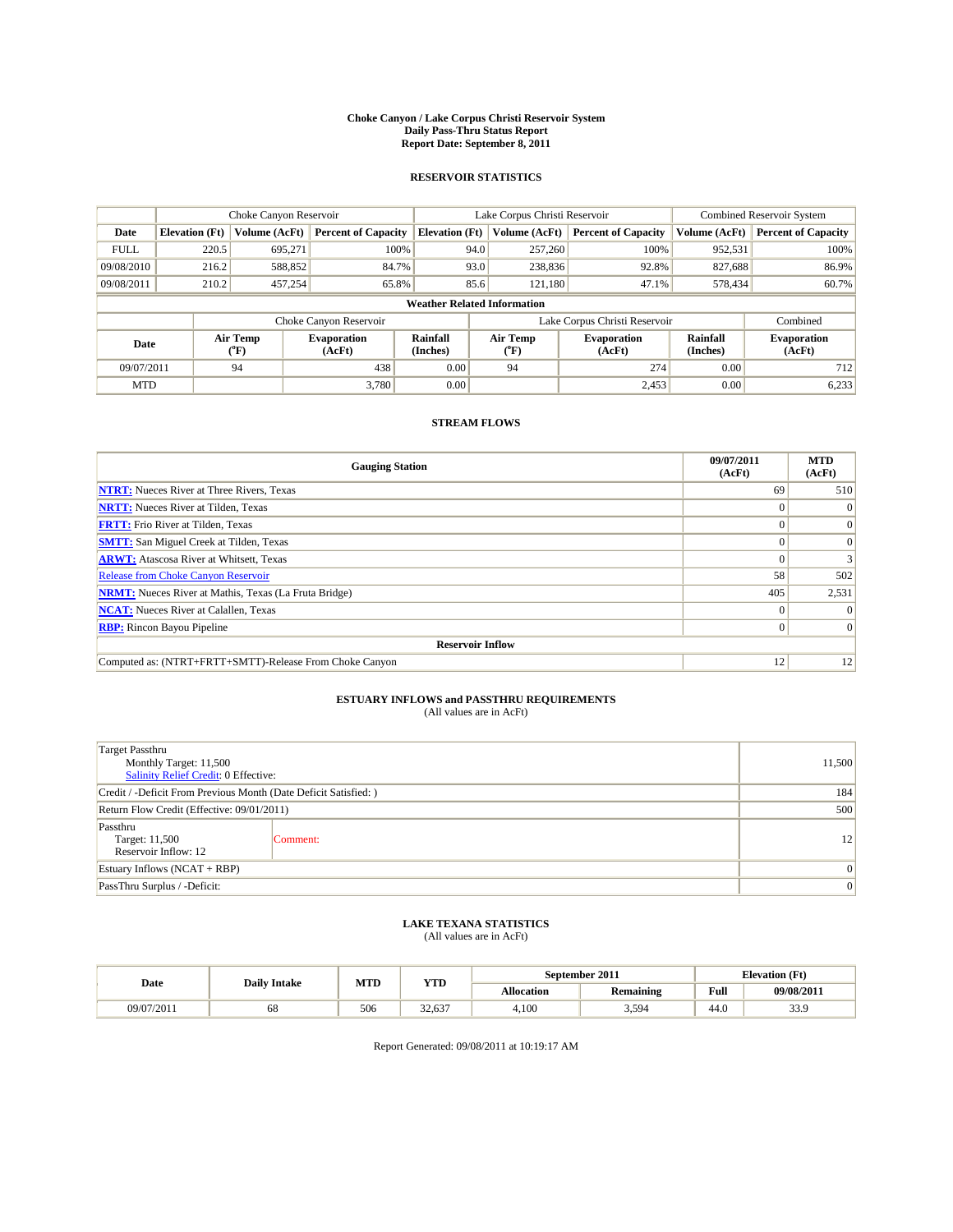#### **Choke Canyon / Lake Corpus Christi Reservoir System Daily Pass-Thru Status Report Report Date: September 9, 2011**

#### **RESERVOIR STATISTICS**

|             | Choke Canyon Reservoir                                                                                                                      |               |                            |                                    | Lake Corpus Christi Reservoir |                               |               | <b>Combined Reservoir System</b> |  |
|-------------|---------------------------------------------------------------------------------------------------------------------------------------------|---------------|----------------------------|------------------------------------|-------------------------------|-------------------------------|---------------|----------------------------------|--|
| Date        | <b>Elevation</b> (Ft)                                                                                                                       | Volume (AcFt) | <b>Percent of Capacity</b> | <b>Elevation</b> (Ft)              | Volume (AcFt)                 | <b>Percent of Capacity</b>    | Volume (AcFt) | <b>Percent of Capacity</b>       |  |
| <b>FULL</b> | 220.5                                                                                                                                       | 695,271       | 100%                       | 94.0                               | 257,260                       | 100%                          | 952,531       | 100%                             |  |
| 09/09/2010  | 216.3                                                                                                                                       | 590,762       | 85.0%                      | 93.1                               | 240,266                       | 93.4%                         | 831,028       | 87.2%                            |  |
| 09/09/2011  | 210.2                                                                                                                                       | 456,850       | 65.7%                      | 85.6                               | 120,396                       | 46.8%                         | 577,246       | 60.6%                            |  |
|             |                                                                                                                                             |               |                            | <b>Weather Related Information</b> |                               |                               |               |                                  |  |
|             |                                                                                                                                             |               | Choke Canyon Reservoir     |                                    |                               | Lake Corpus Christi Reservoir |               | Combined                         |  |
|             | Air Temp<br><b>Rainfall</b><br>Air Temp<br><b>Evaporation</b><br><b>Evaporation</b><br>Date<br>(Inches)<br>(AcFt)<br>(°F)<br>(AcFt)<br>(°F) |               |                            | Rainfall<br>(Inches)               | <b>Evaporation</b><br>(AcFt)  |                               |               |                                  |  |
| 09/08/2011  |                                                                                                                                             | 94            | 461                        | 0.00                               | 95                            | 273                           | 0.00          | 734                              |  |
| <b>MTD</b>  |                                                                                                                                             |               | 4,241                      | 0.00                               |                               | 2.726                         | 0.00          | 6,967                            |  |

### **STREAM FLOWS**

| <b>Gauging Station</b>                                       | 09/08/2011<br>(AcFt) | <b>MTD</b><br>(AcFt) |
|--------------------------------------------------------------|----------------------|----------------------|
| <b>NTRT:</b> Nueces River at Three Rivers, Texas             | 60 <sup>1</sup>      | 570                  |
| <b>NRTT:</b> Nueces River at Tilden, Texas                   |                      | $\Omega$             |
| <b>FRTT:</b> Frio River at Tilden, Texas                     |                      | $\Omega$             |
| <b>SMTT:</b> San Miguel Creek at Tilden, Texas               |                      | $\Omega$             |
| <b>ARWT:</b> Atascosa River at Whitsett, Texas               |                      |                      |
| <b>Release from Choke Canyon Reservoir</b>                   | 58                   | 560                  |
| <b>NRMT:</b> Nueces River at Mathis, Texas (La Fruta Bridge) | 419                  | 2,950                |
| <b>NCAT:</b> Nueces River at Calallen, Texas                 | $\Omega$             |                      |
| <b>RBP:</b> Rincon Bayou Pipeline                            | $\overline{0}$       | $\Omega$             |
| <b>Reservoir Inflow</b>                                      |                      |                      |
| Computed as: (NTRT+FRTT+SMTT)-Release From Choke Canyon      | ◠                    | 14                   |

# **ESTUARY INFLOWS and PASSTHRU REQUIREMENTS**<br>(All values are in AcFt)

| <b>Target Passthru</b><br>Monthly Target: 11,500<br>Salinity Relief Credit: 0 Effective: |                                                                  |    |  |  |  |  |
|------------------------------------------------------------------------------------------|------------------------------------------------------------------|----|--|--|--|--|
|                                                                                          | Credit / -Deficit From Previous Month (Date Deficit Satisfied: ) |    |  |  |  |  |
| Return Flow Credit (Effective: 09/01/2011)                                               |                                                                  |    |  |  |  |  |
| Passthru<br>Target: 11,500<br>Reservoir Inflow: 14                                       | Comment:                                                         | 14 |  |  |  |  |
| Estuary Inflows $(NCAT + RBP)$                                                           | $\Omega$                                                         |    |  |  |  |  |
| PassThru Surplus / -Deficit:                                                             |                                                                  | 0  |  |  |  |  |

## **LAKE TEXANA STATISTICS** (All values are in AcFt)

|            | <b>Daily Intake</b> | MTD | <b>YTD</b> | September 2011 |                  |                | <b>Elevation</b> (Ft) |
|------------|---------------------|-----|------------|----------------|------------------|----------------|-----------------------|
| Date       |                     |     |            | Allocation     | <b>Remaining</b> | Full           | 09/09/2011            |
| 09/08/2011 |                     | 578 | 32,709     | 4.100          | 522<br>----      | $\sim$<br>44.0 | ഹ റ<br>55.8           |

Report Generated: 09/09/2011 at 9:43:48 AM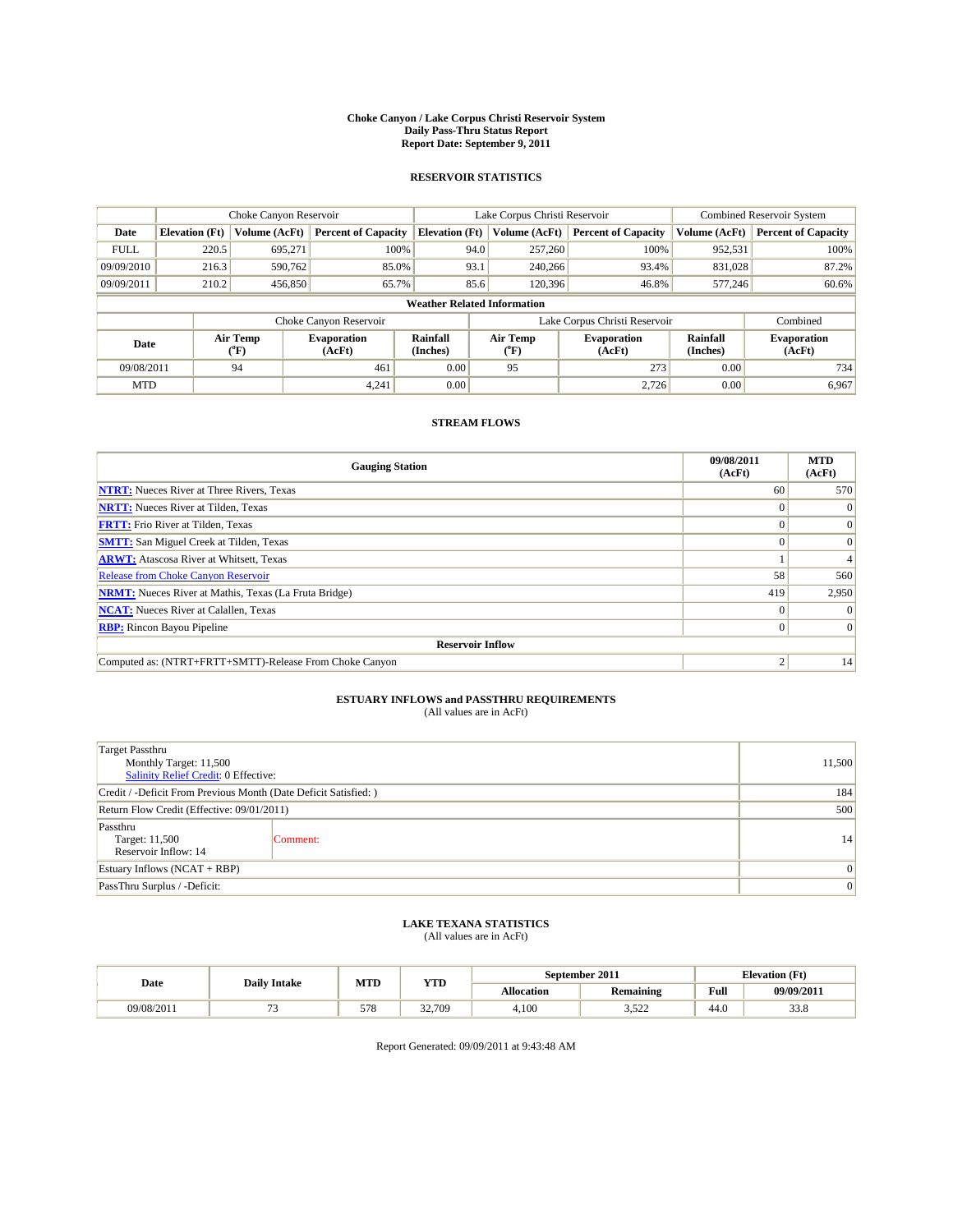#### **Choke Canyon / Lake Corpus Christi Reservoir System Daily Pass-Thru Status Report Report Date: September 10, 2011**

#### **RESERVOIR STATISTICS**

|             | Choke Canyon Reservoir |                  |                              |                                    | Lake Corpus Christi Reservoir |                              |                      | Combined Reservoir System    |  |
|-------------|------------------------|------------------|------------------------------|------------------------------------|-------------------------------|------------------------------|----------------------|------------------------------|--|
| Date        | <b>Elevation</b> (Ft)  | Volume (AcFt)    | <b>Percent of Capacity</b>   | <b>Elevation</b> (Ft)              | Volume (AcFt)                 | <b>Percent of Capacity</b>   | Volume (AcFt)        | <b>Percent of Capacity</b>   |  |
| <b>FULL</b> | 220.5                  | 695,271          | 100%                         | 94.0                               | 257,260                       | 100%                         | 952,531              | 100%                         |  |
| 09/10/2010  | 216.3                  | 591,238          | 85.0%                        | 93.1                               | 240,446                       | 93.5%                        | 831,684              | 87.3%                        |  |
| 09/10/2011  | 210.2                  | 456,446          | 65.7%                        | 85.5                               | 119,226                       | 46.3%                        | 575,672              | 60.4%                        |  |
|             |                        |                  |                              | <b>Weather Related Information</b> |                               |                              |                      |                              |  |
|             |                        |                  | Choke Canyon Reservoir       |                                    | Lake Corpus Christi Reservoir |                              |                      | Combined                     |  |
| Date        |                        | Air Temp<br>(°F) | <b>Evaporation</b><br>(AcFt) | <b>Rainfall</b><br>(Inches)        | Air Temp<br>("F)              | <b>Evaporation</b><br>(AcFt) | Rainfall<br>(Inches) | <b>Evaporation</b><br>(AcFt) |  |
| 09/09/2011  |                        | 95               | 461                          | 0.00                               | 96                            | 302                          | 0.00                 | 763                          |  |
| <b>MTD</b>  |                        |                  | 4,702                        | 0.00                               |                               | 3,028                        | 0.00                 | 7.730                        |  |

### **STREAM FLOWS**

| <b>Gauging Station</b>                                       | 09/09/2011<br>(AcFt) | <b>MTD</b><br>(AcFt) |
|--------------------------------------------------------------|----------------------|----------------------|
| <b>NTRT:</b> Nueces River at Three Rivers, Texas             | 58                   | 627                  |
| <b>NRTT:</b> Nueces River at Tilden, Texas                   |                      |                      |
| <b>FRTT:</b> Frio River at Tilden, Texas                     |                      | $\Omega$             |
| <b>SMTT:</b> San Miguel Creek at Tilden, Texas               |                      | $\Omega$             |
| <b>ARWT:</b> Atascosa River at Whitsett, Texas               | $\theta$             |                      |
| <b>Release from Choke Canyon Reservoir</b>                   | 58                   | 617                  |
| <b>NRMT:</b> Nueces River at Mathis, Texas (La Fruta Bridge) | 711                  | 3,660                |
| <b>NCAT:</b> Nueces River at Calallen, Texas                 | $\Omega$             |                      |
| <b>RBP:</b> Rincon Bayou Pipeline                            | $\overline{0}$       | $\Omega$             |
| <b>Reservoir Inflow</b>                                      |                      |                      |
| Computed as: (NTRT+FRTT+SMTT)-Release From Choke Canyon      | $\Omega$             | 14                   |

# **ESTUARY INFLOWS and PASSTHRU REQUIREMENTS**<br>(All values are in AcFt)

| <b>Target Passthru</b><br>Monthly Target: 11,500<br>Salinity Relief Credit: 0 Effective: |                                                                  |    |  |  |  |  |
|------------------------------------------------------------------------------------------|------------------------------------------------------------------|----|--|--|--|--|
|                                                                                          | Credit / -Deficit From Previous Month (Date Deficit Satisfied: ) |    |  |  |  |  |
| Return Flow Credit (Effective: 09/01/2011)                                               |                                                                  |    |  |  |  |  |
| Passthru<br>Target: 11,500<br>Reservoir Inflow: 14                                       | Comment:                                                         | 14 |  |  |  |  |
| Estuary Inflows $(NCAT + RBP)$                                                           | $\Omega$                                                         |    |  |  |  |  |
| PassThru Surplus / -Deficit:                                                             |                                                                  | 0  |  |  |  |  |

## **LAKE TEXANA STATISTICS** (All values are in AcFt)

|            | <b>Daily Intake</b> | MTD | YTD    | September 2011 |                  |                                             | <b>Elevation</b> (Ft) |
|------------|---------------------|-----|--------|----------------|------------------|---------------------------------------------|-----------------------|
| Date       |                     |     |        | Allocation     | <b>Remaining</b> | Full<br>the contract of the contract of the | 09/10/2011            |
| 09/09/2011 |                     | 651 | 32.782 | 4.100          | 3.449            | 44.0                                        | റററ<br>33.8           |

Report Generated: 09/10/2011 at 8:36:14 AM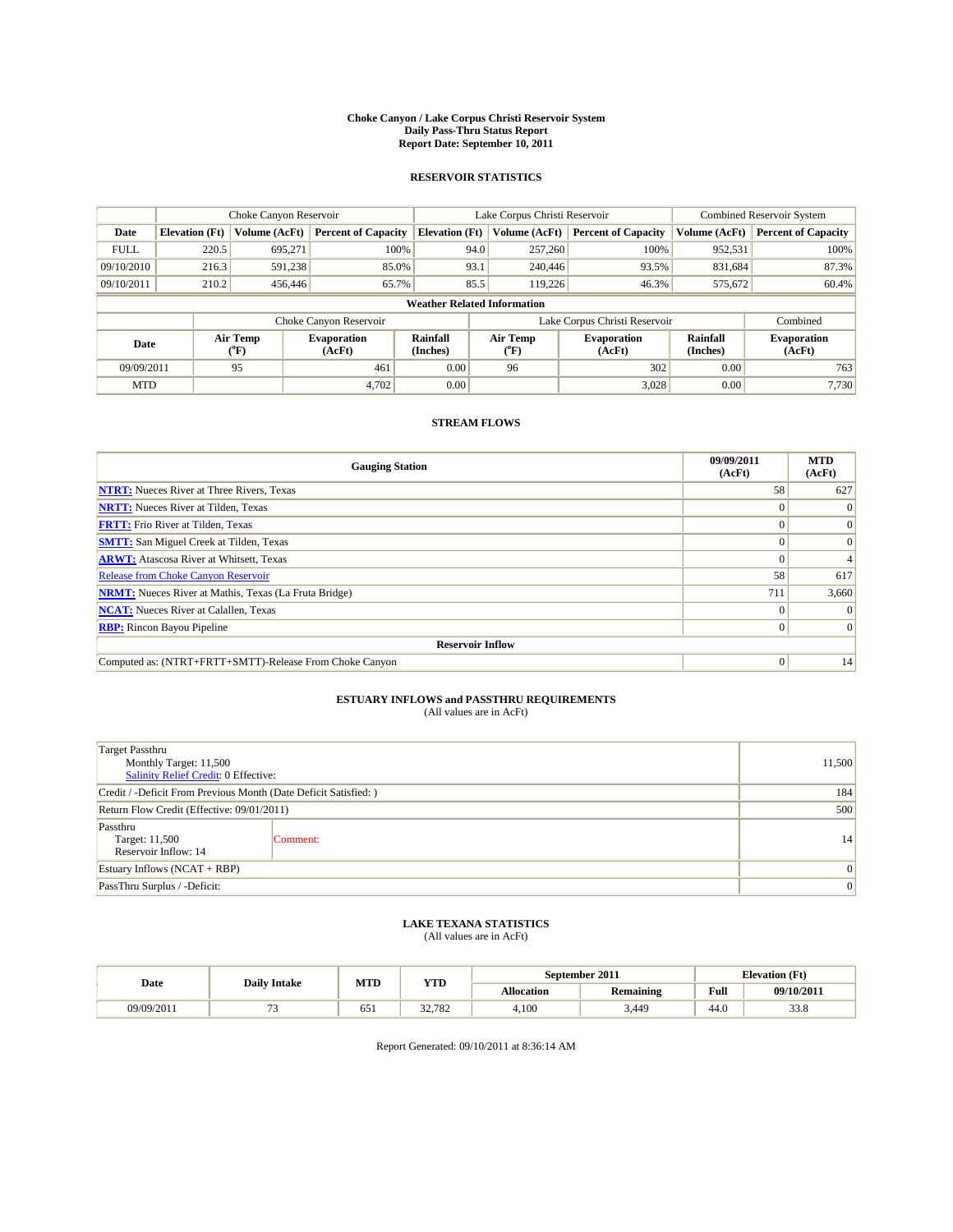#### **Choke Canyon / Lake Corpus Christi Reservoir System Daily Pass-Thru Status Report Report Date: September 11, 2011**

#### **RESERVOIR STATISTICS**

|             | Choke Canyon Reservoir |                  |                              |                                    | Lake Corpus Christi Reservoir |                              |                      | <b>Combined Reservoir System</b> |  |
|-------------|------------------------|------------------|------------------------------|------------------------------------|-------------------------------|------------------------------|----------------------|----------------------------------|--|
| Date        | <b>Elevation</b> (Ft)  | Volume (AcFt)    | <b>Percent of Capacity</b>   | <b>Elevation</b> (Ft)              | Volume (AcFt)                 | <b>Percent of Capacity</b>   | Volume (AcFt)        | <b>Percent of Capacity</b>       |  |
| <b>FULL</b> | 220.5                  | 695,271          | 100%                         | 94.0                               | 257,260                       | 100%                         | 952,531              | 100%                             |  |
| 09/11/2010  | 216.2                  | 589,568          | 84.8%                        | 93.1                               | 240,804                       | 93.6%                        | 830,372              | 87.2%                            |  |
| 09/11/2011  | 210.1                  | 455,234          | 65.5%                        | 85.4                               | 118,063                       | 45.9%                        | 573,297              | 60.2%                            |  |
|             |                        |                  |                              | <b>Weather Related Information</b> |                               |                              |                      |                                  |  |
|             |                        |                  | Choke Canyon Reservoir       |                                    | Lake Corpus Christi Reservoir |                              |                      | Combined                         |  |
| Date        |                        | Air Temp<br>(°F) | <b>Evaporation</b><br>(AcFt) | <b>Rainfall</b><br>(Inches)        | Air Temp<br>(°F)              | <b>Evaporation</b><br>(AcFt) | Rainfall<br>(Inches) | <b>Evaporation</b><br>(AcFt)     |  |
| 09/10/2011  |                        | 95               | 448                          | 0.00                               | 97                            | 300                          | 0.00                 | 748                              |  |
| <b>MTD</b>  |                        |                  | 5,150                        | 0.00                               |                               | 3,328                        | 0.00                 | 8.478                            |  |

### **STREAM FLOWS**

| <b>Gauging Station</b>                                       | 09/10/2011<br>(AcFt) | <b>MTD</b><br>(AcFt) |
|--------------------------------------------------------------|----------------------|----------------------|
| <b>NTRT:</b> Nueces River at Three Rivers, Texas             | 58                   | 685                  |
| <b>NRTT:</b> Nueces River at Tilden, Texas                   |                      |                      |
| <b>FRTT:</b> Frio River at Tilden, Texas                     |                      |                      |
| <b>SMTT:</b> San Miguel Creek at Tilden, Texas               |                      |                      |
| <b>ARWT:</b> Atascosa River at Whitsett, Texas               |                      |                      |
| Release from Choke Canyon Reservoir                          | 58                   | 675                  |
| <b>NRMT:</b> Nueces River at Mathis, Texas (La Fruta Bridge) | 1,068                | 4,728                |
| <b>NCAT:</b> Nueces River at Calallen, Texas                 | $\Omega$             |                      |
| <b>RBP:</b> Rincon Bayou Pipeline                            | $\Omega$             | $\Omega$             |
| <b>Reservoir Inflow</b>                                      |                      |                      |
| Computed as: (NTRT+FRTT+SMTT)-Release From Choke Canyon      | $\Omega$             | 14                   |

# **ESTUARY INFLOWS and PASSTHRU REQUIREMENTS**<br>(All values are in AcFt)

| <b>Target Passthru</b><br>Monthly Target: 11,500<br>Salinity Relief Credit: 0 Effective: |                                                                  |    |  |  |  |  |
|------------------------------------------------------------------------------------------|------------------------------------------------------------------|----|--|--|--|--|
|                                                                                          | Credit / -Deficit From Previous Month (Date Deficit Satisfied: ) |    |  |  |  |  |
| Return Flow Credit (Effective: 09/01/2011)                                               |                                                                  |    |  |  |  |  |
| Passthru<br>Target: 11,500<br>Reservoir Inflow: 14                                       | Comment:                                                         | 14 |  |  |  |  |
| Estuary Inflows $(NCAT + RBP)$                                                           | $\Omega$                                                         |    |  |  |  |  |
| PassThru Surplus / -Deficit:                                                             |                                                                  | 0  |  |  |  |  |

## **LAKE TEXANA STATISTICS** (All values are in AcFt)

|            | <b>Daily Intake</b> | MTD                  | <b>YTD</b> | September 2011    |                  |      | <b>Elevation</b> (Ft) |
|------------|---------------------|----------------------|------------|-------------------|------------------|------|-----------------------|
| Date       |                     |                      |            | <b>Allocation</b> | <b>Remaining</b> | Full | 09/11/2011            |
| 09/10/2011 |                     | $70^{\circ}$<br>رے ا | 32,854     | 4,100             | $\sim$<br>، ن. ب | 44.0 | <u>ഹ റ</u><br>33.8    |

Report Generated: 09/11/2011 at 8:13:54 AM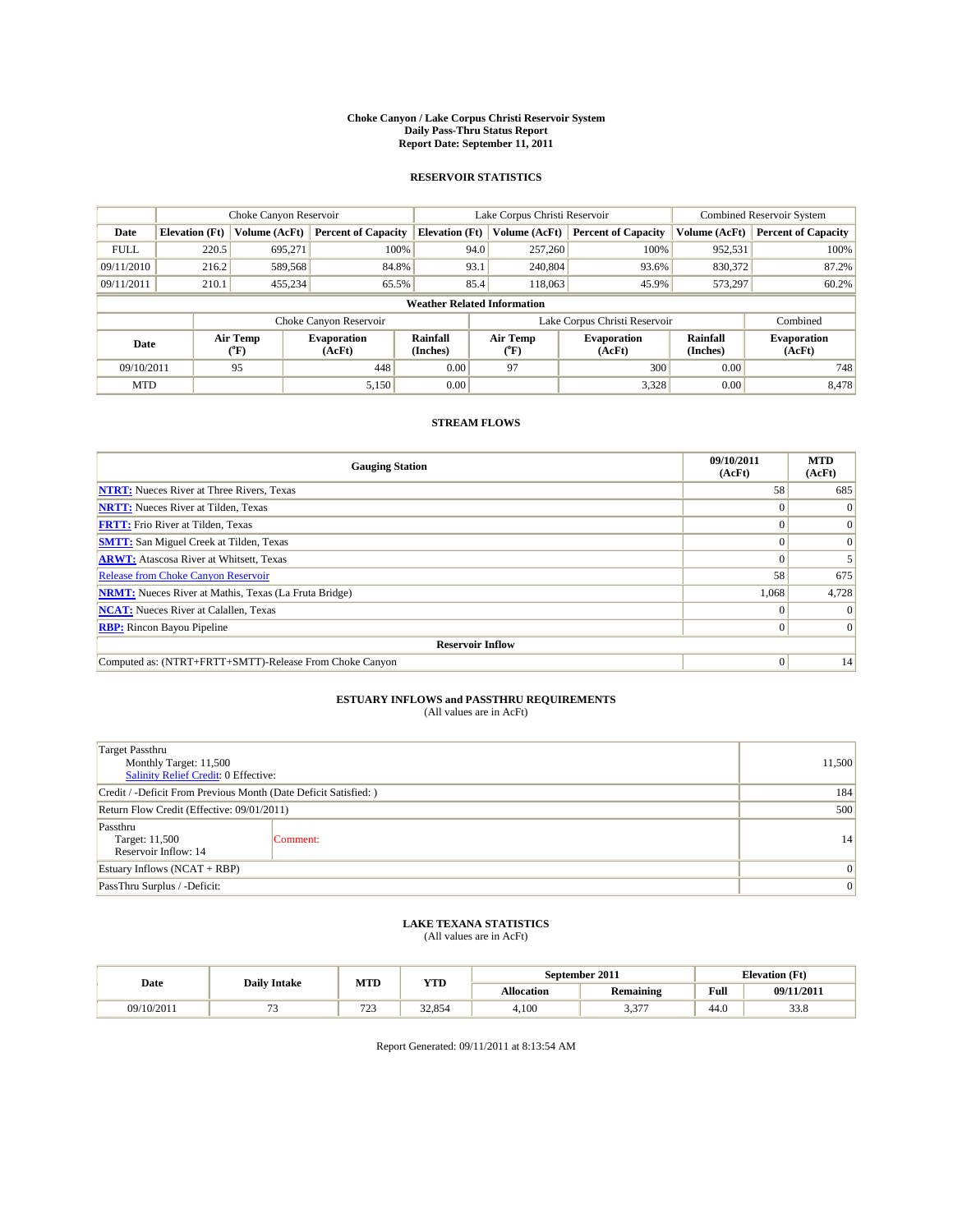#### **Choke Canyon / Lake Corpus Christi Reservoir System Daily Pass-Thru Status Report Report Date: September 12, 2011**

#### **RESERVOIR STATISTICS**

|             | Choke Canyon Reservoir |                  |                              |                                    | Lake Corpus Christi Reservoir |                              |                      | <b>Combined Reservoir System</b> |  |
|-------------|------------------------|------------------|------------------------------|------------------------------------|-------------------------------|------------------------------|----------------------|----------------------------------|--|
| Date        | <b>Elevation</b> (Ft)  | Volume (AcFt)    | <b>Percent of Capacity</b>   | <b>Elevation</b> (Ft)              | Volume (AcFt)                 | <b>Percent of Capacity</b>   | Volume (AcFt)        | <b>Percent of Capacity</b>       |  |
| <b>FULL</b> | 220.5                  | 695,271          | 100%                         | 94.0                               | 257,260                       | 100%                         | 952,531              | 100%                             |  |
| 09/12/2010  | 216.3                  | 591,238          | 85.0%                        | 93.1                               | 240,625                       | 93.5%                        | 831,863              | 87.3%                            |  |
| 09/12/2011  | 210.0                  | 453,012          | 65.2%                        | 85.3                               | 117.420                       | 45.6%                        | 570,432              | 59.9%                            |  |
|             |                        |                  |                              | <b>Weather Related Information</b> |                               |                              |                      |                                  |  |
|             |                        |                  | Choke Canyon Reservoir       |                                    | Lake Corpus Christi Reservoir |                              |                      | Combined                         |  |
| Date        |                        | Air Temp<br>(°F) | <b>Evaporation</b><br>(AcFt) | <b>Rainfall</b><br>(Inches)        | Air Temp<br>(°F)              | <b>Evaporation</b><br>(AcFt) | Rainfall<br>(Inches) | <b>Evaporation</b><br>(AcFt)     |  |
| 09/11/2011  |                        | 98               | 530                          | 0.00                               | 98                            | 337                          | 0.00                 | 867                              |  |
| <b>MTD</b>  |                        |                  | 5,680                        | 0.00                               |                               | 3,665                        | 0.00                 | 9,345                            |  |

### **STREAM FLOWS**

| <b>Gauging Station</b>                                       | 09/11/2011<br>(AcFt) | <b>MTD</b><br>(AcFt) |  |  |  |  |
|--------------------------------------------------------------|----------------------|----------------------|--|--|--|--|
| <b>NTRT:</b> Nueces River at Three Rivers, Texas             | 58                   | 742                  |  |  |  |  |
| <b>NRTT:</b> Nueces River at Tilden, Texas                   | $\Omega$             |                      |  |  |  |  |
| <b>FRTT:</b> Frio River at Tilden, Texas                     |                      | $\Omega$             |  |  |  |  |
| <b>SMTT:</b> San Miguel Creek at Tilden, Texas               |                      | $\Omega$             |  |  |  |  |
| <b>ARWT:</b> Atascosa River at Whitsett, Texas               | $\theta$             |                      |  |  |  |  |
| <b>Release from Choke Canyon Reservoir</b>                   | 58                   | 732                  |  |  |  |  |
| <b>NRMT:</b> Nueces River at Mathis, Texas (La Fruta Bridge) | 730                  | 5,459                |  |  |  |  |
| <b>NCAT:</b> Nueces River at Calallen, Texas                 | 135                  | 135                  |  |  |  |  |
| <b>RBP:</b> Rincon Bayou Pipeline                            | $\Omega$             | $\Omega$             |  |  |  |  |
| <b>Reservoir Inflow</b>                                      |                      |                      |  |  |  |  |
| Computed as: (NTRT+FRTT+SMTT)-Release From Choke Canyon      | $\Omega$             | 14                   |  |  |  |  |

# **ESTUARY INFLOWS and PASSTHRU REQUIREMENTS**

|  | (All values are in AcFt) |
|--|--------------------------|
|--|--------------------------|

| Target Passthru<br>Monthly Target: 11,500<br><b>Salinity Relief Credit: 0 Effective:</b> | 11,500          |    |
|------------------------------------------------------------------------------------------|-----------------|----|
| Credit / -Deficit From Previous Month (Date Deficit Satisfied: )                         | 184             |    |
| Return Flow Credit (Effective: 09/01/2011)                                               | 500             |    |
| Passthru<br>Target: 11,500<br>Reservoir Inflow: 14                                       | Comment:        | 14 |
| Estuary Inflows $(NCAT + RBP)$                                                           | 135             |    |
| PassThru Surplus / -Deficit:                                                             | $\vert 0 \vert$ |    |

## **LAKE TEXANA STATISTICS** (All values are in AcFt)

|            | <b>Daily Intake</b> | MTD | <b>YTD</b>             |                   | September 2011   |      | <b>Elevation</b> (Ft) |
|------------|---------------------|-----|------------------------|-------------------|------------------|------|-----------------------|
| Date       |                     |     |                        | <b>Allocation</b> | <b>Remaining</b> | Full | 09/12/2011            |
| 09/11/2011 | --<br>. .           | 796 | 22.027<br><i>34.74</i> | 4,100             | 3,304            | 44.0 | 33.8                  |

Report Generated: 09/12/2011 at 8:50:34 AM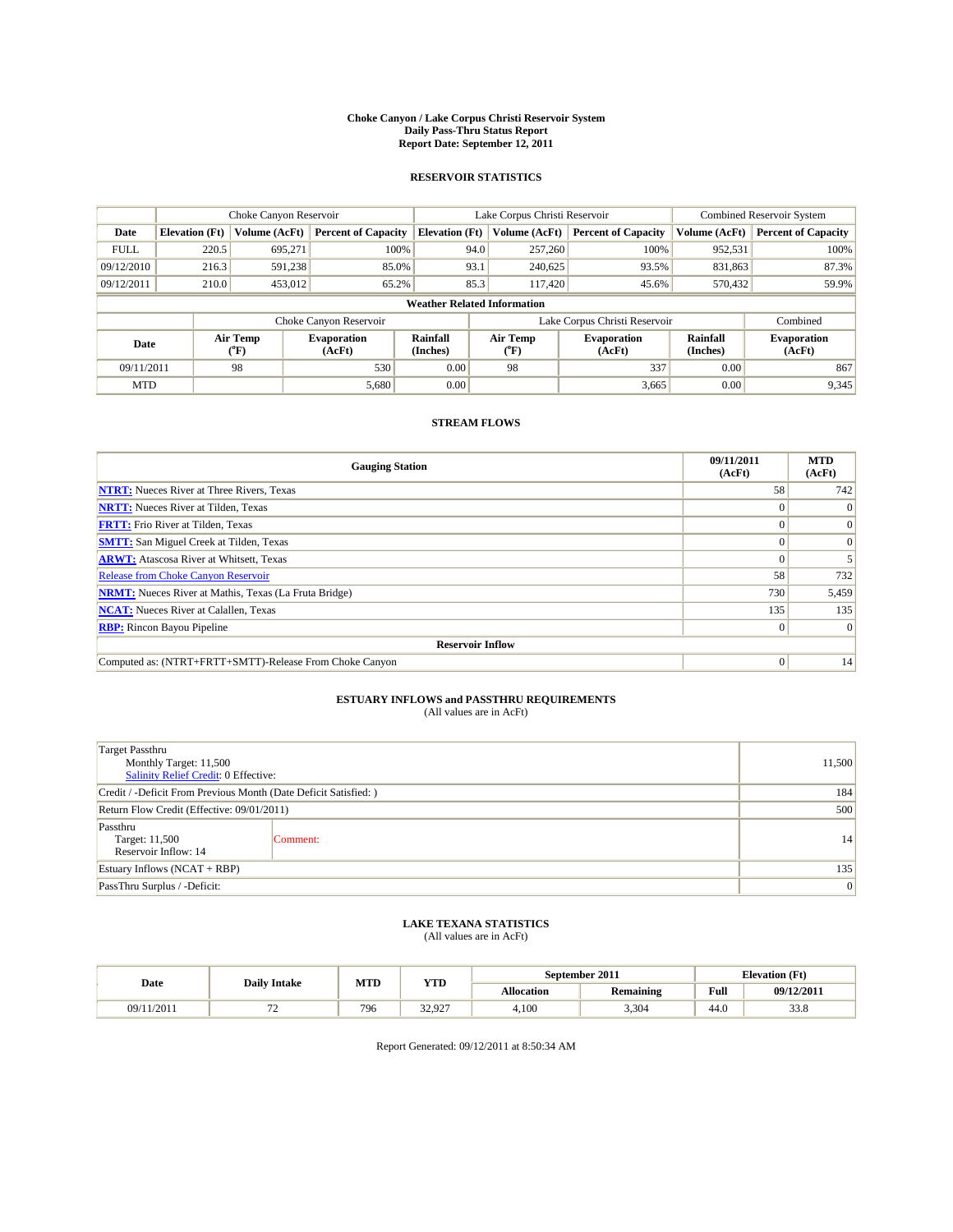#### **Choke Canyon / Lake Corpus Christi Reservoir System Daily Pass-Thru Status Report Report Date: September 13, 2011**

#### **RESERVOIR STATISTICS**

|             | Choke Canyon Reservoir             |                                           |                              |                             | Lake Corpus Christi Reservoir | Combined Reservoir System     |                      |                              |  |
|-------------|------------------------------------|-------------------------------------------|------------------------------|-----------------------------|-------------------------------|-------------------------------|----------------------|------------------------------|--|
| Date        | <b>Elevation</b> (Ft)              | Volume (AcFt)                             | <b>Percent of Capacity</b>   | <b>Elevation</b> (Ft)       | Volume (AcFt)                 | <b>Percent of Capacity</b>    | Volume (AcFt)        | <b>Percent of Capacity</b>   |  |
| <b>FULL</b> | 220.5                              | 695,271                                   | 100%                         | 94.0                        | 257,260                       | 100%                          | 952,531              | 100%                         |  |
| 09/13/2010  | 216.4                              | 592,657                                   | 85.2%                        | 93.1                        | 241,341                       | 93.8%                         | 833,998              | 87.6%                        |  |
| 09/13/2011  | 210.1                              | 454,224                                   | 65.3%                        | 85.3                        | 116,778                       | 45.4%                         | 571,002              | 59.9%                        |  |
|             | <b>Weather Related Information</b> |                                           |                              |                             |                               |                               |                      |                              |  |
|             |                                    |                                           | Choke Canyon Reservoir       |                             |                               | Lake Corpus Christi Reservoir |                      | Combined                     |  |
| Date        |                                    | Air Temp<br>$({}^{\mathrm{o}}\mathrm{F})$ | <b>Evaporation</b><br>(AcFt) | <b>Rainfall</b><br>(Inches) | Air Temp<br>("F)              | <b>Evaporation</b><br>(AcFt)  | Rainfall<br>(Inches) | <b>Evaporation</b><br>(AcFt) |  |
| 09/12/2011  |                                    | 100                                       | 495                          | 0.00                        | 100                           | 313                           | 0.00                 | 808                          |  |
| <b>MTD</b>  |                                    |                                           | 6,175                        | 0.00                        |                               | 3,978                         | 0.00                 | 10,153                       |  |

### **STREAM FLOWS**

| <b>Gauging Station</b>                                       | 09/12/2011<br>(AcFt) | <b>MTD</b><br>(AcFt) |  |  |  |  |
|--------------------------------------------------------------|----------------------|----------------------|--|--|--|--|
| <b>NTRT:</b> Nueces River at Three Rivers, Texas             | 58                   | 800                  |  |  |  |  |
| <b>NRTT:</b> Nueces River at Tilden, Texas                   |                      | $\theta$             |  |  |  |  |
| <b>FRTT:</b> Frio River at Tilden, Texas                     |                      | $\Omega$             |  |  |  |  |
| <b>SMTT:</b> San Miguel Creek at Tilden, Texas               |                      | $\Omega$             |  |  |  |  |
| <b>ARWT:</b> Atascosa River at Whitsett, Texas               |                      | 6                    |  |  |  |  |
| Release from Choke Canyon Reservoir                          | 58                   | 790                  |  |  |  |  |
| <b>NRMT:</b> Nueces River at Mathis, Texas (La Fruta Bridge) | 405                  | 5,864                |  |  |  |  |
| <b>NCAT:</b> Nueces River at Calallen, Texas                 | 187                  | 322                  |  |  |  |  |
| <b>RBP:</b> Rincon Bayou Pipeline                            | $\Omega$             | $\Omega$             |  |  |  |  |
| <b>Reservoir Inflow</b>                                      |                      |                      |  |  |  |  |
| Computed as: (NTRT+FRTT+SMTT)-Release From Choke Canyon      | $\vert 0 \vert$      | 14                   |  |  |  |  |

# **ESTUARY INFLOWS and PASSTHRU REQUIREMENTS**<br>(All values are in AcFt)

| <b>Target Passthru</b><br>Monthly Target: 11,500<br>Salinity Relief Credit: 0 Effective: | 11,500   |    |
|------------------------------------------------------------------------------------------|----------|----|
| Credit / -Deficit From Previous Month (Date Deficit Satisfied: )                         | 184      |    |
| Return Flow Credit (Effective: 09/01/2011)                                               | 500      |    |
| Passthru<br>Target: 11,500<br>Reservoir Inflow: 14                                       | Comment: | 14 |
| Estuary Inflows $(NCAT + RBP)$                                                           | 322      |    |
| PassThru Surplus / -Deficit:                                                             | 0        |    |

## **LAKE TEXANA STATISTICS** (All values are in AcFt)

|            | <b>Daily Intake</b> | MTD | <b>YTD</b>  |            | September 2011 |      | <b>Elevation</b> (Ft) |
|------------|---------------------|-----|-------------|------------|----------------|------|-----------------------|
| Date       |                     |     |             | Allocation | Remaining      | Full | 09/13/2011            |
| 09/12/2011 |                     | 868 | 32.000<br>. | 4,100      | 2.22<br>ے بے ب | 44.0 | $\sim$<br>JJ.I        |

Report Generated: 09/13/2011 at 9:38:29 AM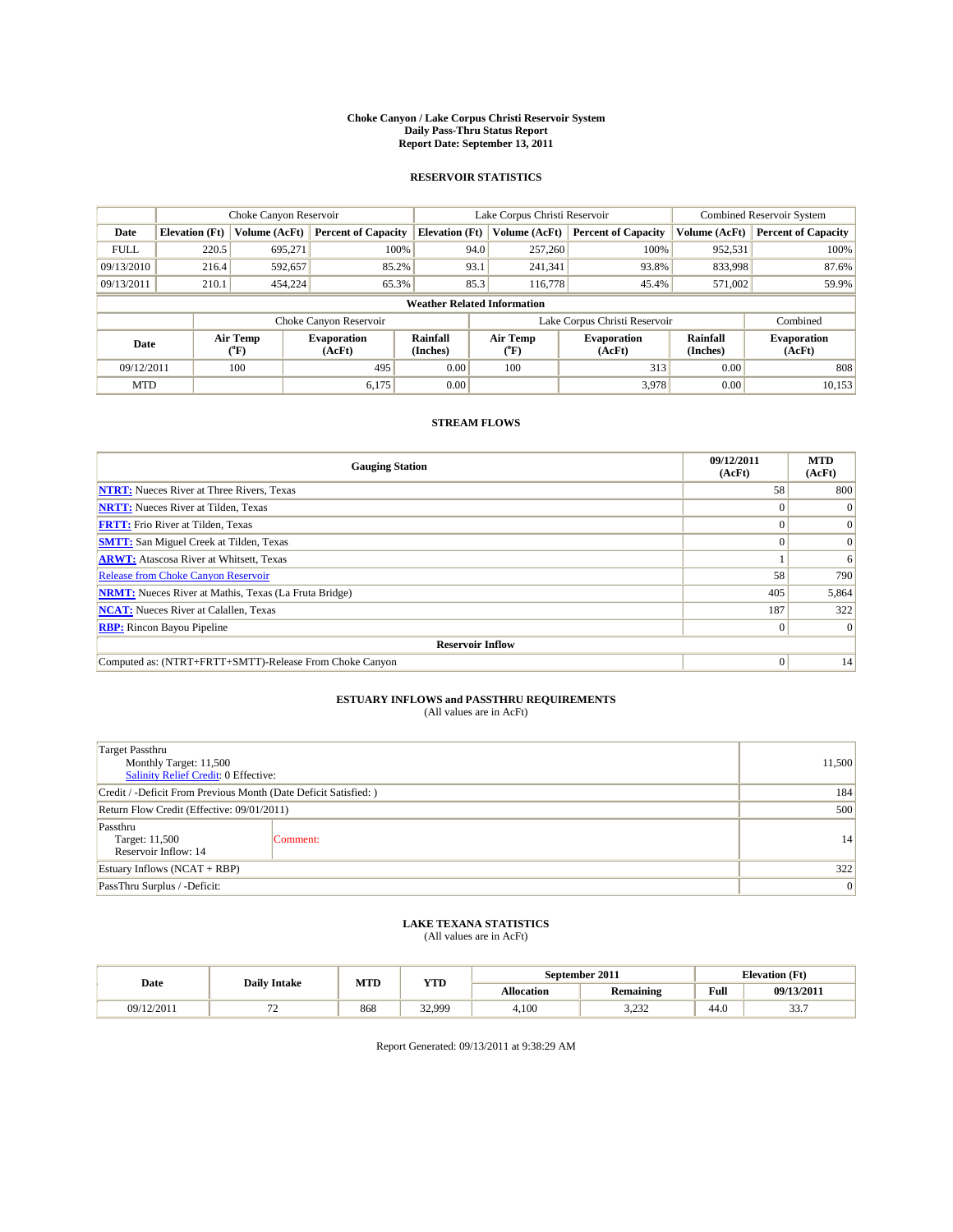#### **Choke Canyon / Lake Corpus Christi Reservoir System Daily Pass-Thru Status Report Report Date: September 14, 2011**

#### **RESERVOIR STATISTICS**

|             | Choke Canyon Reservoir             |                                           |                              |                             | Lake Corpus Christi Reservoir           | Combined Reservoir System     |                      |                              |  |  |
|-------------|------------------------------------|-------------------------------------------|------------------------------|-----------------------------|-----------------------------------------|-------------------------------|----------------------|------------------------------|--|--|
| Date        | <b>Elevation</b> (Ft)              | Volume (AcFt)                             | <b>Percent of Capacity</b>   | <b>Elevation</b> (Ft)       | Volume (AcFt)                           | <b>Percent of Capacity</b>    | Volume (AcFt)        | <b>Percent of Capacity</b>   |  |  |
| <b>FULL</b> | 220.5                              | 695,271                                   | 100%                         | 94.0                        | 257,260                                 | 100%                          | 952,531              | 100%                         |  |  |
| 09/14/2010  | 216.4                              | 593,130                                   | 85.3%                        | 93.1                        | 241,521                                 | 93.9%                         | 834,651              | 87.6%                        |  |  |
| 09/14/2011  | 209.9                              | 452,002                                   | 65.0%                        | 85.2                        | 116,267                                 | 45.2%                         | 568,269              | 59.7%                        |  |  |
|             | <b>Weather Related Information</b> |                                           |                              |                             |                                         |                               |                      |                              |  |  |
|             |                                    |                                           | Choke Canyon Reservoir       |                             |                                         | Lake Corpus Christi Reservoir |                      | Combined                     |  |  |
| Date        |                                    | Air Temp<br>$({}^{\mathrm{o}}\mathrm{F})$ | <b>Evaporation</b><br>(AcFt) | <b>Rainfall</b><br>(Inches) | Air Temp<br>$(^{\mathrm{o}}\mathrm{F})$ | <b>Evaporation</b><br>(AcFt)  | Rainfall<br>(Inches) | <b>Evaporation</b><br>(AcFt) |  |  |
| 09/13/2011  |                                    | 101                                       | 529                          | 0.00                        | 101                                     | 372                           | 0.00                 | 901                          |  |  |
| <b>MTD</b>  |                                    |                                           | 6.704                        | 0.00                        |                                         | 4,350                         | 0.00                 | 11.054                       |  |  |

### **STREAM FLOWS**

| <b>Gauging Station</b>                                       | 09/13/2011<br>(AcFt) | <b>MTD</b><br>(AcFt) |  |  |  |  |
|--------------------------------------------------------------|----------------------|----------------------|--|--|--|--|
| <b>NTRT:</b> Nueces River at Three Rivers, Texas             | 58                   | 858                  |  |  |  |  |
| <b>NRTT:</b> Nueces River at Tilden, Texas                   |                      | $\Omega$             |  |  |  |  |
| <b>FRTT:</b> Frio River at Tilden, Texas                     |                      | $\Omega$             |  |  |  |  |
| <b>SMTT:</b> San Miguel Creek at Tilden, Texas               |                      | $\Omega$             |  |  |  |  |
| <b>ARWT:</b> Atascosa River at Whitsett, Texas               |                      |                      |  |  |  |  |
| Release from Choke Canyon Reservoir                          | 58                   | 848                  |  |  |  |  |
| <b>NRMT:</b> Nueces River at Mathis, Texas (La Fruta Bridge) | 391                  | 6,255                |  |  |  |  |
| <b>NCAT:</b> Nueces River at Calallen, Texas                 | 40                   | 361                  |  |  |  |  |
| <b>RBP:</b> Rincon Bayou Pipeline                            | 56                   | 56                   |  |  |  |  |
| <b>Reservoir Inflow</b>                                      |                      |                      |  |  |  |  |
| Computed as: (NTRT+FRTT+SMTT)-Release From Choke Canyon      | $\Omega$             | 14                   |  |  |  |  |

# **ESTUARY INFLOWS and PASSTHRU REQUIREMENTS**<br>(All values are in AcFt)

| <b>Target Passthru</b><br>Monthly Target: 11,500<br>Salinity Relief Credit: 0 Effective: | 11,500                                                           |    |  |  |
|------------------------------------------------------------------------------------------|------------------------------------------------------------------|----|--|--|
|                                                                                          | Credit / -Deficit From Previous Month (Date Deficit Satisfied: ) |    |  |  |
| Return Flow Credit (Effective: 09/01/2011)                                               | 500                                                              |    |  |  |
| Passthru<br>Target: 11,500<br>Reservoir Inflow: 14                                       | Comment:                                                         | 14 |  |  |
| Estuary Inflows $(NCAT + RBP)$                                                           | 417                                                              |    |  |  |
| PassThru Surplus / -Deficit:                                                             | 0                                                                |    |  |  |

## **LAKE TEXANA STATISTICS** (All values are in AcFt)

|            | <b>Daily Intake</b> | MTD | YTD    |            | September 2011   |      | <b>Elevation</b> (Ft) |
|------------|---------------------|-----|--------|------------|------------------|------|-----------------------|
| Date       |                     |     |        | Allocation | <b>Remaining</b> | Full | 09/14/2011            |
| 09/13/2011 | --<br>. .           | 940 | 33,071 | 4.100      | 3.160            | 44.0 | 33.6                  |

Report Generated: 09/14/2011 at 9:06:36 AM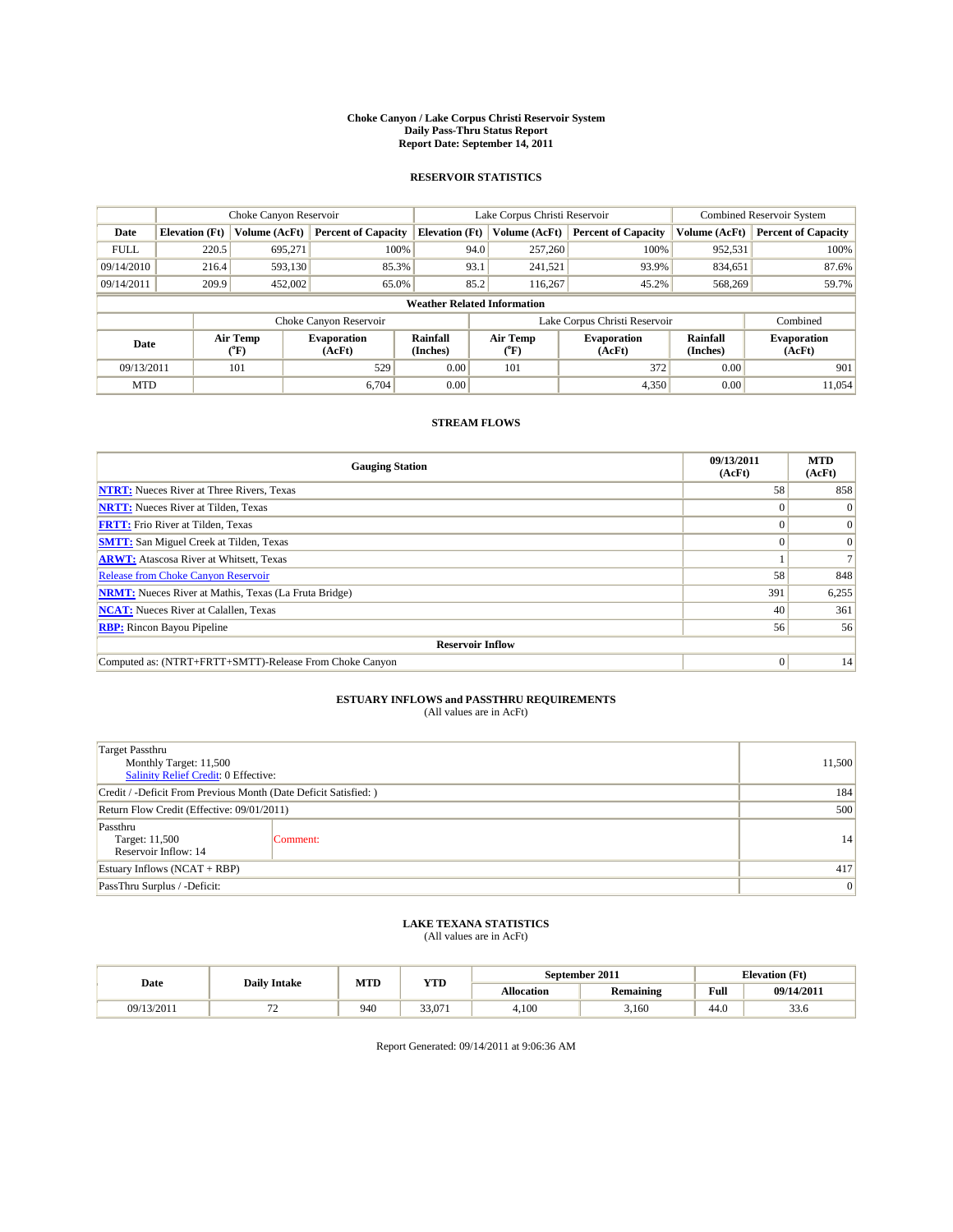#### **Choke Canyon / Lake Corpus Christi Reservoir System Daily Pass-Thru Status Report Report Date: September 15, 2011**

#### **RESERVOIR STATISTICS**

|             | Choke Canyon Reservoir             |                  |                              |                             | Lake Corpus Christi Reservoir |                               |                      | <b>Combined Reservoir System</b> |  |  |
|-------------|------------------------------------|------------------|------------------------------|-----------------------------|-------------------------------|-------------------------------|----------------------|----------------------------------|--|--|
| Date        | <b>Elevation</b> (Ft)              | Volume (AcFt)    | <b>Percent of Capacity</b>   | <b>Elevation</b> (Ft)       | Volume (AcFt)                 | <b>Percent of Capacity</b>    | Volume (AcFt)        | <b>Percent of Capacity</b>       |  |  |
| <b>FULL</b> | 220.5                              | 695,271          | 100%                         |                             | 257,260<br>94.0               | 100%                          | 952,531              | 100%                             |  |  |
| 09/15/2010  | 216.4                              | 594,082          | 85.4%                        |                             | 93.1<br>240,983               | 93.7%                         | 835,065              | 87.7%                            |  |  |
| 09/15/2011  | 209.9                              | 451,194          | 64.9%                        |                             | 85.2<br>115,885               | 45.0%                         | 567,079              | 59.5%                            |  |  |
|             | <b>Weather Related Information</b> |                  |                              |                             |                               |                               |                      |                                  |  |  |
|             |                                    |                  | Choke Canyon Reservoir       |                             |                               | Lake Corpus Christi Reservoir |                      | Combined                         |  |  |
| Date        |                                    | Air Temp<br>(°F) | <b>Evaporation</b><br>(AcFt) | <b>Rainfall</b><br>(Inches) | Air Temp<br>(°F)              | <b>Evaporation</b><br>(AcFt)  | Rainfall<br>(Inches) | <b>Evaporation</b><br>(AcFt)     |  |  |
| 09/14/2011  |                                    | 99               | 564                          | 0.00                        | 98                            | 334                           | 0.00                 | 898                              |  |  |
| <b>MTD</b>  |                                    |                  | 7.268                        | 0.00                        |                               | 4,684                         | 0.00                 | 11.952                           |  |  |

### **STREAM FLOWS**

| <b>Gauging Station</b>                                       | 09/14/2011<br>(AcFt) | <b>MTD</b><br>(AcFt) |  |  |  |  |  |
|--------------------------------------------------------------|----------------------|----------------------|--|--|--|--|--|
| <b>NTRT:</b> Nueces River at Three Rivers, Texas             | 56                   | 913                  |  |  |  |  |  |
| <b>NRTT:</b> Nueces River at Tilden, Texas                   | $\Omega$             | $\Omega$             |  |  |  |  |  |
| <b>FRTT:</b> Frio River at Tilden, Texas                     | $\Omega$             | $\Omega$             |  |  |  |  |  |
| <b>SMTT:</b> San Miguel Creek at Tilden, Texas               | $\Omega$             | $\vert 0 \vert$      |  |  |  |  |  |
| <b>ARWT:</b> Atascosa River at Whitsett, Texas               |                      | 8                    |  |  |  |  |  |
| Release from Choke Canyon Reservoir                          | 58                   | 905                  |  |  |  |  |  |
| <b>NRMT:</b> Nueces River at Mathis, Texas (La Fruta Bridge) | 387                  | 6,642                |  |  |  |  |  |
| <b>NCAT:</b> Nueces River at Calallen, Texas                 | $\Omega$             | 361                  |  |  |  |  |  |
| <b>RBP:</b> Rincon Bayou Pipeline                            | 42                   | 97                   |  |  |  |  |  |
| <b>Reservoir Inflow</b>                                      |                      |                      |  |  |  |  |  |
| Computed as: NRTT+FRTT+SMTT+ARWT                             |                      | 15                   |  |  |  |  |  |

# **ESTUARY INFLOWS and PASSTHRU REQUIREMENTS**<br>(All values are in AcFt)

| Target Passthru<br>Monthly Target: 11,500<br>Salinity Relief Credit: 0 Effective: | 11,500          |    |
|-----------------------------------------------------------------------------------|-----------------|----|
| Credit / -Deficit From Previous Month (Date Deficit Satisfied: )                  | 184             |    |
| Return Flow Credit (Effective: 09/01/2011)                                        | 500             |    |
| Passthru<br>Target: 11,500<br>Reservoir Inflow: 15                                | Comment:        | 15 |
| Estuary Inflows $(NCAT + RBP)$                                                    | 459             |    |
| PassThru Surplus / -Deficit:                                                      | $\vert 0 \vert$ |    |

## **LAKE TEXANA STATISTICS** (All values are in AcFt)

|            | <b>Daily Intake</b> | MTD   | <b>YTD</b> | September 2011 |                  | <b>Elevation</b> (Ft)                       |            |
|------------|---------------------|-------|------------|----------------|------------------|---------------------------------------------|------------|
| Date       |                     |       |            | Allocation     | <b>Remaining</b> | Full<br>the contract of the contract of the | 09/15/2011 |
| 09/14/2011 | --<br>. .           | 1.013 | 33,144     | 4.100          | 3,087            | 44.0                                        | 33.6       |

Report Generated: 09/15/2011 at 9:36:15 AM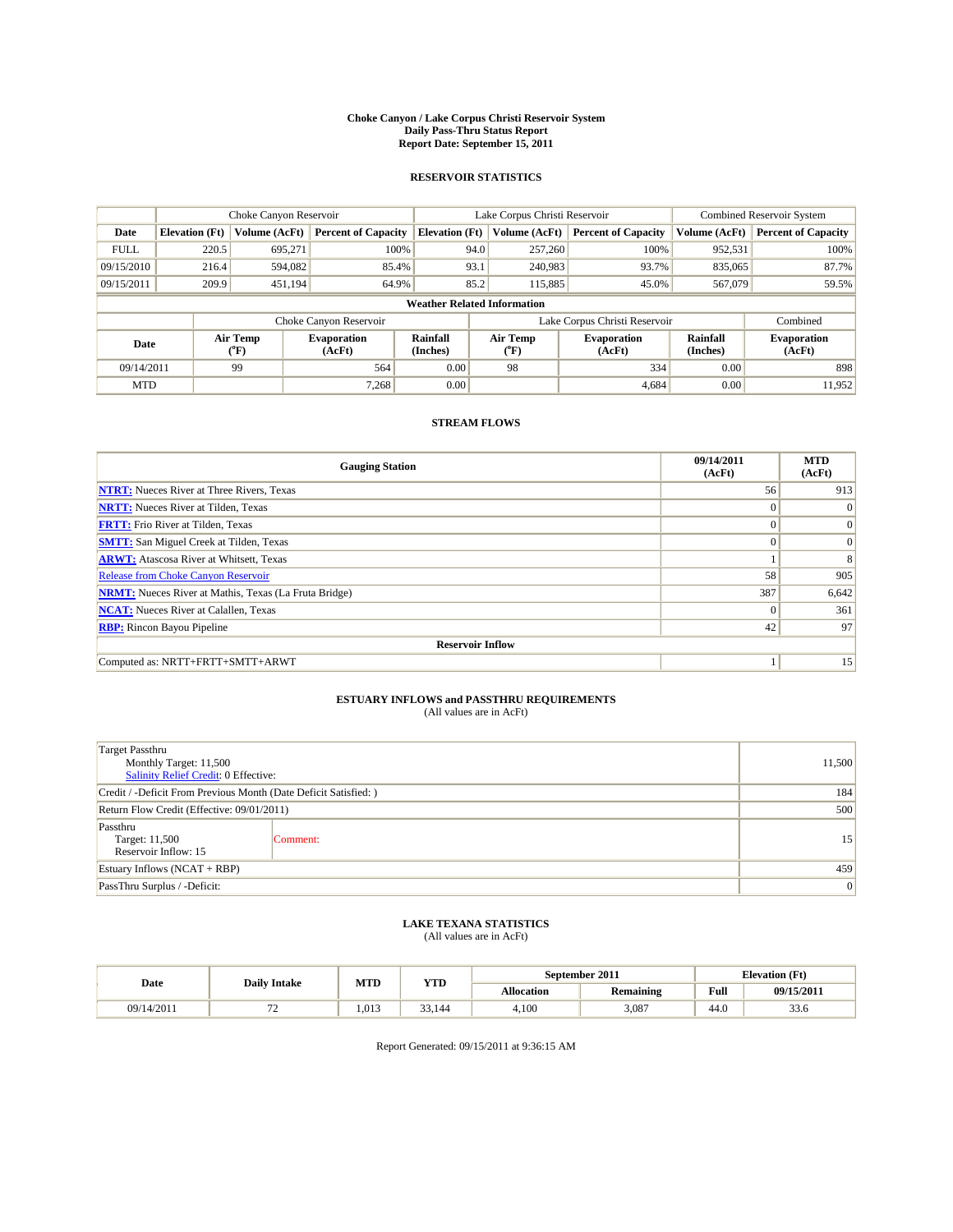#### **Choke Canyon / Lake Corpus Christi Reservoir System Daily Pass-Thru Status Report Report Date: September 16, 2011**

#### **RESERVOIR STATISTICS**

|             | Choke Canyon Reservoir             |                  |                              |                             | Lake Corpus Christi Reservoir |                               |                      | Combined Reservoir System    |  |  |
|-------------|------------------------------------|------------------|------------------------------|-----------------------------|-------------------------------|-------------------------------|----------------------|------------------------------|--|--|
| Date        | <b>Elevation</b> (Ft)              | Volume (AcFt)    | <b>Percent of Capacity</b>   | <b>Elevation</b> (Ft)       | Volume (AcFt)                 | <b>Percent of Capacity</b>    | Volume (AcFt)        | <b>Percent of Capacity</b>   |  |  |
| <b>FULL</b> | 220.5                              | 695,271          | 100%                         | 94.0                        | 257,260                       | 100%                          | 952,531              | 100%                         |  |  |
| 09/16/2010  | 216.4                              | 593,605          | 85.4%                        | 93.1                        | 241,341                       | 93.8%                         | 834,946              | 87.7%                        |  |  |
| 09/16/2011  | 209.9                              | 450,790          | 64.8%                        | 85.1                        | 115,122                       | 44.7%                         | 565,912              | 59.4%                        |  |  |
|             | <b>Weather Related Information</b> |                  |                              |                             |                               |                               |                      |                              |  |  |
|             |                                    |                  | Choke Canyon Reservoir       |                             |                               | Lake Corpus Christi Reservoir |                      | Combined                     |  |  |
| Date        |                                    | Air Temp<br>(°F) | <b>Evaporation</b><br>(AcFt) | <b>Rainfall</b><br>(Inches) | Air Temp<br>("F)              | <b>Evaporation</b><br>(AcFt)  | Rainfall<br>(Inches) | <b>Evaporation</b><br>(AcFt) |  |  |
| 09/15/2011  |                                    | 96               | 517                          | 0.00                        | 95                            | 325                           | 0.00                 | 842                          |  |  |
| <b>MTD</b>  |                                    |                  | 7.785                        | 0.00                        |                               | 5,009                         | 0.00                 | 12.794                       |  |  |

### **STREAM FLOWS**

| <b>Gauging Station</b>                                       | 09/15/2011<br>(AcFt) | <b>MTD</b><br>(AcFt) |  |  |  |  |  |
|--------------------------------------------------------------|----------------------|----------------------|--|--|--|--|--|
| <b>NTRT:</b> Nueces River at Three Rivers, Texas             | 58                   | 971                  |  |  |  |  |  |
| <b>NRTT:</b> Nueces River at Tilden, Texas                   |                      |                      |  |  |  |  |  |
| <b>FRTT:</b> Frio River at Tilden, Texas                     |                      | $\Omega$             |  |  |  |  |  |
| <b>SMTT:</b> San Miguel Creek at Tilden, Texas               |                      | $\Omega$             |  |  |  |  |  |
| <b>ARWT:</b> Atascosa River at Whitsett, Texas               |                      | 9                    |  |  |  |  |  |
| <b>Release from Choke Canyon Reservoir</b>                   | 58                   | 963                  |  |  |  |  |  |
| <b>NRMT:</b> Nueces River at Mathis, Texas (La Fruta Bridge) | 383                  | 7,025                |  |  |  |  |  |
| <b>NCAT:</b> Nueces River at Calallen, Texas                 | $\Omega$             | 361                  |  |  |  |  |  |
| <b>RBP:</b> Rincon Bayou Pipeline                            | $\overline{0}$       | 97                   |  |  |  |  |  |
| <b>Reservoir Inflow</b>                                      |                      |                      |  |  |  |  |  |
| Computed as: (NTRT+FRTT+SMTT)-Release From Choke Canyon      | $\Omega$             | 15                   |  |  |  |  |  |

# **ESTUARY INFLOWS and PASSTHRU REQUIREMENTS**<br>(All values are in AcFt)

| <b>Target Passthru</b><br>Monthly Target: 11,500<br>Salinity Relief Credit: 0 Effective: | 11,500   |    |
|------------------------------------------------------------------------------------------|----------|----|
| Credit / -Deficit From Previous Month (Date Deficit Satisfied: )                         | 184      |    |
| Return Flow Credit (Effective: 09/01/2011)                                               | 500      |    |
| Passthru<br>Target: 11,500<br>Reservoir Inflow: 15                                       | Comment: | 15 |
| Estuary Inflows $(NCAT + RBP)$                                                           | 459      |    |
| PassThru Surplus / -Deficit:                                                             | 0        |    |

## **LAKE TEXANA STATISTICS** (All values are in AcFt)

|            | <b>Daily Intake</b>            | MTD   | YTD    | September 2011 |                  | <b>Elevation</b> (Ft) |                |
|------------|--------------------------------|-------|--------|----------------|------------------|-----------------------|----------------|
| Date       |                                |       |        | Allocation     | <b>Remaining</b> | Full                  | 09/16/2011     |
| 09/15/2011 | --<br>$\overline{\phantom{0}}$ | 1.085 | 33.216 | 4.100          | 3,015            | 44.0                  | $\sim$<br>33.5 |

Report Generated: 09/16/2011 at 8:51:30 AM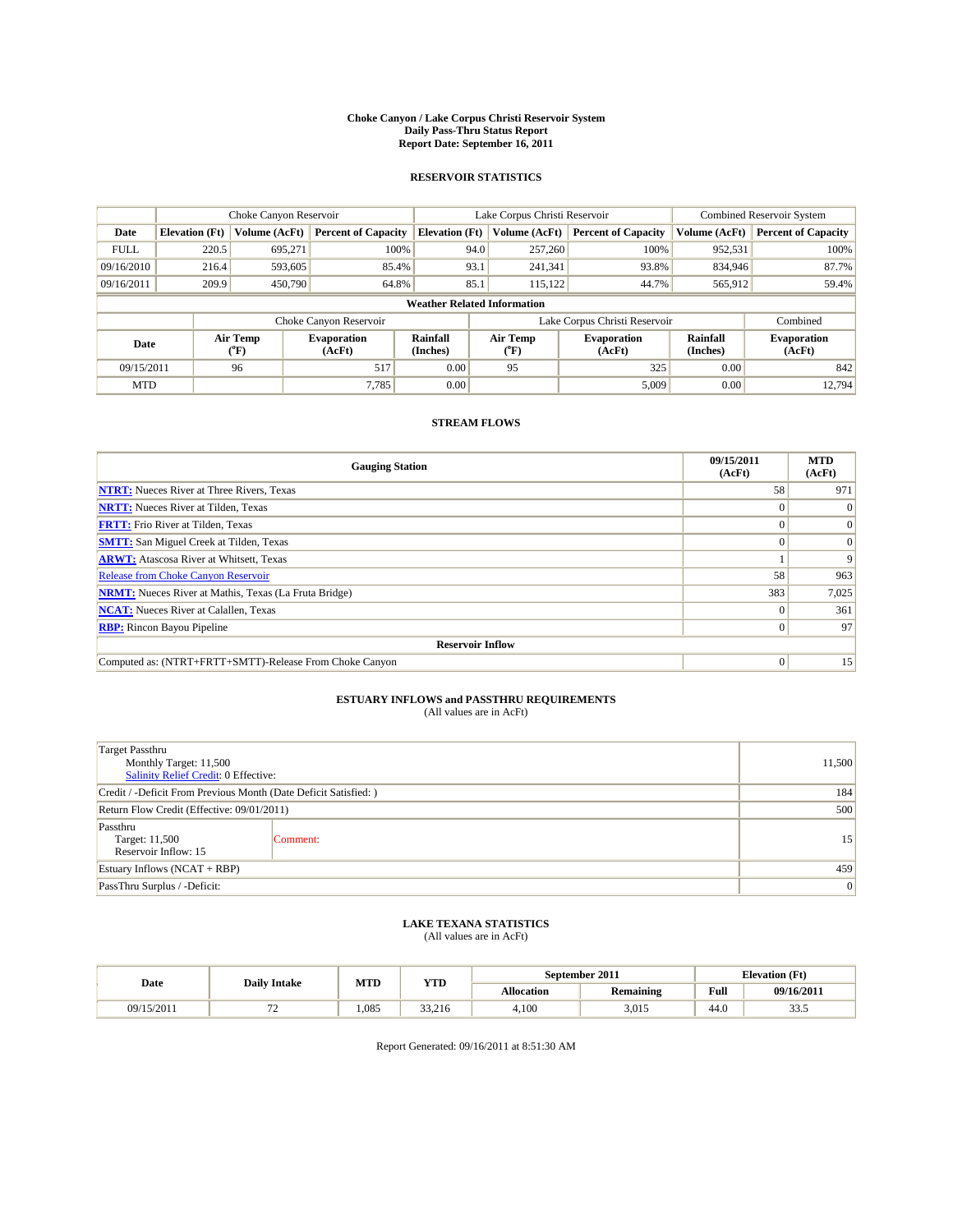#### **Choke Canyon / Lake Corpus Christi Reservoir System Daily Pass-Thru Status Report Report Date: September 17, 2011**

#### **RESERVOIR STATISTICS**

|             | Choke Canyon Reservoir             |                  |                              |                             | Lake Corpus Christi Reservoir |                               |                      | Combined Reservoir System    |  |  |
|-------------|------------------------------------|------------------|------------------------------|-----------------------------|-------------------------------|-------------------------------|----------------------|------------------------------|--|--|
| Date        | <b>Elevation</b> (Ft)              | Volume (AcFt)    | <b>Percent of Capacity</b>   | <b>Elevation</b> (Ft)       | Volume (AcFt)                 | <b>Percent of Capacity</b>    | Volume (AcFt)        | <b>Percent of Capacity</b>   |  |  |
| <b>FULL</b> | 220.5                              | 695,271          | 100%                         | 94.0                        | 257,260                       | 100%                          | 952,531              | 100%                         |  |  |
| 09/17/2010  | 216.5                              | 594.798          | 85.5%                        | 93.1                        | 241,162                       | 93.7%                         | 835,960              | 87.8%                        |  |  |
| 09/17/2011  | 209.7                              | 447,975          | 64.4%                        | 85.1                        | 114,742                       | 44.6%                         | 562,717              | 59.1%                        |  |  |
|             | <b>Weather Related Information</b> |                  |                              |                             |                               |                               |                      |                              |  |  |
|             |                                    |                  | Choke Canyon Reservoir       |                             |                               | Lake Corpus Christi Reservoir |                      | Combined                     |  |  |
| Date        |                                    | Air Temp<br>(°F) | <b>Evaporation</b><br>(AcFt) | <b>Rainfall</b><br>(Inches) | Air Temp<br>(°F)              | <b>Evaporation</b><br>(AcFt)  | Rainfall<br>(Inches) | <b>Evaporation</b><br>(AcFt) |  |  |
| 09/16/2011  |                                    | 95               | 456                          | 0.00                        | 95                            | 280                           | 0.00                 | 736                          |  |  |
| <b>MTD</b>  |                                    |                  | 8,241                        | 0.00                        |                               | 5,289                         | 0.00                 | 13,530                       |  |  |

### **STREAM FLOWS**

| <b>Gauging Station</b>                                       | 09/16/2011<br>(AcFt) | <b>MTD</b><br>(AcFt) |  |  |  |  |  |
|--------------------------------------------------------------|----------------------|----------------------|--|--|--|--|--|
| <b>NTRT:</b> Nueces River at Three Rivers, Texas             | 58                   | 1,028                |  |  |  |  |  |
| <b>NRTT:</b> Nueces River at Tilden, Texas                   |                      |                      |  |  |  |  |  |
| <b>FRTT:</b> Frio River at Tilden, Texas                     |                      | $\Omega$             |  |  |  |  |  |
| <b>SMTT:</b> San Miguel Creek at Tilden, Texas               |                      | $\Omega$             |  |  |  |  |  |
| <b>ARWT:</b> Atascosa River at Whitsett, Texas               |                      | 10                   |  |  |  |  |  |
| <b>Release from Choke Canyon Reservoir</b>                   | 58                   | 1,020                |  |  |  |  |  |
| <b>NRMT:</b> Nueces River at Mathis, Texas (La Fruta Bridge) | 369                  | 7,394                |  |  |  |  |  |
| <b>NCAT:</b> Nueces River at Calallen, Texas                 |                      | 361                  |  |  |  |  |  |
| <b>RBP:</b> Rincon Bayou Pipeline                            | $\Omega$             | 97                   |  |  |  |  |  |
| <b>Reservoir Inflow</b>                                      |                      |                      |  |  |  |  |  |
| Computed as: (NTRT+FRTT+SMTT)-Release From Choke Canyon      | $\Omega$             | 15                   |  |  |  |  |  |

# **ESTUARY INFLOWS and PASSTHRU REQUIREMENTS**<br>(All values are in AcFt)

| <b>Target Passthru</b><br>Monthly Target: 11,500<br>Salinity Relief Credit: 0 Effective: | 11,500   |                 |
|------------------------------------------------------------------------------------------|----------|-----------------|
| Credit / -Deficit From Previous Month (Date Deficit Satisfied: )                         | 184      |                 |
| Return Flow Credit (Effective: 09/01/2011)                                               | 500      |                 |
| Passthru<br>Target: 11,500<br>Reservoir Inflow: 15                                       | Comment: | 15 <sup>1</sup> |
| Estuary Inflows $(NCAT + RBP)$                                                           | 459      |                 |
| PassThru Surplus / -Deficit:                                                             | 0        |                 |

## **LAKE TEXANA STATISTICS** (All values are in AcFt)

|            | <b>Daily Intake</b> | MTD      | YTD    |                   | September 2011   |      | <b>Elevation</b> (Ft) |
|------------|---------------------|----------|--------|-------------------|------------------|------|-----------------------|
| Date       |                     |          |        | <b>Allocation</b> | <b>Remaining</b> | Full | 09/17/201*            |
| 09/16/2011 |                     | 157<br>. | 33,289 | 4.100             | 2,943            | 44.0 | ن. ر.                 |

Report Generated: 09/17/2011 at 8:57:49 AM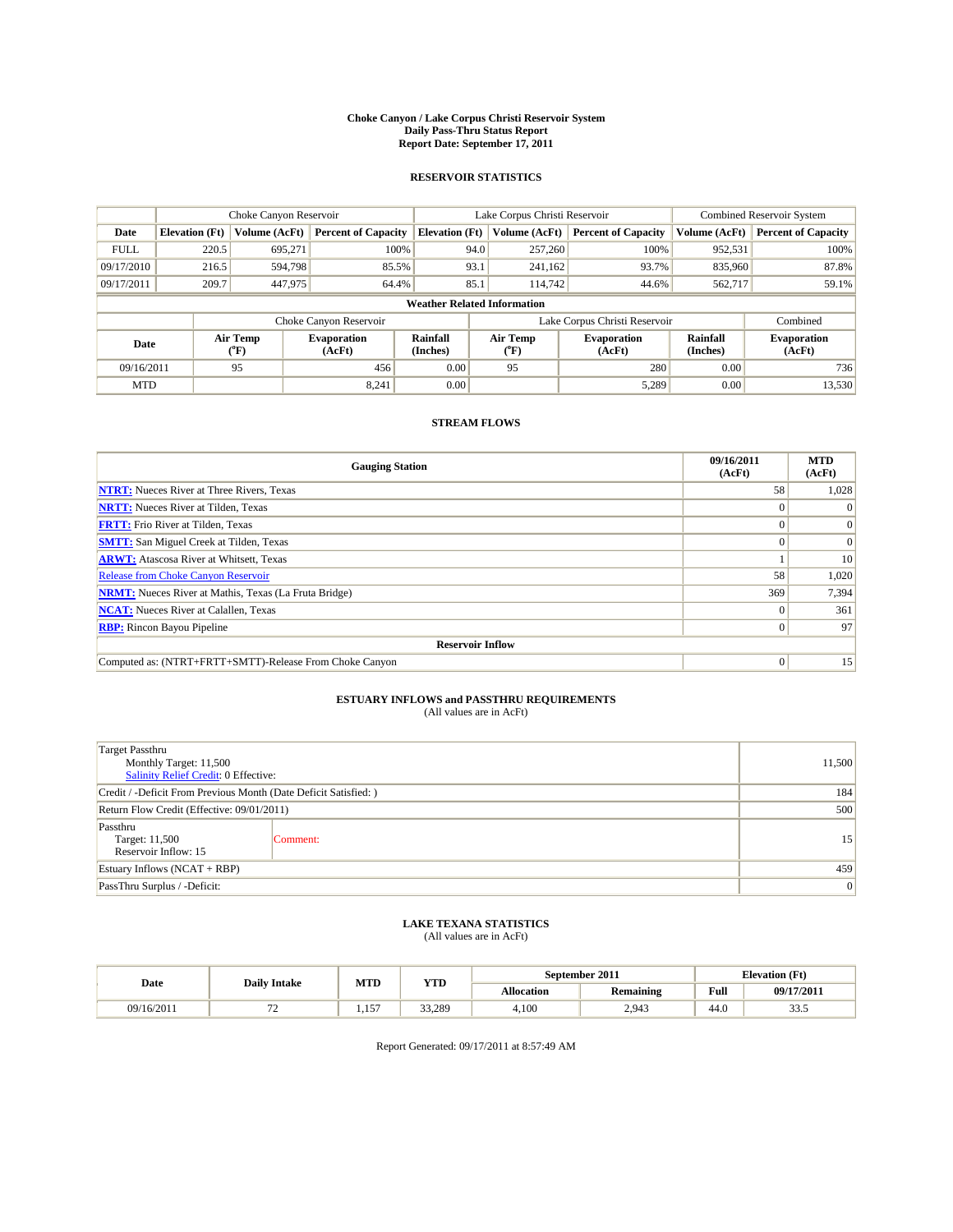#### **Choke Canyon / Lake Corpus Christi Reservoir System Daily Pass-Thru Status Report Report Date: September 18, 2011**

#### **RESERVOIR STATISTICS**

|                                    |                       | Choke Canyon Reservoir      |                              |                       | Lake Corpus Christi Reservoir |               |                               |                      | Combined Reservoir System    |  |
|------------------------------------|-----------------------|-----------------------------|------------------------------|-----------------------|-------------------------------|---------------|-------------------------------|----------------------|------------------------------|--|
| Date                               | <b>Elevation</b> (Ft) | Volume (AcFt)               | <b>Percent of Capacity</b>   | <b>Elevation</b> (Ft) |                               | Volume (AcFt) | <b>Percent of Capacity</b>    | Volume (AcFt)        | <b>Percent of Capacity</b>   |  |
| <b>FULL</b>                        | 220.5                 | 695,271                     | 100%                         |                       | 94.0                          | 257,260       | 100%                          | 952,531              | 100%                         |  |
| 09/18/2010                         | 216.4                 | 594,082                     | 85.4%                        |                       | 93.3                          | 244,394       | 95.0%                         | 838,476              | 88.0%                        |  |
| 09/18/2011                         | 209.9                 | 451,396                     | 64.9%                        |                       | 85.1                          | 115.122       | 44.7%                         | 566,518              | 59.5%                        |  |
| <b>Weather Related Information</b> |                       |                             |                              |                       |                               |               |                               |                      |                              |  |
|                                    |                       |                             | Choke Canyon Reservoir       |                       |                               |               | Lake Corpus Christi Reservoir |                      | Combined                     |  |
| Date                               |                       | Air Temp<br>${}^{\circ}$ F) | <b>Evaporation</b><br>(AcFt) | Rainfall<br>(Inches)  | Air Temp<br>$\rm ^{(^o}\!F)$  |               | <b>Evaporation</b><br>(AcFt)  | Rainfall<br>(Inches) | <b>Evaporation</b><br>(AcFt) |  |
| 09/17/2011                         |                       | 87                          | 153                          | 1.56                  | 91                            |               | Pan overflow                  | 1.97                 | 153                          |  |
| <b>MTD</b>                         |                       |                             | 8,394                        | 1.56                  |                               |               | 5,289                         | 1.97                 | 13,683                       |  |

### **STREAM FLOWS**

| <b>Gauging Station</b>                                       | 09/17/2011<br>(AcFt) | <b>MTD</b><br>(AcFt) |  |  |  |  |
|--------------------------------------------------------------|----------------------|----------------------|--|--|--|--|
| <b>NTRT:</b> Nueces River at Three Rivers, Texas             | 64                   | 1,092                |  |  |  |  |
| <b>NRTT:</b> Nueces River at Tilden, Texas                   |                      |                      |  |  |  |  |
| <b>FRTT:</b> Frio River at Tilden, Texas                     |                      | $\Omega$             |  |  |  |  |
| <b>SMTT:</b> San Miguel Creek at Tilden, Texas               |                      | $\Omega$             |  |  |  |  |
| <b>ARWT:</b> Atascosa River at Whitsett, Texas               |                      | 12                   |  |  |  |  |
| <b>Release from Choke Canyon Reservoir</b>                   | 58                   | 1,078                |  |  |  |  |
| <b>NRMT:</b> Nueces River at Mathis, Texas (La Fruta Bridge) | 349                  | 7,743                |  |  |  |  |
| <b>NCAT:</b> Nueces River at Calallen, Texas                 | 8                    | 370                  |  |  |  |  |
| <b>RBP:</b> Rincon Bayou Pipeline                            | $\Omega$             | 97                   |  |  |  |  |
| <b>Reservoir Inflow</b>                                      |                      |                      |  |  |  |  |
| Computed as: (NTRT+FRTT+SMTT)-Release From Choke Canyon      | 6                    | 22                   |  |  |  |  |

# **ESTUARY INFLOWS and PASSTHRU REQUIREMENTS**

|  | (All values are in AcFt) |
|--|--------------------------|
|--|--------------------------|

| <b>Target Passthru</b><br>Monthly Target: 11,500<br><b>Salinity Relief Credit: 0 Effective:</b> | 11,500   |    |
|-------------------------------------------------------------------------------------------------|----------|----|
| Credit / -Deficit From Previous Month (Date Deficit Satisfied: )                                | 184      |    |
| Return Flow Credit (Effective: 09/01/2011)                                                      | 500      |    |
| Passthru<br>Target: 11,500<br>Reservoir Inflow: 22                                              | Comment: | 22 |
| Estuary Inflows (NCAT + RBP)                                                                    | 467      |    |
| PassThru Surplus / -Deficit:                                                                    | 0        |    |

## **LAKE TEXANA STATISTICS** (All values are in AcFt)

| Date       | <b>Daily Intake</b> | MTD  | <b>YTD</b> | September 2011    |                  |      | <b>Elevation</b> (Ft) |
|------------|---------------------|------|------------|-------------------|------------------|------|-----------------------|
|            |                     |      |            | <b>Allocation</b> | <b>Remaining</b> | Full | 09/18/2011            |
| 09/17/2011 | --<br>. .           | .230 | 33,361     | 4,100             | 2.870            | 44.0 | $\sim$<br>د.دد        |

Report Generated: 09/18/2011 at 8:37:49 AM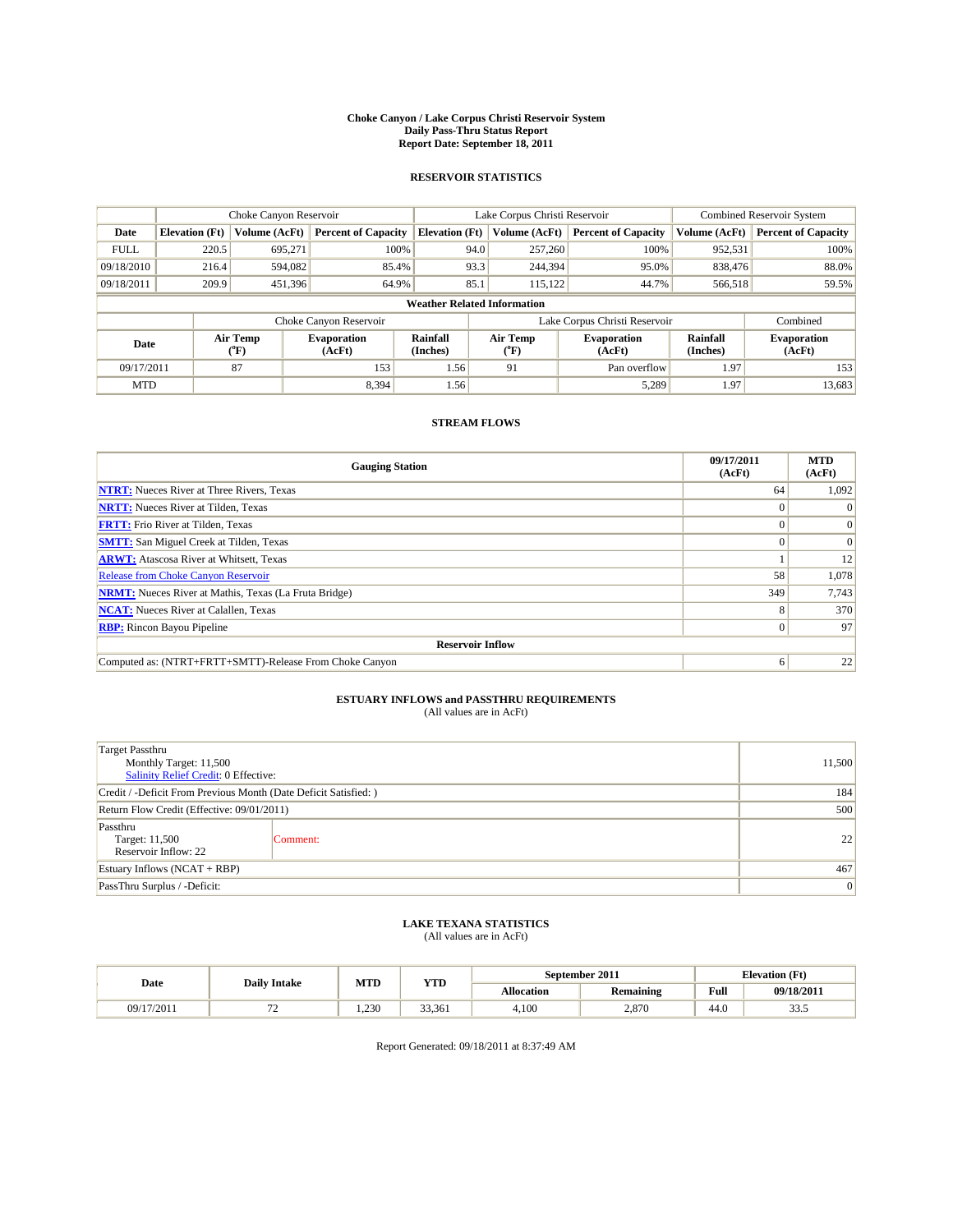#### **Choke Canyon / Lake Corpus Christi Reservoir System Daily Pass-Thru Status Report Report Date: September 19, 2011**

#### **RESERVOIR STATISTICS**

|                                    |                       | Choke Canyon Reservoir                    |                              |                             | Lake Corpus Christi Reservoir | Combined Reservoir System     |                      |                              |
|------------------------------------|-----------------------|-------------------------------------------|------------------------------|-----------------------------|-------------------------------|-------------------------------|----------------------|------------------------------|
| Date                               | <b>Elevation</b> (Ft) | Volume (AcFt)                             | <b>Percent of Capacity</b>   | <b>Elevation</b> (Ft)       | Volume (AcFt)                 | <b>Percent of Capacity</b>    | Volume (AcFt)        | <b>Percent of Capacity</b>   |
| <b>FULL</b>                        | 220.5                 | 695,271                                   | 100%                         | 94.0                        | 257,260                       | 100%                          | 952,531              | 100%                         |
| 09/19/2010                         | 216.5                 | 594,560                                   | 85.5%                        | 93.4                        | 245,474                       | 95.4%                         | 840,034              | 88.2%                        |
| 09/19/2011                         | 209.9                 | 451,800                                   | 65.0%                        | 85.2                        | 115,249                       | 44.8%                         | 567,049              | 59.5%                        |
| <b>Weather Related Information</b> |                       |                                           |                              |                             |                               |                               |                      |                              |
|                                    |                       |                                           | Choke Canyon Reservoir       |                             |                               | Lake Corpus Christi Reservoir |                      | Combined                     |
| Date                               |                       | Air Temp<br>$({}^{\mathrm{o}}\mathrm{F})$ | <b>Evaporation</b><br>(AcFt) | <b>Rainfall</b><br>(Inches) | Air Temp<br>(°F)              | <b>Evaporation</b><br>(AcFt)  | Rainfall<br>(Inches) | <b>Evaporation</b><br>(AcFt) |
| 09/18/2011                         |                       | 90                                        | 329                          | 0.13                        | 92                            | 155                           | 0.00                 | 484                          |
| <b>MTD</b>                         |                       |                                           | 8,723                        | 1.69                        |                               | 5,444                         | 1.97                 | 14,167                       |

### **STREAM FLOWS**

| <b>Gauging Station</b>                                       | 09/18/2011<br>(AcFt) | <b>MTD</b><br>(AcFt) |  |  |  |  |
|--------------------------------------------------------------|----------------------|----------------------|--|--|--|--|
| <b>NTRT:</b> Nueces River at Three Rivers, Texas             | 64                   | 1,155                |  |  |  |  |
| <b>NRTT:</b> Nueces River at Tilden, Texas                   | $\Omega$             |                      |  |  |  |  |
| <b>FRTT:</b> Frio River at Tilden, Texas                     |                      |                      |  |  |  |  |
| <b>SMTT:</b> San Miguel Creek at Tilden, Texas               |                      | $\Omega$             |  |  |  |  |
| <b>ARWT:</b> Atascosa River at Whitsett, Texas               | 101                  | 113                  |  |  |  |  |
| <b>Release from Choke Canyon Reservoir</b>                   | 58                   | 1,135                |  |  |  |  |
| <b>NRMT:</b> Nueces River at Mathis, Texas (La Fruta Bridge) | 308                  | 8,051                |  |  |  |  |
| <b>NCAT:</b> Nueces River at Calallen, Texas                 | 64                   | 433                  |  |  |  |  |
| <b>RBP:</b> Rincon Bayou Pipeline                            | $\overline{0}$       | 97                   |  |  |  |  |
| <b>Reservoir Inflow</b>                                      |                      |                      |  |  |  |  |
| Computed as: (NTRT+FRTT+SMTT)-Release From Choke Canyon      |                      | 28                   |  |  |  |  |

# **ESTUARY INFLOWS and PASSTHRU REQUIREMENTS**<br>(All values are in AcFt)

| Target Passthru<br>Monthly Target: 11,500<br>Salinity Relief Credit: 0 Effective: | 11,500          |    |
|-----------------------------------------------------------------------------------|-----------------|----|
| Credit / -Deficit From Previous Month (Date Deficit Satisfied: )                  | 184             |    |
| Return Flow Credit (Effective: 09/01/2011)                                        | 500             |    |
| Passthru<br>Target: 11,500<br>Reservoir Inflow: 28                                | Comment:        | 28 |
| Estuary Inflows $(NCAT + RBP)$                                                    | 531             |    |
| PassThru Surplus / -Deficit:                                                      | $\vert 0 \vert$ |    |

# **LAKE TEXANA STATISTICS** (All values are in AcFt)

|            | <b>Daily Intake</b> | MTD  | YTD    | September 2011<br><b>Elevation</b> (Ft) |                  |                                             |            |
|------------|---------------------|------|--------|-----------------------------------------|------------------|---------------------------------------------|------------|
| Date       |                     |      |        | <b>Allocation</b>                       | <b>Remaining</b> | Full<br>the contract of the contract of the | 09/19/201* |
| 09/18/2011 |                     | .302 | 33.433 | 4.100                                   | .798<br><u>.</u> | 44.0                                        | ن. ر. ر    |

Report Generated: 09/19/2011 at 8:37:58 AM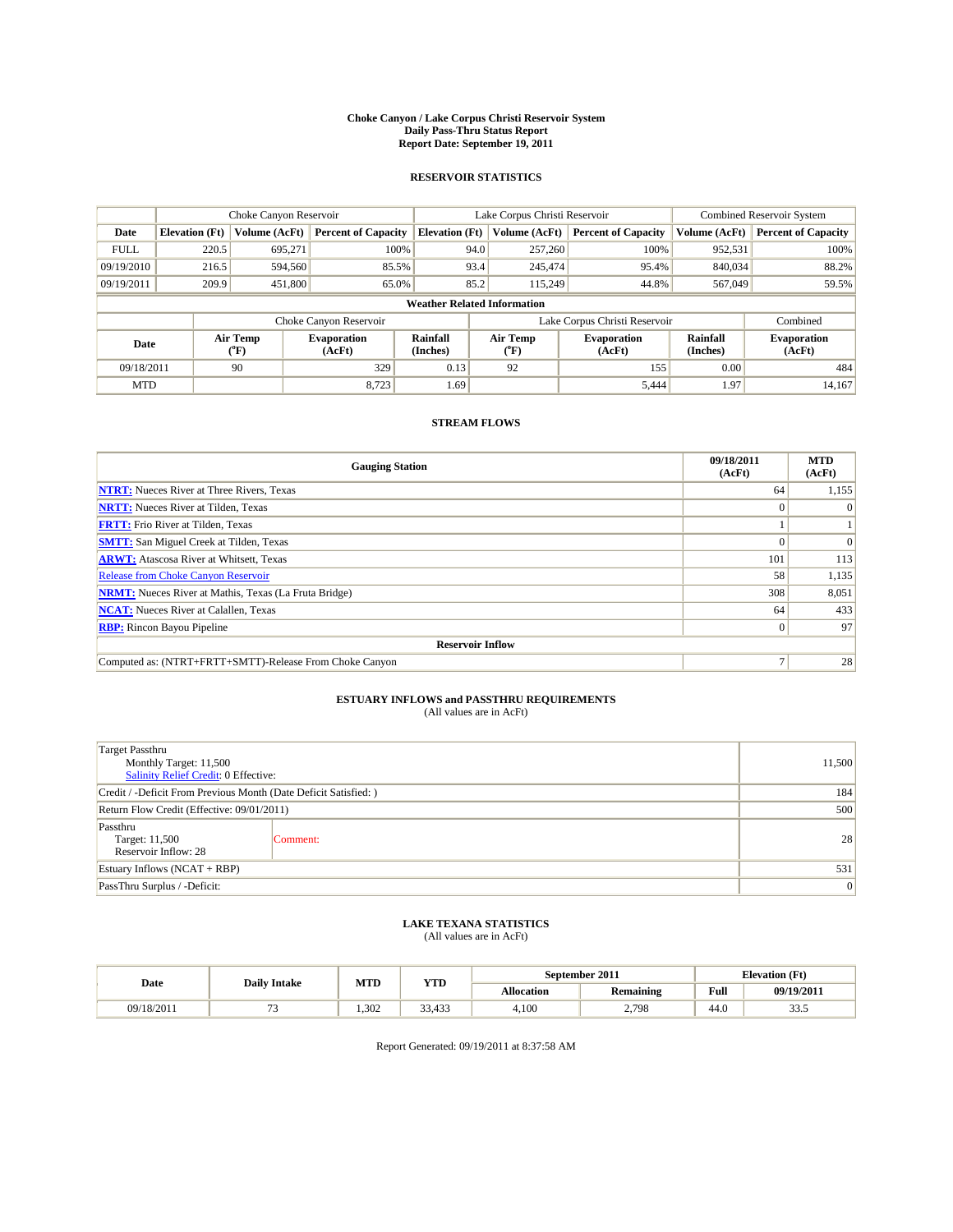#### **Choke Canyon / Lake Corpus Christi Reservoir System Daily Pass-Thru Status Report Report Date: September 20, 2011**

#### **RESERVOIR STATISTICS**

|             |                                    | Choke Canyon Reservoir                    |                              |                             | Lake Corpus Christi Reservoir             | <b>Combined Reservoir System</b> |                      |                              |  |
|-------------|------------------------------------|-------------------------------------------|------------------------------|-----------------------------|-------------------------------------------|----------------------------------|----------------------|------------------------------|--|
| Date        | <b>Elevation</b> (Ft)              | Volume (AcFt)                             | <b>Percent of Capacity</b>   | <b>Elevation</b> (Ft)       | Volume (AcFt)                             | <b>Percent of Capacity</b>       | Volume (AcFt)        | <b>Percent of Capacity</b>   |  |
| <b>FULL</b> | 220.5                              | 695,271                                   | 100%                         | 94.0                        | 257,260                                   | 100%                             | 952,531              | 100%                         |  |
| 09/20/2010  | 216.6                              | 597,425                                   | 85.9%                        | 93.7                        | 251,619                                   | 97.8%                            | 849,044              | 89.1%                        |  |
| 09/20/2011  | 210.0                              | 452,406                                   | 65.1%                        | 85.1                        | 114,362                                   | 44.5%                            | 566,768              | 59.5%                        |  |
|             | <b>Weather Related Information</b> |                                           |                              |                             |                                           |                                  |                      |                              |  |
|             |                                    |                                           | Choke Canyon Reservoir       |                             |                                           | Lake Corpus Christi Reservoir    |                      | Combined                     |  |
| Date        |                                    | Air Temp<br>$({}^{\mathrm{o}}\mathrm{F})$ | <b>Evaporation</b><br>(AcFt) | <b>Rainfall</b><br>(Inches) | Air Temp<br>$({}^{\mathrm{o}}\mathrm{F})$ | <b>Evaporation</b><br>(AcFt)     | Rainfall<br>(Inches) | <b>Evaporation</b><br>(AcFt) |  |
| 09/19/2011  |                                    | 93                                        | 341                          | 0.00                        | 94                                        | 228                              | 0.00                 | 569                          |  |
| <b>MTD</b>  |                                    |                                           | 9,064                        | 1.69                        |                                           | 5,672                            | 1.97                 | 14,736                       |  |

### **STREAM FLOWS**

| <b>Gauging Station</b>                                       | 09/19/2011<br>(AcFt) | <b>MTD</b><br>(AcFt) |  |  |  |  |
|--------------------------------------------------------------|----------------------|----------------------|--|--|--|--|
| <b>NTRT:</b> Nueces River at Three Rivers, Texas             | 101                  | 1,257                |  |  |  |  |
| <b>NRTT:</b> Nueces River at Tilden, Texas                   | $\theta$             |                      |  |  |  |  |
| <b>FRTT:</b> Frio River at Tilden, Texas                     |                      |                      |  |  |  |  |
| <b>SMTT:</b> San Miguel Creek at Tilden, Texas               |                      | $\Omega$             |  |  |  |  |
| <b>ARWT:</b> Atascosa River at Whitsett, Texas               | 133                  | 246                  |  |  |  |  |
| <b>Release from Choke Canyon Reservoir</b>                   | 58                   | 1,193                |  |  |  |  |
| <b>NRMT:</b> Nueces River at Mathis, Texas (La Fruta Bridge) | 278                  | 8,329                |  |  |  |  |
| <b>NCAT:</b> Nueces River at Calallen, Texas                 | 40                   | 473                  |  |  |  |  |
| <b>RBP:</b> Rincon Bayou Pipeline                            | $\overline{0}$       | 97                   |  |  |  |  |
| <b>Reservoir Inflow</b>                                      |                      |                      |  |  |  |  |
| Computed as: (NTRT+FRTT+SMTT)-Release From Choke Canyon      | 44                   | 72                   |  |  |  |  |

# **ESTUARY INFLOWS and PASSTHRU REQUIREMENTS**

|  | (All values are in AcFt) |
|--|--------------------------|
|--|--------------------------|

| <b>Target Passthru</b><br>Monthly Target: 11,500<br><b>Salinity Relief Credit: 0 Effective:</b> | 11,500   |    |  |  |  |
|-------------------------------------------------------------------------------------------------|----------|----|--|--|--|
| Credit / -Deficit From Previous Month (Date Deficit Satisfied: )                                |          |    |  |  |  |
| Return Flow Credit (Effective: 09/01/2011)                                                      | 500      |    |  |  |  |
| Passthru<br>Target: 11,500<br>Reservoir Inflow: 72                                              | Comment: | 72 |  |  |  |
| Estuary Inflows (NCAT + RBP)                                                                    |          |    |  |  |  |
| PassThru Surplus / -Deficit:                                                                    |          | 0  |  |  |  |

## **LAKE TEXANA STATISTICS** (All values are in AcFt)

|            | <b>Daily Intake</b>            | MTD                    | <b>YTD</b> |                   | September 2011   | <b>Elevation</b> (Ft) |                |
|------------|--------------------------------|------------------------|------------|-------------------|------------------|-----------------------|----------------|
| Date       |                                |                        |            | <b>Allocation</b> | <b>Remaining</b> | Full                  | 09/20/2011     |
| 09/19/2011 | --<br>$\overline{\phantom{0}}$ | 275<br>$\sim$ $\prime$ | 33,506     | 4,100             | 725<br>رے ، ۔ ۔  | 44.0                  | $\sim$<br>د.دد |

Report Generated: 09/20/2011 at 9:29:26 AM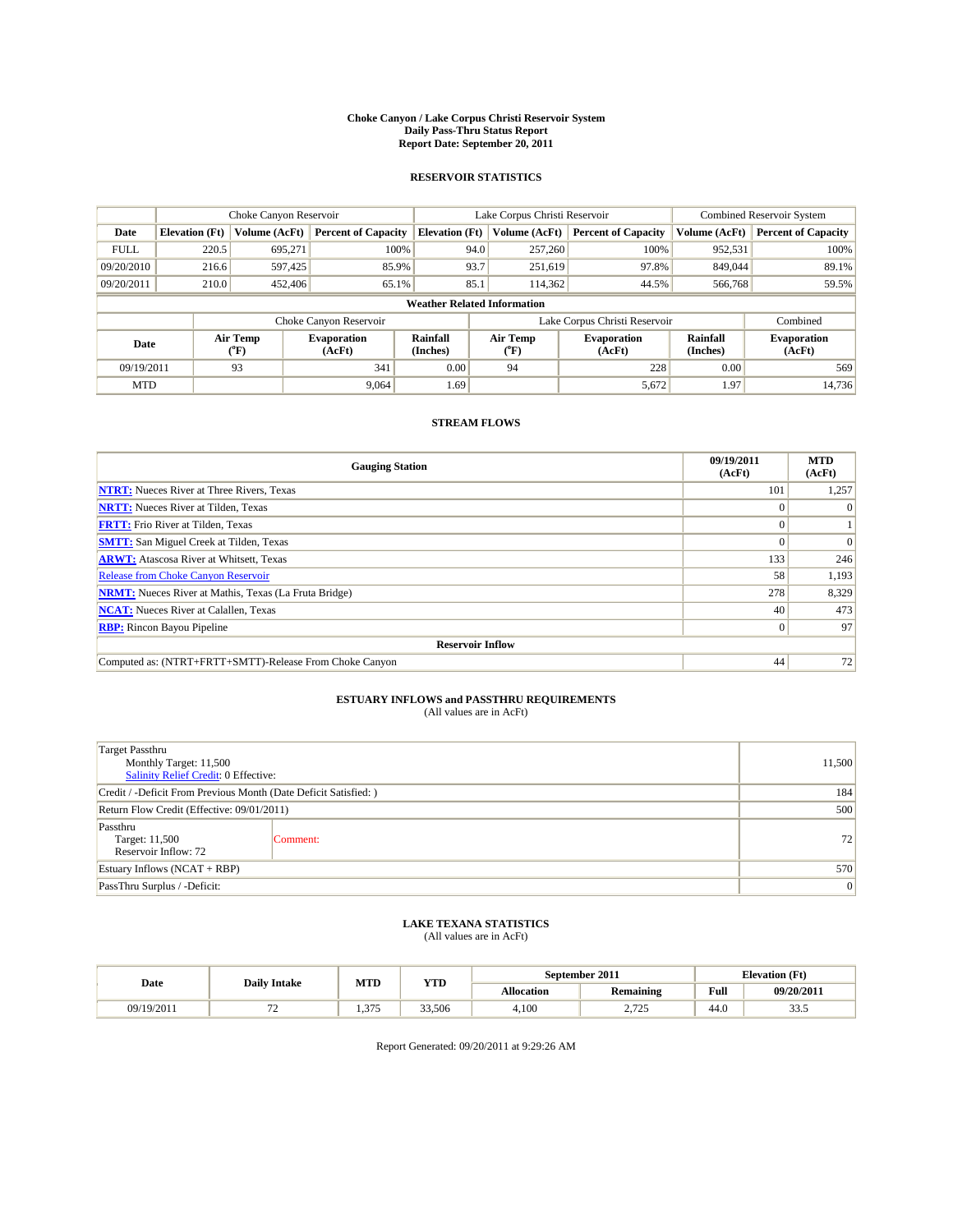#### **Choke Canyon / Lake Corpus Christi Reservoir System Daily Pass-Thru Status Report Report Date: September 21, 2011**

#### **RESERVOIR STATISTICS**

|             | Choke Canyon Reservoir |                             | Lake Corpus Christi Reservoir |                                    |                                                  |         | Combined Reservoir System  |                              |                            |
|-------------|------------------------|-----------------------------|-------------------------------|------------------------------------|--------------------------------------------------|---------|----------------------------|------------------------------|----------------------------|
| Date        | <b>Elevation</b> (Ft)  | Volume (AcFt)               | <b>Percent of Capacity</b>    | <b>Elevation</b> (Ft)              | Volume (AcFt)                                    |         | <b>Percent of Capacity</b> | Volume (AcFt)                | <b>Percent of Capacity</b> |
| <b>FULL</b> | 220.5                  | 695,271                     | 100%                          |                                    | 94.0                                             | 257,260 | 100%                       | 952,531                      | 100%                       |
| 09/21/2010  | 216.6                  | 597,425                     | 85.9%                         |                                    | 93.7                                             | 251,982 | 97.9%                      | 849,407                      | 89.2%                      |
| 09/21/2011  | 209.9                  | 451,800                     | 65.0%                         |                                    | 85.1                                             | 114.236 | 44.4%                      | 566,036                      | 59.4%                      |
|             |                        |                             |                               | <b>Weather Related Information</b> |                                                  |         |                            |                              |                            |
|             |                        |                             | Choke Canyon Reservoir        |                                    | Lake Corpus Christi Reservoir                    |         |                            | Combined                     |                            |
| Date        |                        | Air Temp<br>${}^{\circ}$ F) | <b>Evaporation</b><br>(AcFt)  | <b>Rainfall</b><br>(Inches)        | Air Temp<br><b>Evaporation</b><br>(°F)<br>(AcFt) |         | Rainfall<br>(Inches)       | <b>Evaporation</b><br>(AcFt) |                            |
| 09/20/2011  |                        | 93                          | 353                           | 0.00                               | 94                                               |         | 228                        | 0.00                         | 581                        |
| <b>MTD</b>  |                        |                             | 9,417                         | 1.69                               |                                                  |         | 5,900                      | 1.97                         | 15,317                     |

### **STREAM FLOWS**

| <b>Gauging Station</b>                                       | 09/20/2011<br>(AcFt) | <b>MTD</b><br>(AcFt) |
|--------------------------------------------------------------|----------------------|----------------------|
| <b>NTRT:</b> Nueces River at Three Rivers, Texas             | 155                  | 1,411                |
| <b>NRTT:</b> Nueces River at Tilden, Texas                   | $\theta$             |                      |
| <b>FRTT:</b> Frio River at Tilden, Texas                     |                      |                      |
| <b>SMTT:</b> San Miguel Creek at Tilden, Texas               |                      | $\Omega$             |
| <b>ARWT:</b> Atascosa River at Whitsett, Texas               | 46                   | 291                  |
| <b>Release from Choke Canyon Reservoir</b>                   | 58                   | 1,251                |
| <b>NRMT:</b> Nueces River at Mathis, Texas (La Fruta Bridge) | 294                  | 8,623                |
| <b>NCAT:</b> Nueces River at Calallen, Texas                 |                      | 477                  |
| <b>RBP:</b> Rincon Bayou Pipeline                            | $\Omega$             | 97                   |
| <b>Reservoir Inflow</b>                                      |                      |                      |
| Computed as: (NTRT+FRTT+SMTT)-Release From Choke Canyon      | 97                   | 169                  |

# **ESTUARY INFLOWS and PASSTHRU REQUIREMENTS**<br>(All values are in AcFt)

| Target Passthru<br>Monthly Target: 11,500<br>Salinity Relief Credit: 0 Effective: | 11,500   |                 |  |  |  |
|-----------------------------------------------------------------------------------|----------|-----------------|--|--|--|
| Credit / -Deficit From Previous Month (Date Deficit Satisfied: )                  |          |                 |  |  |  |
| Return Flow Credit (Effective: 09/01/2011)                                        | 500      |                 |  |  |  |
| Passthru<br>Target: 11,500<br>Reservoir Inflow: 169                               | Comment: | 169             |  |  |  |
| Estuary Inflows $(NCAT + RBP)$                                                    |          |                 |  |  |  |
| PassThru Surplus / -Deficit:                                                      |          | $\vert 0 \vert$ |  |  |  |

# **LAKE TEXANA STATISTICS** (All values are in AcFt)

|            | <b>Daily Intake</b>      | MTD  | YTD    |                   | September 2011   | <b>Elevation</b> (Ft)                       |                |
|------------|--------------------------|------|--------|-------------------|------------------|---------------------------------------------|----------------|
| Date       |                          |      |        | <b>Allocation</b> | <b>Remaining</b> | Full<br>the contract of the contract of the | 09/21/2011     |
| 09/20/2011 | $\overline{\phantom{0}}$ | .447 | 33,578 | 4.100             | 2,653            | 44.0                                        | $\sim$<br>33.4 |

Report Generated: 09/21/2011 at 8:43:34 AM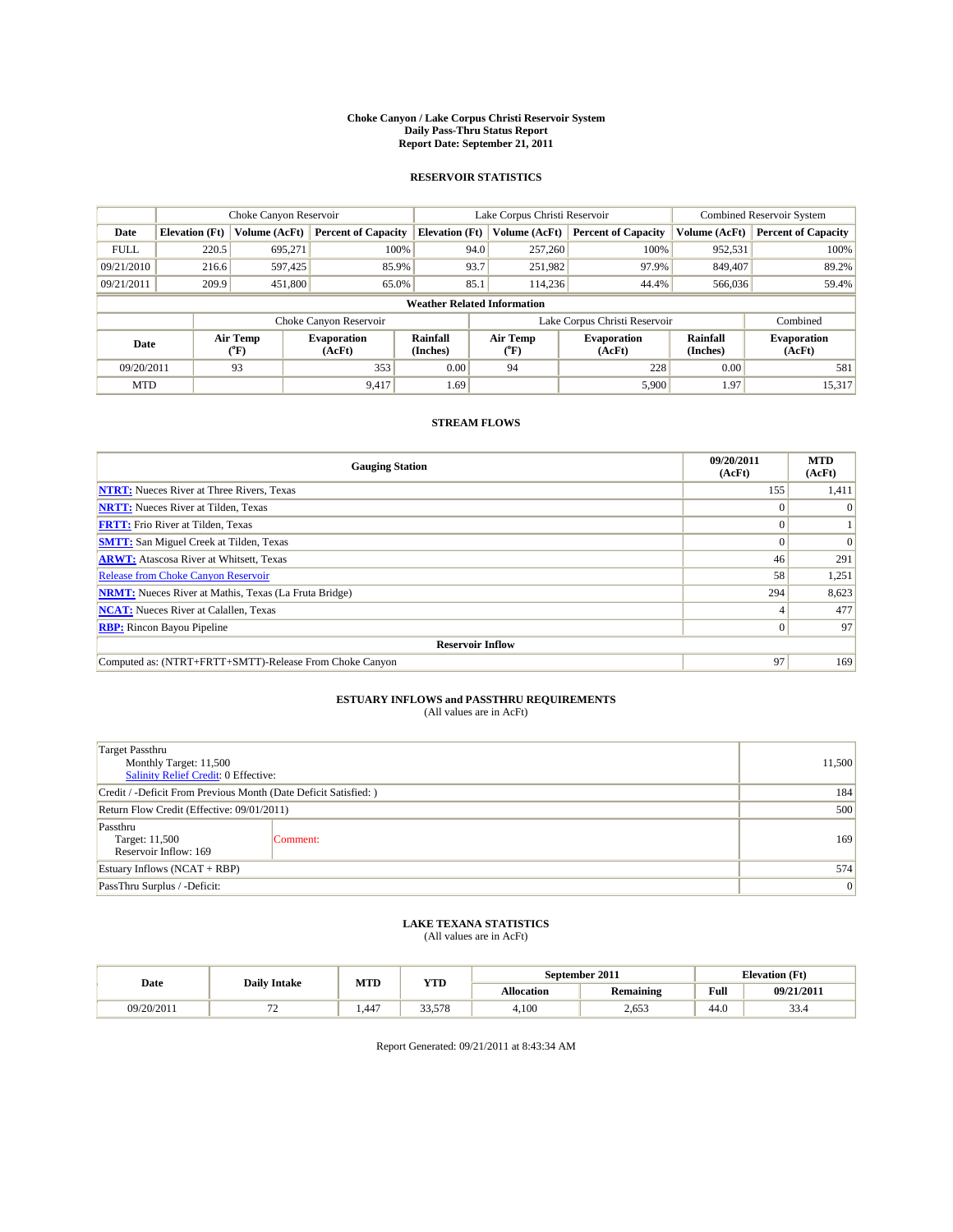#### **Choke Canyon / Lake Corpus Christi Reservoir System Daily Pass-Thru Status Report Report Date: September 22, 2011**

#### **RESERVOIR STATISTICS**

|             | Choke Canyon Reservoir |                                                                                                                                     | Lake Corpus Christi Reservoir |                                    |                               |         | Combined Reservoir System  |               |                            |
|-------------|------------------------|-------------------------------------------------------------------------------------------------------------------------------------|-------------------------------|------------------------------------|-------------------------------|---------|----------------------------|---------------|----------------------------|
| Date        | <b>Elevation</b> (Ft)  | Volume (AcFt)                                                                                                                       | <b>Percent of Capacity</b>    | <b>Elevation</b> (Ft)              | Volume (AcFt)                 |         | <b>Percent of Capacity</b> | Volume (AcFt) | <b>Percent of Capacity</b> |
| <b>FULL</b> | 220.5                  | 695,271                                                                                                                             | 100%                          |                                    | 94.0                          | 257,260 | 100%                       | 952,531       | 100%                       |
| 09/22/2010  | 216.7                  | 599,335                                                                                                                             | 86.2%                         |                                    | 93.7                          | 252,526 | 98.2%                      | 851,861       | 89.4%                      |
| 09/22/2011  | 209.9                  | 451,598                                                                                                                             | 65.0%                         |                                    | 85.1                          | 113,983 | 44.3%                      | 565,581       | 59.4%                      |
|             |                        |                                                                                                                                     |                               | <b>Weather Related Information</b> |                               |         |                            |               |                            |
|             |                        |                                                                                                                                     | Choke Canyon Reservoir        |                                    | Lake Corpus Christi Reservoir |         |                            |               | Combined                   |
| Date        |                        | Air Temp<br><b>Rainfall</b><br>Air Temp<br><b>Evaporation</b><br><b>Evaporation</b><br>(Inches)<br>(AcFt)<br>(°F)<br>(AcFt)<br>(°F) |                               | Rainfall<br>(Inches)               | <b>Evaporation</b><br>(AcFt)  |         |                            |               |                            |
| 09/21/2011  |                        | 94                                                                                                                                  | 399                           | 0.00                               | 94                            |         | 272                        | 0.00          | 671                        |
| <b>MTD</b>  |                        |                                                                                                                                     | 9.816                         | 1.69                               |                               |         | 6,172                      | 1.97          | 15,988                     |

### **STREAM FLOWS**

| <b>Gauging Station</b>                                       | 09/21/2011<br>(AcFt) | <b>MTD</b><br>(AcFt) |
|--------------------------------------------------------------|----------------------|----------------------|
| <b>NTRT:</b> Nueces River at Three Rivers, Texas             | 99                   | 1,511                |
| <b>NRTT:</b> Nueces River at Tilden, Texas                   |                      |                      |
| <b>FRTT:</b> Frio River at Tilden, Texas                     | $\Omega$             |                      |
| <b>SMTT:</b> San Miguel Creek at Tilden, Texas               | $\Omega$             | $\Omega$             |
| <b>ARWT:</b> Atascosa River at Whitsett, Texas               | 36                   | 327                  |
| <b>Release from Choke Canyon Reservoir</b>                   | 58                   | 1,308                |
| <b>NRMT:</b> Nueces River at Mathis, Texas (La Fruta Bridge) | 292                  | 8,915                |
| <b>NCAT:</b> Nueces River at Calallen, Texas                 | $\Omega$             | 477                  |
| <b>RBP:</b> Rincon Bayou Pipeline                            | $\overline{0}$       | 97                   |
| <b>Reservoir Inflow</b>                                      |                      |                      |
| Computed as: (NTRT+FRTT+SMTT)-Release From Choke Canyon      | 42                   | 211                  |

# **ESTUARY INFLOWS and PASSTHRU REQUIREMENTS**

|  | (All values are in AcFt) |
|--|--------------------------|
|--|--------------------------|

| <b>Target Passthru</b><br>Monthly Target: 11,500<br><b>Salinity Relief Credit: 0 Effective:</b> | 11,500   |     |  |  |  |
|-------------------------------------------------------------------------------------------------|----------|-----|--|--|--|
| Credit / -Deficit From Previous Month (Date Deficit Satisfied: )                                |          |     |  |  |  |
| Return Flow Credit (Effective: 09/01/2011)                                                      | 500      |     |  |  |  |
| Passthru<br>Target: 11,500<br>Reservoir Inflow: 211                                             | Comment: | 211 |  |  |  |
| Estuary Inflows (NCAT + RBP)                                                                    | 574      |     |  |  |  |
| PassThru Surplus / -Deficit:                                                                    |          | 0   |  |  |  |

## **LAKE TEXANA STATISTICS** (All values are in AcFt)

|            |                      | MTD   | YTD    | September 2011 |                  |      | <b>Elevation</b> (Ft) |  |
|------------|----------------------|-------|--------|----------------|------------------|------|-----------------------|--|
| Date       | <b>Daily Intake</b>  |       |        | Allocation     | <b>Remaining</b> | Full | 09/22/2011            |  |
| 09/21/2011 | --<br>$\overline{1}$ | 1.520 | 33.651 | 4.100          | 2.580            | 44.0 | $\sim$<br>33.4        |  |

Report Generated: 09/22/2011 at 9:17:00 AM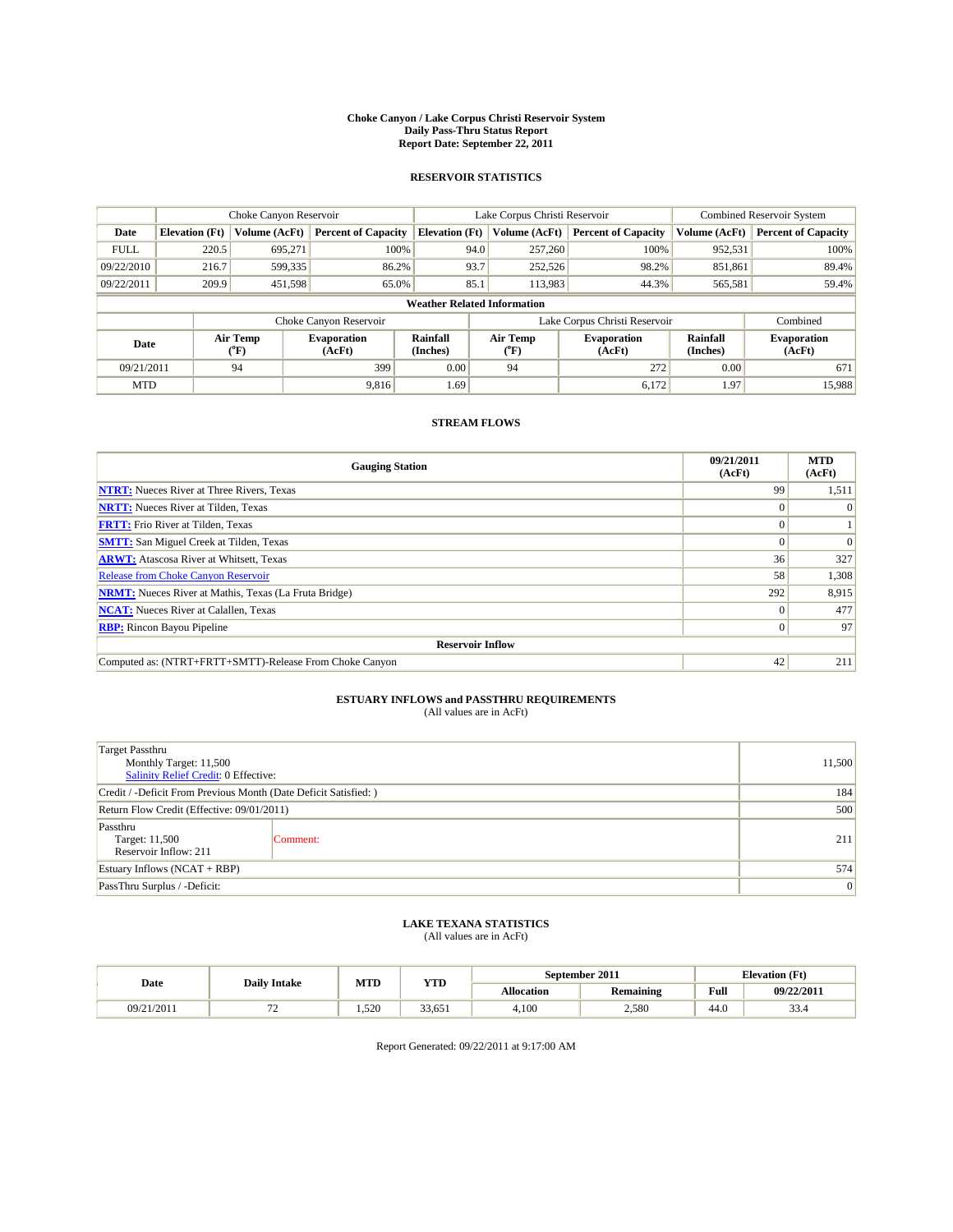#### **Choke Canyon / Lake Corpus Christi Reservoir System Daily Pass-Thru Status Report Report Date: September 23, 2011**

#### **RESERVOIR STATISTICS**

|             |                       | Choke Canyon Reservoir |                              |                                    | Lake Corpus Christi Reservoir                    | <b>Combined Reservoir System</b> |                      |                              |
|-------------|-----------------------|------------------------|------------------------------|------------------------------------|--------------------------------------------------|----------------------------------|----------------------|------------------------------|
| Date        | <b>Elevation</b> (Ft) | Volume (AcFt)          | <b>Percent of Capacity</b>   | <b>Elevation</b> (Ft)              | Volume (AcFt)                                    | <b>Percent of Capacity</b>       | Volume (AcFt)        | <b>Percent of Capacity</b>   |
| <b>FULL</b> | 220.5                 | 695,271                | 100%                         | 94.0                               | 257,260                                          | 100%                             | 952,531              | 100%                         |
| 09/23/2010  | 216.6                 | 597,425                | 85.9%                        | 93.8                               | 252,708                                          | 98.2%                            | 850,133              | 89.2%                        |
| 09/23/2011  | 209.8                 | 449,780                | 64.7%                        | 85.0                               | 113,731                                          | 44.2%                            | 563,511              | 59.2%                        |
|             |                       |                        |                              | <b>Weather Related Information</b> |                                                  |                                  |                      |                              |
|             |                       |                        | Choke Canyon Reservoir       |                                    | Lake Corpus Christi Reservoir                    |                                  |                      | Combined                     |
| Date        |                       | Air Temp<br>(°F)       | <b>Evaporation</b><br>(AcFt) | Rainfall<br>(Inches)               | Air Temp<br><b>Evaporation</b><br>(AcFt)<br>("F) |                                  | Rainfall<br>(Inches) | <b>Evaporation</b><br>(AcFt) |
| 09/22/2011  |                       | 92                     | 399                          | 0.00                               | 92                                               | 293                              | 0.00                 | 692                          |
| <b>MTD</b>  |                       |                        | 10.215                       | 1.69                               |                                                  | 6,465                            | 1.97                 | 16.680                       |

### **STREAM FLOWS**

| <b>Gauging Station</b>                                       | 09/22/2011<br>(AcFt) | <b>MTD</b><br>(AcFt) |
|--------------------------------------------------------------|----------------------|----------------------|
| <b>NTRT:</b> Nueces River at Three Rivers, Texas             | 93                   | 1,604                |
| <b>NRTT:</b> Nueces River at Tilden, Texas                   |                      |                      |
| <b>FRTT:</b> Frio River at Tilden, Texas                     | $\Omega$             |                      |
| <b>SMTT:</b> San Miguel Creek at Tilden, Texas               | $\Omega$             | $\Omega$             |
| <b>ARWT:</b> Atascosa River at Whitsett, Texas               | 15                   | 342                  |
| <b>Release from Choke Canyon Reservoir</b>                   | 58                   | 1,366                |
| <b>NRMT:</b> Nueces River at Mathis, Texas (La Fruta Bridge) | 294                  | 9,208                |
| <b>NCAT:</b> Nueces River at Calallen, Texas                 | 8                    | 484                  |
| <b>RBP:</b> Rincon Bayou Pipeline                            | $\overline{0}$       | 97                   |
| <b>Reservoir Inflow</b>                                      |                      |                      |
| Computed as: (NTRT+FRTT+SMTT)-Release From Choke Canyon      | 36                   | 247                  |

# **ESTUARY INFLOWS and PASSTHRU REQUIREMENTS**<br>(All values are in AcFt)

| <b>Target Passthru</b><br>Monthly Target: 11,500<br>Salinity Relief Credit: 0 Effective: |                                                                  |     |  |  |  |  |
|------------------------------------------------------------------------------------------|------------------------------------------------------------------|-----|--|--|--|--|
|                                                                                          | Credit / -Deficit From Previous Month (Date Deficit Satisfied: ) |     |  |  |  |  |
| Return Flow Credit (Effective: 09/01/2011)                                               |                                                                  |     |  |  |  |  |
| Passthru<br>Target: 11,500<br>Reservoir Inflow: 247                                      | Comment:                                                         | 247 |  |  |  |  |
| Estuary Inflows $(NCAT + RBP)$                                                           |                                                                  |     |  |  |  |  |
| PassThru Surplus / -Deficit:                                                             |                                                                  | 0   |  |  |  |  |

## **LAKE TEXANA STATISTICS** (All values are in AcFt)

|            |                                | MTD<br>YTD |                 | September 2011    |                  | <b>Elevation</b> (Ft) |                |
|------------|--------------------------------|------------|-----------------|-------------------|------------------|-----------------------|----------------|
| Date       | <b>Daily Intake</b>            |            |                 | <b>Allocation</b> | <b>Remaining</b> | Full                  | 09/23/2011     |
| 09/22/2011 | --<br>$\overline{\phantom{0}}$ | .592       | 2272<br>رے ہے ر | 4,100             | 2.508            | 44.0                  | $\sim$<br>33.4 |

Report Generated: 09/23/2011 at 9:05:51 AM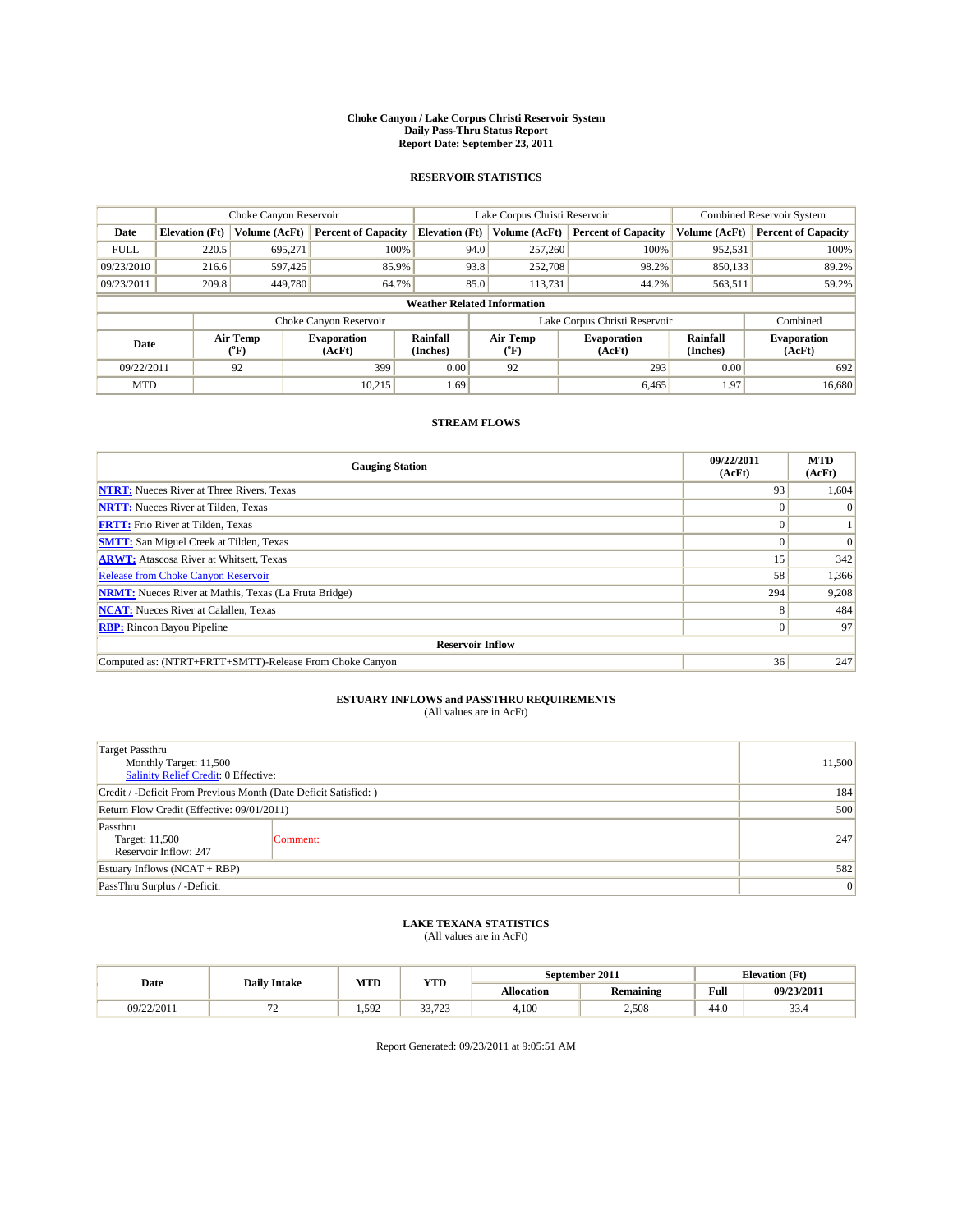#### **Choke Canyon / Lake Corpus Christi Reservoir System Daily Pass-Thru Status Report Report Date: September 24, 2011**

#### **RESERVOIR STATISTICS**

|             |                       | Choke Canyon Reservoir |                              |                                    | Lake Corpus Christi Reservoir |                              |                      | <b>Combined Reservoir System</b> |  |  |
|-------------|-----------------------|------------------------|------------------------------|------------------------------------|-------------------------------|------------------------------|----------------------|----------------------------------|--|--|
| Date        | <b>Elevation</b> (Ft) | Volume (AcFt)          | <b>Percent of Capacity</b>   | <b>Elevation (Ft)</b>              | Volume (AcFt)                 | <b>Percent of Capacity</b>   | Volume (AcFt)        | <b>Percent of Capacity</b>       |  |  |
| <b>FULL</b> | 220.5                 | 695,271                | 100%                         | 94.0                               | 257,260                       | 100%                         | 952,531              | 100%                             |  |  |
| 09/24/2010  | 216.6                 | 598,857                | 86.1%                        |                                    | 93.8<br>253,253               | 98.4%                        | 852,110              | 89.5%                            |  |  |
| 09/24/2011  | 209.8                 | 449,982                | 64.7%                        |                                    | 85.0<br>113.103               | 44.0%                        | 563,085              | 59.1%                            |  |  |
|             |                       |                        |                              | <b>Weather Related Information</b> |                               |                              |                      |                                  |  |  |
|             |                       |                        | Choke Canyon Reservoir       |                                    | Lake Corpus Christi Reservoir |                              |                      | Combined                         |  |  |
| Date        |                       | Air Temp<br>(°F)       | <b>Evaporation</b><br>(AcFt) | Rainfall<br>(Inches)               | Air Temp<br>("F)              | <b>Evaporation</b><br>(AcFt) | Rainfall<br>(Inches) | <b>Evaporation</b><br>(AcFt)     |  |  |
| 09/23/2011  |                       | 90                     | 328                          | 0.00                               | 91                            | 212                          | 0.00                 | 540                              |  |  |
| <b>MTD</b>  |                       |                        | 10,543                       | 1.69                               |                               | 6,677                        | 1.97                 | 17,220                           |  |  |

### **STREAM FLOWS**

| <b>Gauging Station</b>                                       | 09/23/2011<br>(AcFt) | <b>MTD</b><br>(AcFt) |
|--------------------------------------------------------------|----------------------|----------------------|
| <b>NTRT:</b> Nueces River at Three Rivers, Texas             | 71                   | 1,675                |
| <b>NRTT:</b> Nueces River at Tilden, Texas                   |                      |                      |
| <b>FRTT:</b> Frio River at Tilden, Texas                     |                      |                      |
| <b>SMTT:</b> San Miguel Creek at Tilden, Texas               |                      | $\Omega$             |
| <b>ARWT:</b> Atascosa River at Whitsett, Texas               |                      | 349                  |
| <b>Release from Choke Canyon Reservoir</b>                   | 58                   | 1,423                |
| <b>NRMT:</b> Nueces River at Mathis, Texas (La Fruta Bridge) | 294                  | 9,502                |
| <b>NCAT:</b> Nueces River at Calallen, Texas                 | 17                   | 501                  |
| <b>RBP:</b> Rincon Bayou Pipeline                            | $\vert 0 \vert$      | 97                   |
| <b>Reservoir Inflow</b>                                      |                      |                      |
| Computed as: (NTRT+FRTT+SMTT)-Release From Choke Canyon      | 14                   | 261                  |

# **ESTUARY INFLOWS and PASSTHRU REQUIREMENTS**<br>(All values are in AcFt)

| <b>Target Passthru</b><br>Monthly Target: 11,500<br>Salinity Relief Credit: 0 Effective: | 11,500   |     |
|------------------------------------------------------------------------------------------|----------|-----|
| Credit / -Deficit From Previous Month (Date Deficit Satisfied: )                         |          | 184 |
| Return Flow Credit (Effective: 09/01/2011)                                               | 500      |     |
| Passthru<br>Target: 11,500<br>Reservoir Inflow: 261                                      | Comment: | 261 |
| Estuary Inflows $(NCAT + RBP)$                                                           | 599      |     |
| PassThru Surplus / -Deficit:                                                             |          | 0   |

## **LAKE TEXANA STATISTICS** (All values are in AcFt)

| <b>Daily Intake</b> |     | MTD  | YTD         | September 2011    |                  | <b>Elevation</b> (Ft) |                |
|---------------------|-----|------|-------------|-------------------|------------------|-----------------------|----------------|
| Date                |     |      |             | <b>Allocation</b> | <b>Remaining</b> | Full                  | 09/24/2011     |
| 09/23/2011          | . . | .665 | 33.<br>.796 | 4.100             | 2.435            | 44.0                  | $\sim$<br>33.4 |

Report Generated: 09/24/2011 at 8:50:00 AM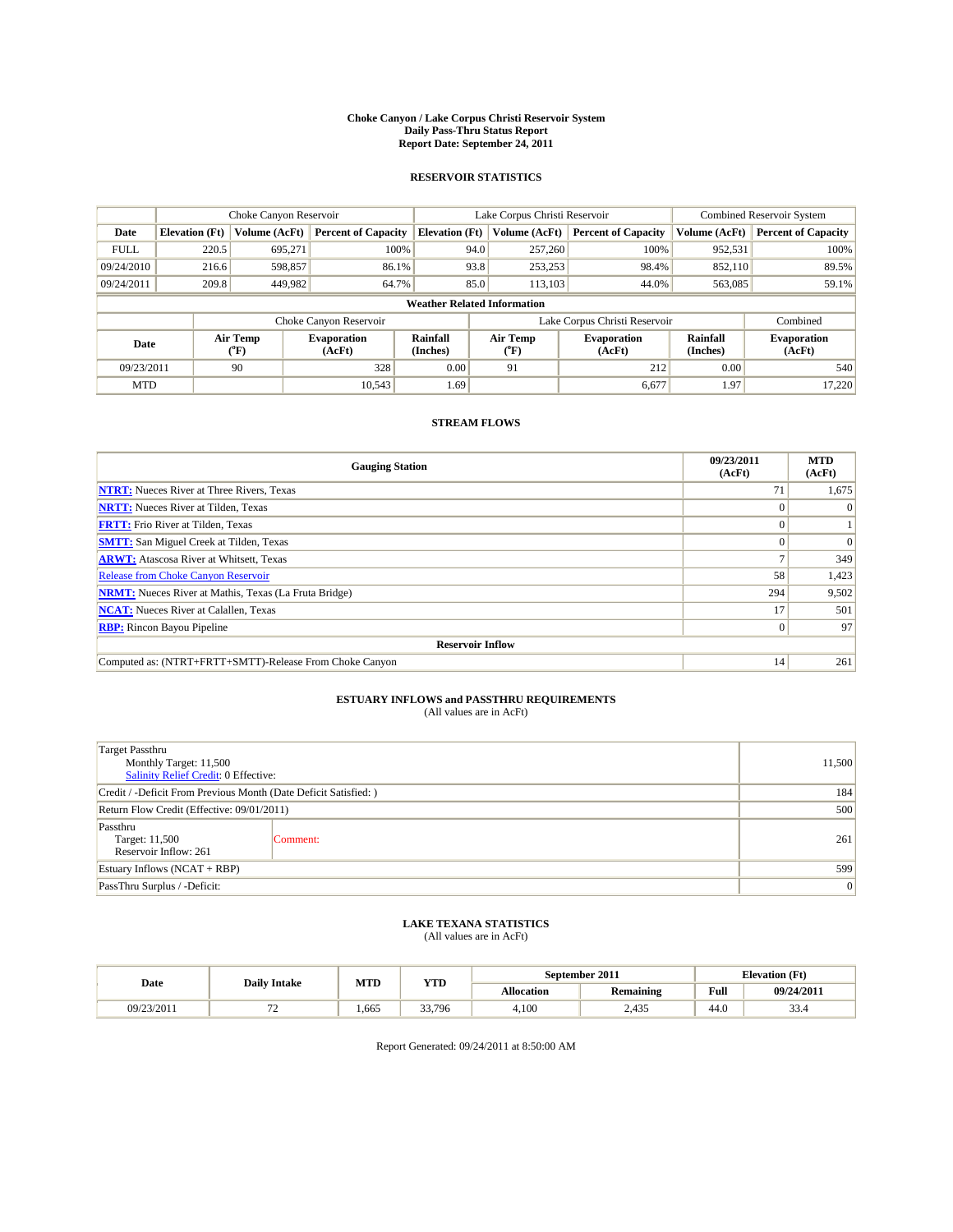#### **Choke Canyon / Lake Corpus Christi Reservoir System Daily Pass-Thru Status Report Report Date: September 25, 2011**

#### **RESERVOIR STATISTICS**

|             | Choke Canyon Reservoir |                             |                              |                             | Lake Corpus Christi Reservoir      |                              |                      | <b>Combined Reservoir System</b> |  |
|-------------|------------------------|-----------------------------|------------------------------|-----------------------------|------------------------------------|------------------------------|----------------------|----------------------------------|--|
| Date        | <b>Elevation</b> (Ft)  | Volume (AcFt)               | <b>Percent of Capacity</b>   | <b>Elevation</b> (Ft)       | Volume (AcFt)                      | <b>Percent of Capacity</b>   | Volume (AcFt)        | <b>Percent of Capacity</b>       |  |
| <b>FULL</b> | 220.5                  | 695,271                     | 100%                         |                             | 257,260<br>94.0                    | 100%                         | 952,531              | 100%                             |  |
| 09/25/2010  | 216.6                  | 598.141                     | 86.0%                        |                             | 93.8<br>253,253                    | 98.4%                        | 851,394              | 89.4%                            |  |
| 09/25/2011  | 209.9                  | 450,184                     | 64.7%                        |                             | 84.9<br>111.852                    | 43.5%                        | 562,036              | 59.0%                            |  |
|             |                        |                             |                              |                             | <b>Weather Related Information</b> |                              |                      |                                  |  |
|             |                        |                             | Choke Canyon Reservoir       |                             | Lake Corpus Christi Reservoir      |                              |                      | Combined                         |  |
| Date        |                        | Air Temp<br>${}^{\circ}$ F) | <b>Evaporation</b><br>(AcFt) | <b>Rainfall</b><br>(Inches) | Air Temp<br>(°F)                   | <b>Evaporation</b><br>(AcFt) | Rainfall<br>(Inches) | <b>Evaporation</b><br>(AcFt)     |  |
| 09/24/2011  |                        | 96                          | 399                          | 0.00                        | 96                                 | 283                          | 0.00                 | 682                              |  |
| <b>MTD</b>  |                        |                             | 10.942                       | 1.69                        |                                    | 6,960                        | 1.97                 | 17,902                           |  |

### **STREAM FLOWS**

| <b>Gauging Station</b>                                       | 09/24/2011<br>(AcFt) | <b>MTD</b><br>(AcFt) |
|--------------------------------------------------------------|----------------------|----------------------|
| <b>NTRT:</b> Nueces River at Three Rivers, Texas             | 64                   | 1,739                |
| <b>NRTT:</b> Nueces River at Tilden, Texas                   | $\Omega$             |                      |
| <b>FRTT:</b> Frio River at Tilden, Texas                     |                      |                      |
| <b>SMTT:</b> San Miguel Creek at Tilden, Texas               |                      | $\Omega$             |
| <b>ARWT:</b> Atascosa River at Whitsett, Texas               |                      | 353                  |
| <b>Release from Choke Canyon Reservoir</b>                   | 58                   | 1,481                |
| <b>NRMT:</b> Nueces River at Mathis, Texas (La Fruta Bridge) | 292                  | 9,794                |
| <b>NCAT:</b> Nueces River at Calallen, Texas                 | 8                    | 510                  |
| <b>RBP:</b> Rincon Bayou Pipeline                            | $\overline{0}$       | 97                   |
| <b>Reservoir Inflow</b>                                      |                      |                      |
| Computed as: (NTRT+FRTT+SMTT)-Release From Choke Canyon      | 6                    | 267                  |

# **ESTUARY INFLOWS and PASSTHRU REQUIREMENTS**<br>(All values are in AcFt)

| <b>Target Passthru</b><br>Monthly Target: 11,500<br>Salinity Relief Credit: 0 Effective: | 11,500   |     |
|------------------------------------------------------------------------------------------|----------|-----|
| Credit / -Deficit From Previous Month (Date Deficit Satisfied: )                         |          | 184 |
| Return Flow Credit (Effective: 09/01/2011)                                               | 500      |     |
| Passthru<br>Target: 11,500<br>Reservoir Inflow: 267                                      | Comment: | 267 |
| Estuary Inflows $(NCAT + RBP)$                                                           | 607      |     |
| PassThru Surplus / -Deficit:                                                             |          | 0   |

## **LAKE TEXANA STATISTICS** (All values are in AcFt)

|            | MTD<br><b>YTD</b><br><b>Daily Intake</b> |                                |        | September 2011    | <b>Elevation</b> (Ft) |      |                |
|------------|------------------------------------------|--------------------------------|--------|-------------------|-----------------------|------|----------------|
| Date       |                                          |                                |        | <b>Allocation</b> | <b>Remaining</b>      | Full | 09/25/2011     |
| 09/24/2011 |                                          | $\sim$ $\sim$<br>1, <i>I J</i> | 33,868 | 4,100             | 2,363                 | 44.0 | $\sim$<br>55.4 |

Report Generated: 09/25/2011 at 8:12:58 AM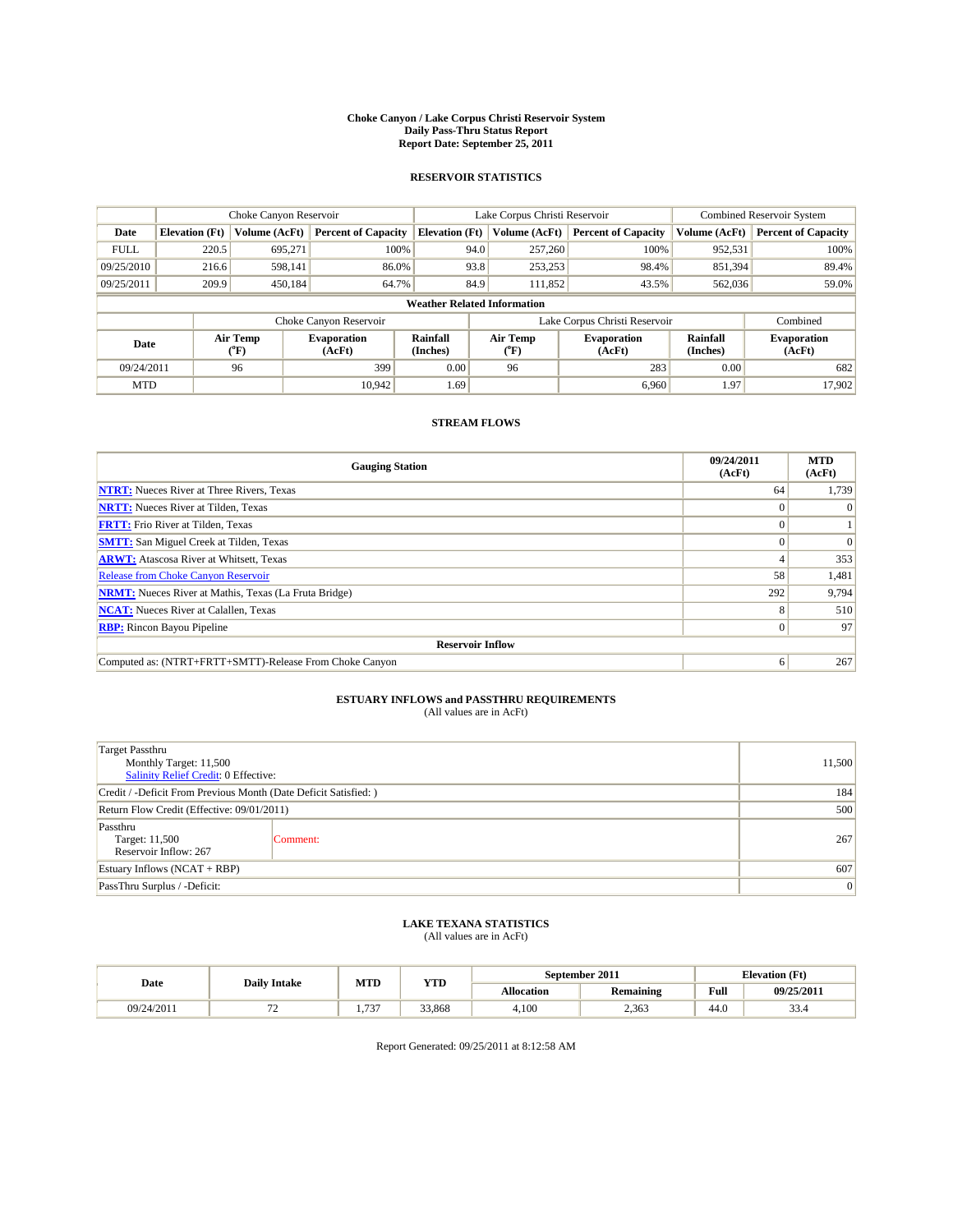#### **Choke Canyon / Lake Corpus Christi Reservoir System Daily Pass-Thru Status Report Report Date: September 26, 2011**

#### **RESERVOIR STATISTICS**

|             | Choke Canyon Reservoir |                                           |                              |                                    | Lake Corpus Christi Reservoir |                               |                      | <b>Combined Reservoir System</b> |  |
|-------------|------------------------|-------------------------------------------|------------------------------|------------------------------------|-------------------------------|-------------------------------|----------------------|----------------------------------|--|
| Date        | <b>Elevation</b> (Ft)  | Volume (AcFt)                             | <b>Percent of Capacity</b>   | <b>Elevation</b> (Ft)              | Volume (AcFt)                 | <b>Percent of Capacity</b>    | Volume (AcFt)        | <b>Percent of Capacity</b>       |  |
| <b>FULL</b> | 220.5                  | 695,271                                   | 100%                         | 94.0                               | 257,260                       | 100%                          | 952,531              | 100%                             |  |
| 09/26/2010  | 216.5                  | 595,514                                   | 85.7%                        | 93.8                               | 253,798                       | 98.7%                         | 849,312              | 89.2%                            |  |
| 09/26/2011  | 209.7                  | 447,775                                   | 64.4%                        | 84.9                               | 111.479                       | 43.3%                         | 559,254              | 58.7%                            |  |
|             |                        |                                           |                              | <b>Weather Related Information</b> |                               |                               |                      |                                  |  |
|             |                        |                                           | Choke Canyon Reservoir       |                                    |                               | Lake Corpus Christi Reservoir |                      | Combined                         |  |
| Date        |                        | Air Temp<br>$({}^{\mathrm{o}}\mathrm{F})$ | <b>Evaporation</b><br>(AcFt) | <b>Rainfall</b><br>(Inches)        | Air Temp<br>("F)              | <b>Evaporation</b><br>(AcFt)  | Rainfall<br>(Inches) | <b>Evaporation</b><br>(AcFt)     |  |
| 09/25/2011  |                        | 101                                       | 597                          | 0.00                               | 101                           | 312                           | 0.00                 | 909                              |  |
| <b>MTD</b>  |                        |                                           | 11.539                       | 1.69                               |                               | 7.272                         | 1.97                 | 18,811                           |  |

### **STREAM FLOWS**

| <b>Gauging Station</b>                                       | 09/25/2011<br>(AcFt) | <b>MTD</b><br>(AcFt) |
|--------------------------------------------------------------|----------------------|----------------------|
| <b>NTRT:</b> Nueces River at Three Rivers, Texas             | 60                   | 1,798                |
| <b>NRTT:</b> Nueces River at Tilden, Texas                   | $\Omega$             |                      |
| <b>FRTT:</b> Frio River at Tilden, Texas                     |                      |                      |
| <b>SMTT:</b> San Miguel Creek at Tilden, Texas               |                      | $\Omega$             |
| <b>ARWT:</b> Atascosa River at Whitsett, Texas               |                      | 356                  |
| <b>Release from Choke Canyon Reservoir</b>                   | 58                   | 1,538                |
| <b>NRMT:</b> Nueces River at Mathis, Texas (La Fruta Bridge) | 292                  | 10,086               |
| <b>NCAT:</b> Nueces River at Calallen, Texas                 |                      | 511                  |
| <b>RBP:</b> Rincon Bayou Pipeline                            | $\Omega$             | 97                   |
| <b>Reservoir Inflow</b>                                      |                      |                      |
| Computed as: (NTRT+FRTT+SMTT)-Release From Choke Canyon      | c                    | 269                  |

# **ESTUARY INFLOWS and PASSTHRU REQUIREMENTS**<br>(All values are in AcFt)

| Target Passthru<br>Monthly Target: 11,500<br>Salinity Relief Credit: 0 Effective: | 11,500   |     |  |  |  |
|-----------------------------------------------------------------------------------|----------|-----|--|--|--|
| Credit / -Deficit From Previous Month (Date Deficit Satisfied: )                  |          |     |  |  |  |
| Return Flow Credit (Effective: 09/01/2011)                                        | 500      |     |  |  |  |
| Passthru<br>Target: 11,500<br>Reservoir Inflow: 269                               | Comment: | 269 |  |  |  |
| Estuary Inflows $(NCAT + RBP)$                                                    |          |     |  |  |  |
| PassThru Surplus / -Deficit:                                                      |          | 0   |  |  |  |

# **LAKE TEXANA STATISTICS** (All values are in AcFt)

|            | <b>Daily Intake</b> | MTD  | YTD    | September 2011    |                         |      | <b>Elevation</b> (Ft) |
|------------|---------------------|------|--------|-------------------|-------------------------|------|-----------------------|
| Date       |                     |      |        | <b>Allocation</b> | <b>Remaining</b>        | Full | 09/26/2011            |
| 09/25/2011 | $\epsilon$          | .809 | 33,941 | 4.100             | , 20,<br>$\sim\sim\sim$ | 44.0 | $\sim$<br>33.4        |

Report Generated: 09/26/2011 at 8:34:15 AM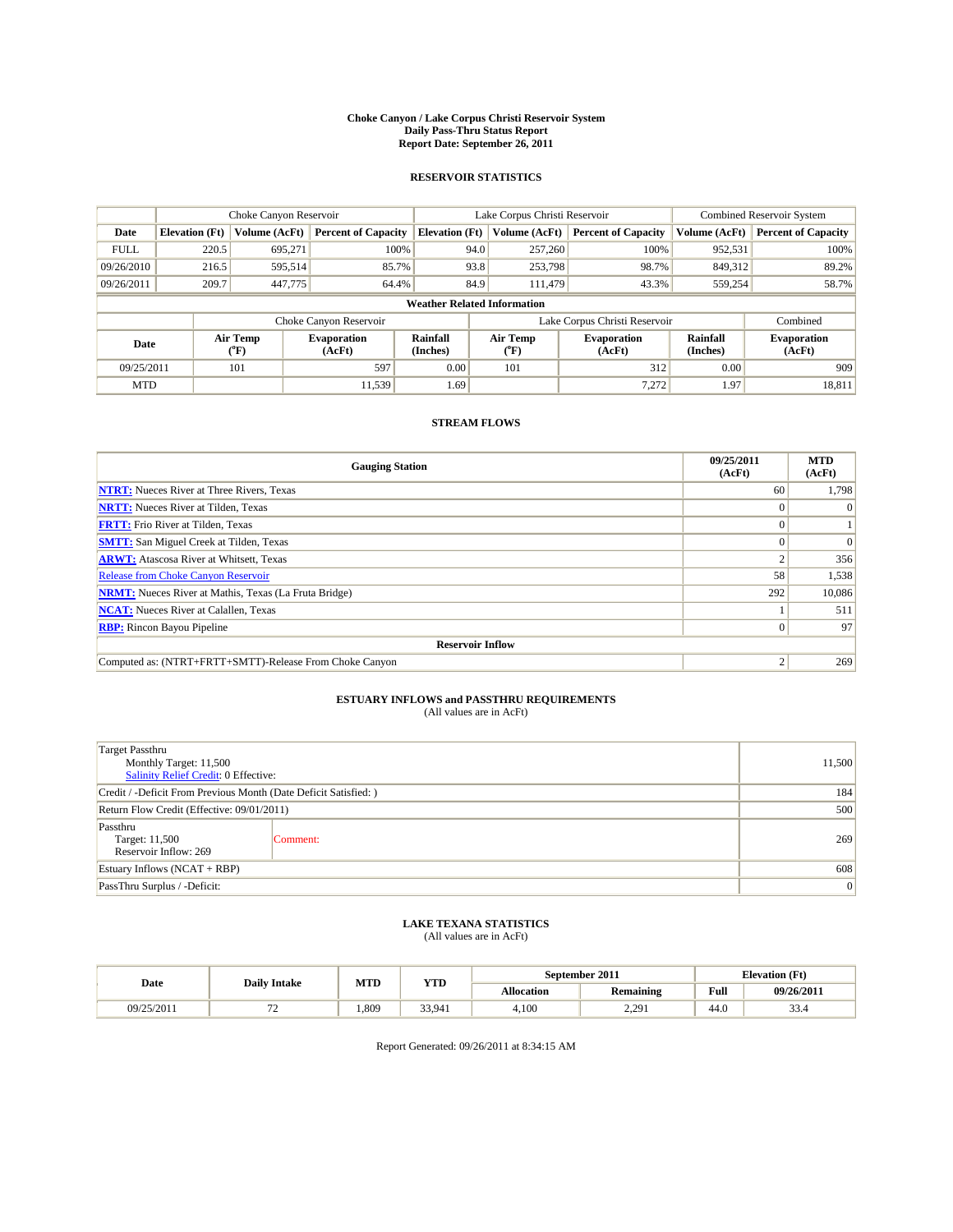#### **Choke Canyon / Lake Corpus Christi Reservoir System Daily Pass-Thru Status Report Report Date: September 27, 2011**

#### **RESERVOIR STATISTICS**

|             | Choke Canyon Reservoir |                                           |                              |                                    | Lake Corpus Christi Reservoir |                               |                      | <b>Combined Reservoir System</b> |  |
|-------------|------------------------|-------------------------------------------|------------------------------|------------------------------------|-------------------------------|-------------------------------|----------------------|----------------------------------|--|
| Date        | <b>Elevation</b> (Ft)  | Volume (AcFt)                             | <b>Percent of Capacity</b>   | <b>Elevation</b> (Ft)              | Volume (AcFt)                 | <b>Percent of Capacity</b>    | Volume (AcFt)        | <b>Percent of Capacity</b>       |  |
| <b>FULL</b> | 220.5                  | 695,271                                   | 100%                         | 94.0                               | 257,260                       | 100%                          | 952,531              | 100%                             |  |
| 09/27/2010  | 216.6                  | 597,186                                   | 85.9%                        | 93.8                               | 253,798                       | 98.7%                         | 850.984              | 89.3%                            |  |
| 09/27/2011  | 209.8                  | 449,376                                   | 64.6%                        | 84.9                               | 111.479                       | 43.3%                         | 560,855              | 58.9%                            |  |
|             |                        |                                           |                              | <b>Weather Related Information</b> |                               |                               |                      |                                  |  |
|             |                        |                                           | Choke Canyon Reservoir       |                                    |                               | Lake Corpus Christi Reservoir |                      | Combined                         |  |
| Date        |                        | Air Temp<br>$({}^{\mathrm{o}}\mathrm{F})$ | <b>Evaporation</b><br>(AcFt) | <b>Rainfall</b><br>(Inches)        | Air Temp<br>(°F)              | <b>Evaporation</b><br>(AcFt)  | Rainfall<br>(Inches) | <b>Evaporation</b><br>(AcFt)     |  |
| 09/26/2011  |                        | 100                                       | 469                          | 0.00                               | 99                            | 283                           | 0.00                 | 752                              |  |
| <b>MTD</b>  |                        |                                           | 12,008                       | 1.69                               |                               | 7,555                         | 1.97                 | 19,563                           |  |

### **STREAM FLOWS**

| <b>Gauging Station</b>                                       | 09/26/2011<br>(AcFt) | <b>MTD</b><br>(AcFt) |
|--------------------------------------------------------------|----------------------|----------------------|
| <b>NTRT:</b> Nueces River at Three Rivers, Texas             | 60                   | 1,858                |
| <b>NRTT:</b> Nueces River at Tilden, Texas                   |                      | $\Omega$             |
| <b>FRTT:</b> Frio River at Tilden, Texas                     |                      |                      |
| <b>SMTT:</b> San Miguel Creek at Tilden, Texas               |                      | $\Omega$             |
| <b>ARWT:</b> Atascosa River at Whitsett, Texas               |                      | 357                  |
| <b>Release from Choke Canyon Reservoir</b>                   | 58                   | 1,596                |
| <b>NRMT:</b> Nueces River at Mathis, Texas (La Fruta Bridge) | 284                  | 10,370               |
| <b>NCAT:</b> Nueces River at Calallen, Texas                 |                      | 513                  |
| <b>RBP:</b> Rincon Bayou Pipeline                            | $\Omega$             | 97                   |
| <b>Reservoir Inflow</b>                                      |                      |                      |
| Computed as: (NTRT+FRTT+SMTT)-Release From Choke Canyon      |                      | 271                  |

# **ESTUARY INFLOWS and PASSTHRU REQUIREMENTS**<br>(All values are in AcFt)

| <b>Target Passthru</b><br>Monthly Target: 11,500<br>Salinity Relief Credit: 0 Effective: |          |     |  |  |  |
|------------------------------------------------------------------------------------------|----------|-----|--|--|--|
| Credit / -Deficit From Previous Month (Date Deficit Satisfied: )                         |          |     |  |  |  |
| Return Flow Credit (Effective: 09/01/2011)                                               |          |     |  |  |  |
| Passthru<br>Target: 11,500<br>Reservoir Inflow: 271                                      | Comment: | 271 |  |  |  |
| Estuary Inflows $(NCAT + RBP)$                                                           |          |     |  |  |  |
| PassThru Surplus / -Deficit:                                                             |          | 0   |  |  |  |

# **LAKE TEXANA STATISTICS** (All values are in AcFt)

|            | <b>Daily Intake</b> | MTD  | YTD    | September 2011 |           |                                             | <b>Elevation</b> (Ft) |
|------------|---------------------|------|--------|----------------|-----------|---------------------------------------------|-----------------------|
| Date       |                     |      |        | Allocation     | Remaining | Full<br>the contract of the contract of the | 09/27/2011            |
| 09/26/2011 | . .                 | .882 | 34.013 | 4.100          | 2.218     | 44.0                                        | 222<br>ے. ر ر         |

Report Generated: 09/27/2011 at 8:59:31 AM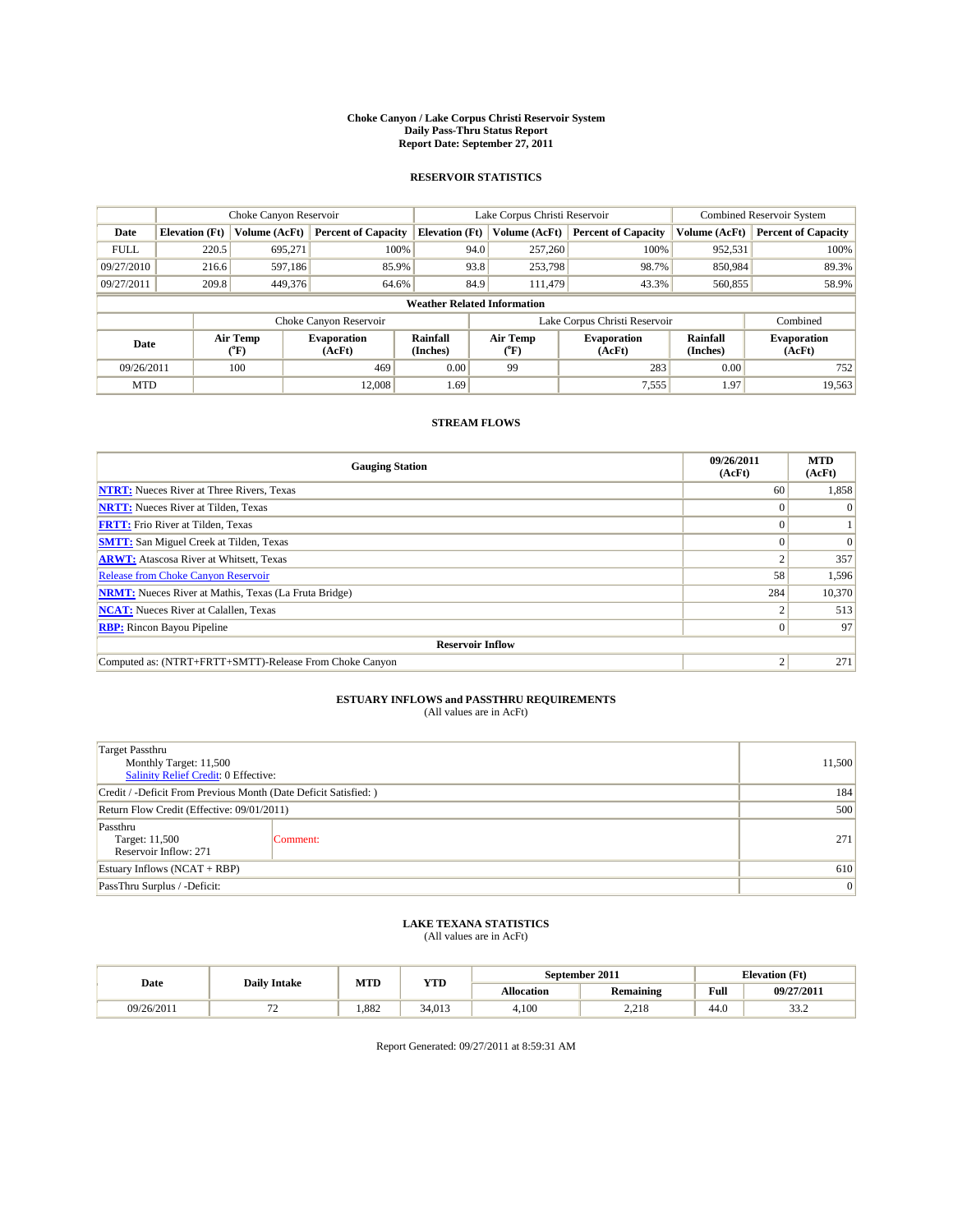#### **Choke Canyon / Lake Corpus Christi Reservoir System Daily Pass-Thru Status Report Report Date: September 28, 2011**

#### **RESERVOIR STATISTICS**

|             | Choke Canyon Reservoir |                             |                              |                                    | Lake Corpus Christi Reservoir |                              |                      | <b>Combined Reservoir System</b> |  |
|-------------|------------------------|-----------------------------|------------------------------|------------------------------------|-------------------------------|------------------------------|----------------------|----------------------------------|--|
| Date        | <b>Elevation</b> (Ft)  | Volume (AcFt)               | <b>Percent of Capacity</b>   | <b>Elevation</b> (Ft)              | Volume (AcFt)                 | <b>Percent of Capacity</b>   | Volume (AcFt)        | <b>Percent of Capacity</b>       |  |
| <b>FULL</b> | 220.5                  | 695,271                     | 100%                         | 94.0                               | 257,260                       | 100%                         | 952,531              | 100%                             |  |
| 09/28/2010  | 216.6                  | 598.141                     | 86.0%                        | 93.8                               | 252,708                       | 98.2%                        | 850,849              | 89.3%                            |  |
| 09/28/2011  | 209.8                  | 448,375                     | 64.5%                        | 84.8                               | 110.982                       | 43.1%                        | 559,357              | 58.7%                            |  |
|             |                        |                             |                              | <b>Weather Related Information</b> |                               |                              |                      |                                  |  |
|             |                        |                             | Choke Canyon Reservoir       |                                    | Lake Corpus Christi Reservoir |                              |                      | Combined                         |  |
| Date        |                        | Air Temp<br>${}^{\circ}$ F) | <b>Evaporation</b><br>(AcFt) | <b>Rainfall</b><br>(Inches)        | Air Temp<br>(°F)              | <b>Evaporation</b><br>(AcFt) | Rainfall<br>(Inches) | <b>Evaporation</b><br>(AcFt)     |  |
| 09/27/2011  |                        | 97                          | 433                          | 0.00                               | 99                            | 267                          | 0.00                 | 700                              |  |
| <b>MTD</b>  |                        |                             | 12,441                       | 1.69                               |                               | 7,822                        | 1.97                 | 20,263                           |  |

### **STREAM FLOWS**

| <b>Gauging Station</b>                                       | 09/27/2011<br>(AcFt) | <b>MTD</b><br>(AcFt) |
|--------------------------------------------------------------|----------------------|----------------------|
| <b>NTRT:</b> Nueces River at Three Rivers, Texas             | 60                   | 1,918                |
| <b>NRTT:</b> Nueces River at Tilden, Texas                   | $\Omega$             |                      |
| <b>FRTT:</b> Frio River at Tilden, Texas                     |                      |                      |
| <b>SMTT:</b> San Miguel Creek at Tilden, Texas               |                      | $\Omega$             |
| <b>ARWT:</b> Atascosa River at Whitsett, Texas               |                      | 359                  |
| <b>Release from Choke Canyon Reservoir</b>                   | 58                   | 1,654                |
| <b>NRMT:</b> Nueces River at Mathis, Texas (La Fruta Bridge) | 288                  | 10,657               |
| <b>NCAT:</b> Nueces River at Calallen, Texas                 | $\theta$             | 513                  |
| <b>RBP:</b> Rincon Bayou Pipeline                            | $\overline{0}$       | 97                   |
| <b>Reservoir Inflow</b>                                      |                      |                      |
| Computed as: (NTRT+FRTT+SMTT)-Release From Choke Canyon      | ◠                    | 273                  |

# **ESTUARY INFLOWS and PASSTHRU REQUIREMENTS**<br>(All values are in AcFt)

| Target Passthru<br>Monthly Target: 11,500<br>Salinity Relief Credit: 0 Effective: | 11,500   |     |  |  |  |
|-----------------------------------------------------------------------------------|----------|-----|--|--|--|
| Credit / -Deficit From Previous Month (Date Deficit Satisfied: )                  |          |     |  |  |  |
| Return Flow Credit (Effective: 09/01/2011)                                        | 500      |     |  |  |  |
| Passthru<br>Target: 11,500<br>Reservoir Inflow: 273                               | Comment: | 273 |  |  |  |
| Estuary Inflows $(NCAT + RBP)$                                                    | 610      |     |  |  |  |
| PassThru Surplus / -Deficit:                                                      |          | 0   |  |  |  |

# **LAKE TEXANA STATISTICS** (All values are in AcFt)

|            | <b>Daily Intake</b> | MTD   | YTD    | September 2011    |                  |      | <b>Elevation</b> (Ft)  |
|------------|---------------------|-------|--------|-------------------|------------------|------|------------------------|
| Date       |                     |       |        | <b>Allocation</b> | <b>Remaining</b> | Full | 09/28/2011             |
| 09/27/2011 | . .                 | 1.954 | 34,085 | 4.100             | 2.146            | 44.0 | $\sim$ $\sim$<br>ے ۔ ب |

Report Generated: 09/28/2011 at 8:58:36 AM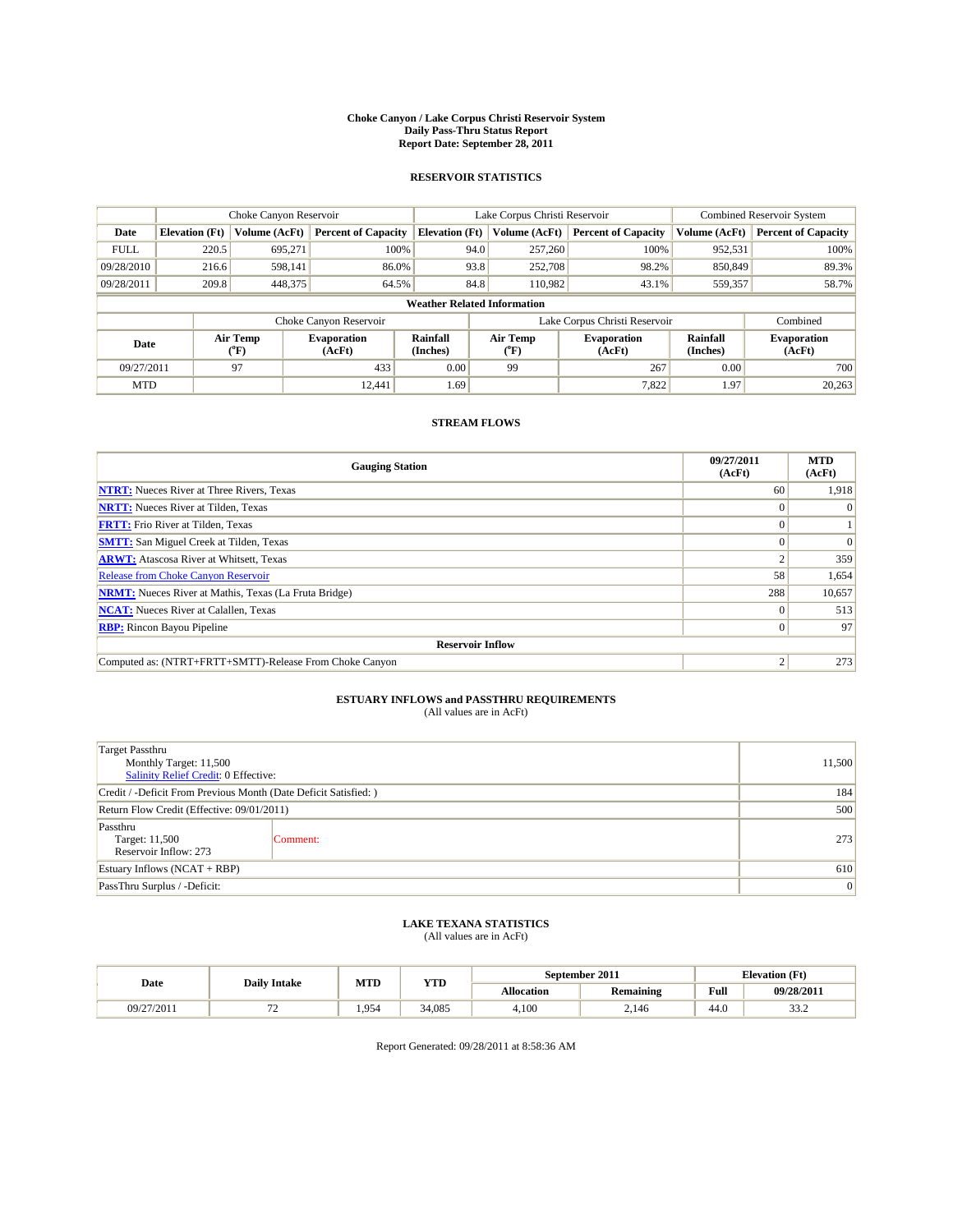#### **Choke Canyon / Lake Corpus Christi Reservoir System Daily Pass-Thru Status Report Report Date: September 29, 2011**

#### **RESERVOIR STATISTICS**

|             | Choke Canyon Reservoir |                  |                              |                                    | Lake Corpus Christi Reservoir |                              |                      | Combined Reservoir System    |  |  |
|-------------|------------------------|------------------|------------------------------|------------------------------------|-------------------------------|------------------------------|----------------------|------------------------------|--|--|
| Date        | <b>Elevation</b> (Ft)  | Volume (AcFt)    | <b>Percent of Capacity</b>   | <b>Elevation</b> (Ft)              | Volume (AcFt)                 | <b>Percent of Capacity</b>   | Volume (AcFt)        | <b>Percent of Capacity</b>   |  |  |
| <b>FULL</b> | 220.5                  | 695,271          | 100%                         | 94.0                               | 257,260                       | 100%                         | 952,531              | 100%                         |  |  |
| 09/29/2010  | 216.5                  | 596,231          | 85.8%                        | 93.7                               | 252,526                       | 98.2%                        | 848,757              | 89.1%                        |  |  |
| 09/29/2011  | 209.8                  | 448,575          | 64.5%                        | 84.8                               | 110,363                       | 42.9%                        | 558,938              | 58.7%                        |  |  |
|             |                        |                  |                              | <b>Weather Related Information</b> |                               |                              |                      |                              |  |  |
|             |                        |                  | Choke Canyon Reservoir       |                                    | Lake Corpus Christi Reservoir |                              |                      | Combined                     |  |  |
| Date        |                        | Air Temp<br>(°F) | <b>Evaporation</b><br>(AcFt) | <b>Rainfall</b><br>(Inches)        | Air Temp<br>("F)              | <b>Evaporation</b><br>(AcFt) | Rainfall<br>(Inches) | <b>Evaporation</b><br>(AcFt) |  |  |
| 09/28/2011  |                        | 95               | 398                          | 0.00                               | 96                            | 274                          | 0.00                 | 672                          |  |  |
| <b>MTD</b>  |                        |                  | 12.839                       | 1.69                               |                               | 8.096                        | 1.97                 | 20,935                       |  |  |

### **STREAM FLOWS**

| <b>Gauging Station</b>                                       | 09/28/2011<br>(AcFt) | <b>MTD</b><br>(AcFt) |  |  |  |  |
|--------------------------------------------------------------|----------------------|----------------------|--|--|--|--|
| <b>NTRT:</b> Nueces River at Three Rivers, Texas             | 58                   | 1,975                |  |  |  |  |
| <b>NRTT:</b> Nueces River at Tilden, Texas                   | $\Omega$             |                      |  |  |  |  |
| <b>FRTT:</b> Frio River at Tilden, Texas                     | $\Omega$             |                      |  |  |  |  |
| <b>SMTT:</b> San Miguel Creek at Tilden, Texas               |                      | $\Omega$             |  |  |  |  |
| <b>ARWT:</b> Atascosa River at Whitsett, Texas               |                      | 360                  |  |  |  |  |
| <b>Release from Choke Canyon Reservoir</b>                   | 58                   | 1,711                |  |  |  |  |
| <b>NRMT:</b> Nueces River at Mathis, Texas (La Fruta Bridge) | 441                  | 11,098               |  |  |  |  |
| <b>NCAT:</b> Nueces River at Calallen, Texas                 | $\Omega$             | 513                  |  |  |  |  |
| <b>RBP:</b> Rincon Bayou Pipeline                            | $\overline{0}$       | 97                   |  |  |  |  |
| <b>Reservoir Inflow</b>                                      |                      |                      |  |  |  |  |
| Computed as: (NTRT+FRTT+SMTT)-Release From Choke Canyon      | $\overline{0}$       | 273                  |  |  |  |  |

# **ESTUARY INFLOWS and PASSTHRU REQUIREMENTS**<br>(All values are in AcFt)

| Target Passthru<br>Monthly Target: 11,500<br>Salinity Relief Credit: 0 Effective: | 11,500   |     |
|-----------------------------------------------------------------------------------|----------|-----|
| Credit / -Deficit From Previous Month (Date Deficit Satisfied: )                  |          | 184 |
| Return Flow Credit (Effective: 09/01/2011)                                        |          | 500 |
| Passthru<br>Target: 11,500<br>Reservoir Inflow: 273                               | Comment: | 273 |
| Estuary Inflows $(NCAT + RBP)$                                                    |          | 610 |
| PassThru Surplus / -Deficit:                                                      |          | 0   |

## **LAKE TEXANA STATISTICS** (All values are in AcFt)

|            | <b>Daily Intake</b>      | MTD   | YTD          |                   | September 2011   |      | <b>Elevation</b> (Ft) |
|------------|--------------------------|-------|--------------|-------------------|------------------|------|-----------------------|
| Date       |                          |       |              | <b>Allocation</b> | <b>Remaining</b> | Full | 09/29/2011            |
| 09/28/2011 | $\overline{\phantom{0}}$ | 2.026 | 157<br>34.15 | 4.100             | 2.074            | 44.0 | $\sim$<br>JJ.1        |

Report Generated: 09/29/2011 at 8:36:25 AM